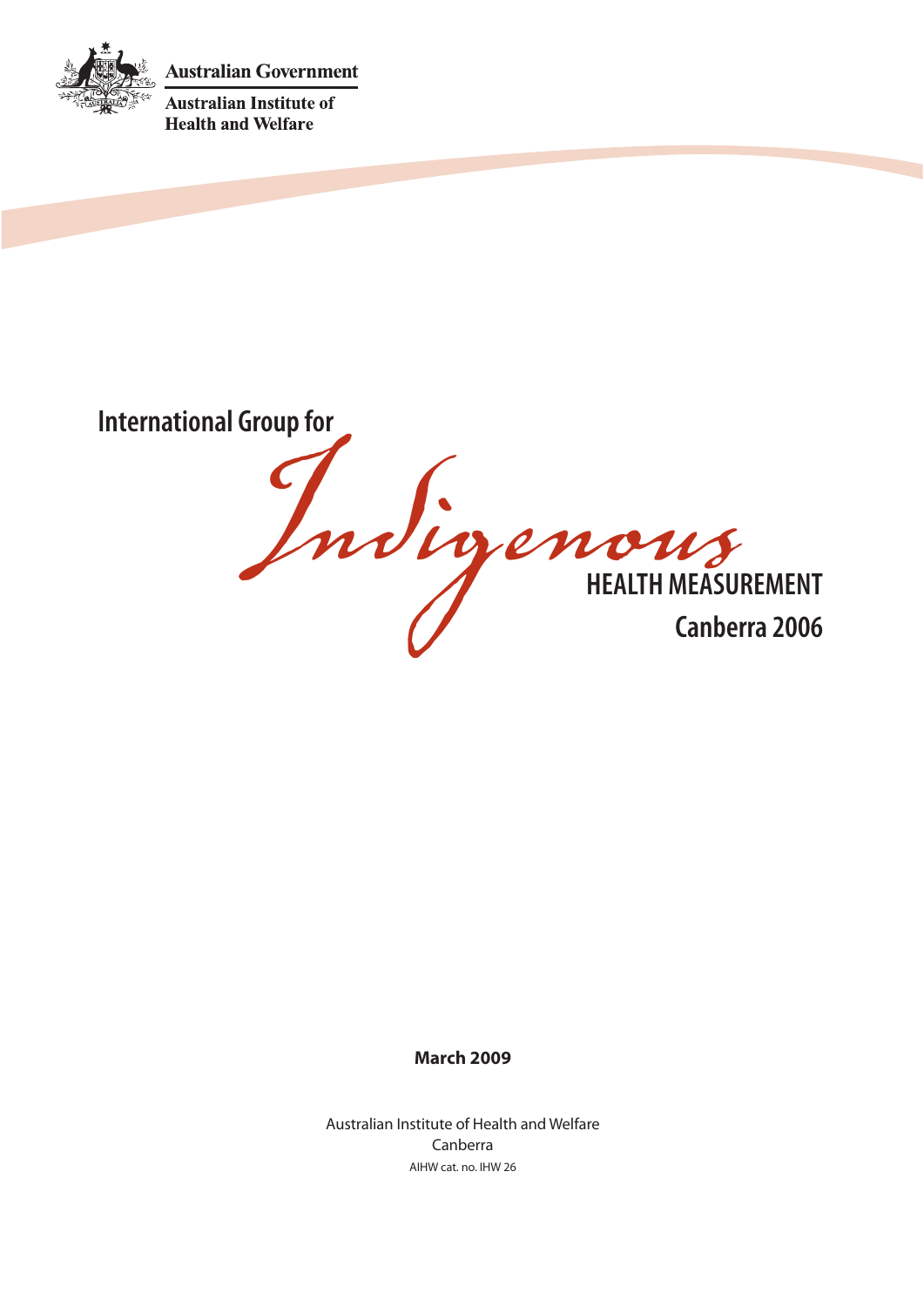© Australian Institute of Health and Welfare 2009

This work is copyright. Apart from any use as permitted under the Copyright Act 1968, no part may be reproduced without prior written permission from the Australian Institute of Health and Welfare. Requests and enquiries concerning reproduction and rights should be directed to the Head, Media and Communications Unit, Australian Institute of Health and Welfare, GPO Box 570, Canberra ACT 2601.

A complete list of the Institute's publications is available from the Institute's website <www.aihw.gov.au>.

ISBN 978 1 74024 902 7

#### **Suggested citation**

Australian Institute of Health and Welfare 2009. International Group for Indigenous Health Measurement, Canberra 2006. Cat. no. IHW 26. Canberra: AIHW.

#### **Australian Institute of Health and Welfare**

Board Chair Hon. Peter Collins, AM, QC

Director Penny Allbon

Any enquiries about or comments on this publication should be directed to:

Fadwa Al-Yaman Social and Indigenous Group Australian Institute of Health and Welfare GPO Box 570 Canberra ACT 2601 Phone: (02) 6244 1146 Email: fadwa.al-yaman@aihw.gov.au



Cover image © Lyndy Delian

Published by the Australian Institute of Health and Welfare Printed by Elect Printing, Canberra

> **Please note that there is the potential for minor revisions of data in this report. Please check the online version at <www.aihw.gov.au> for any amendments.**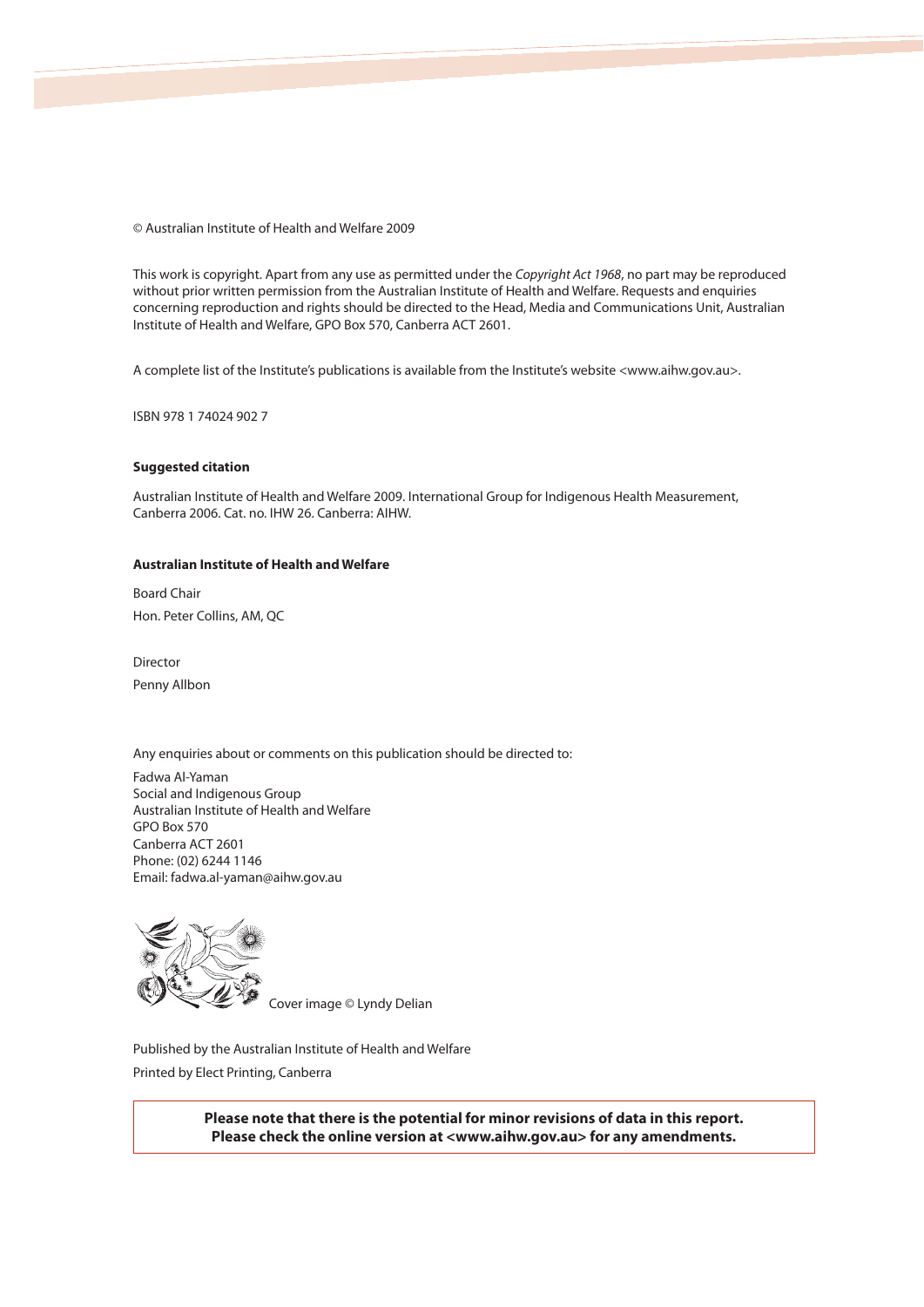INTERNATIONAL GROUP FOR INDIGENOUS HEALTH MEASUREMENT, CANBERRA 2006

# **Contents**

| Executive summary <b>Executive Summary</b> vi                    |  |
|------------------------------------------------------------------|--|
|                                                                  |  |
|                                                                  |  |
|                                                                  |  |
|                                                                  |  |
| A1 International collaboration on indigenous health measurement- |  |
|                                                                  |  |
|                                                                  |  |
|                                                                  |  |
|                                                                  |  |
|                                                                  |  |
|                                                                  |  |
|                                                                  |  |
|                                                                  |  |
|                                                                  |  |
|                                                                  |  |
|                                                                  |  |
|                                                                  |  |
|                                                                  |  |
|                                                                  |  |
|                                                                  |  |
|                                                                  |  |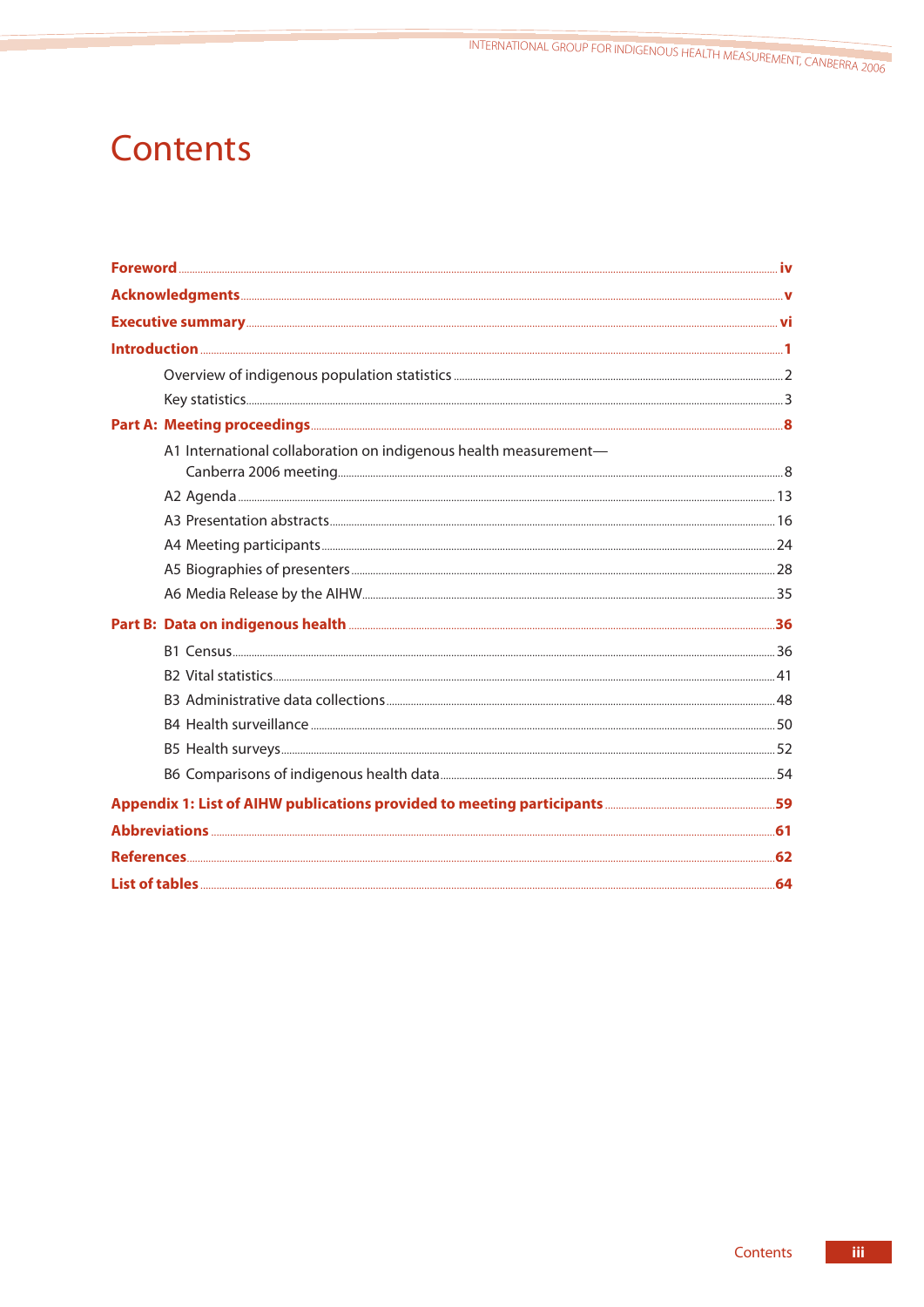# **Foreword**

A meeting of the International Group for Indigenous Health Measurement was held in Canberra on 28–30 November 2006. The meeting brought together a range of people who are involved in this arena including people from indigenous organisations, national statistical agencies, departments of health, and research institution from Australia, Canada, New Zealand, and the United States. The Australian Institute of Health and Welfare (AIHW) was honoured to host this meeting, which was co-sponsored by the Office for Aboriginal and Torres Strait Islander Health.

The purpose of the meeting was to further international collaboration to tackle health measurement issues for indigenous populations, building on the work that began at the inaugural meeting in Vancouver, Canada, in 2005.

The meeting highlighted the continued disparities between the health and wellbeing of the indigenous and non-indigenous populations in the four countries. The collection of highquality data is essential to policy makers as it helps in monitoring and evaluating programs aimed at reducing these disparities. The value of the International Group for Indigenous Health Measurement was confirmed, and the commitment of the agencies represented to improving health information about indigenous people, for the benefit of indigenous people, was highlighted.

I would like to acknowledge the valuable contributions made by the participants during this meeting. Participants presented information on the work they are doing in their own countries to overcome current data deficiencies and to ensure that indigenous health is measured in appropriate ways and that all indigenous people are included in data collections. The importance of national level frameworks for data collection, health improvement and accountability underpinned many of the discussions.

I hope this report of the meeting is useful to participants and others with interest in indigenous health measurement issues.

*Penny Allbon*

Director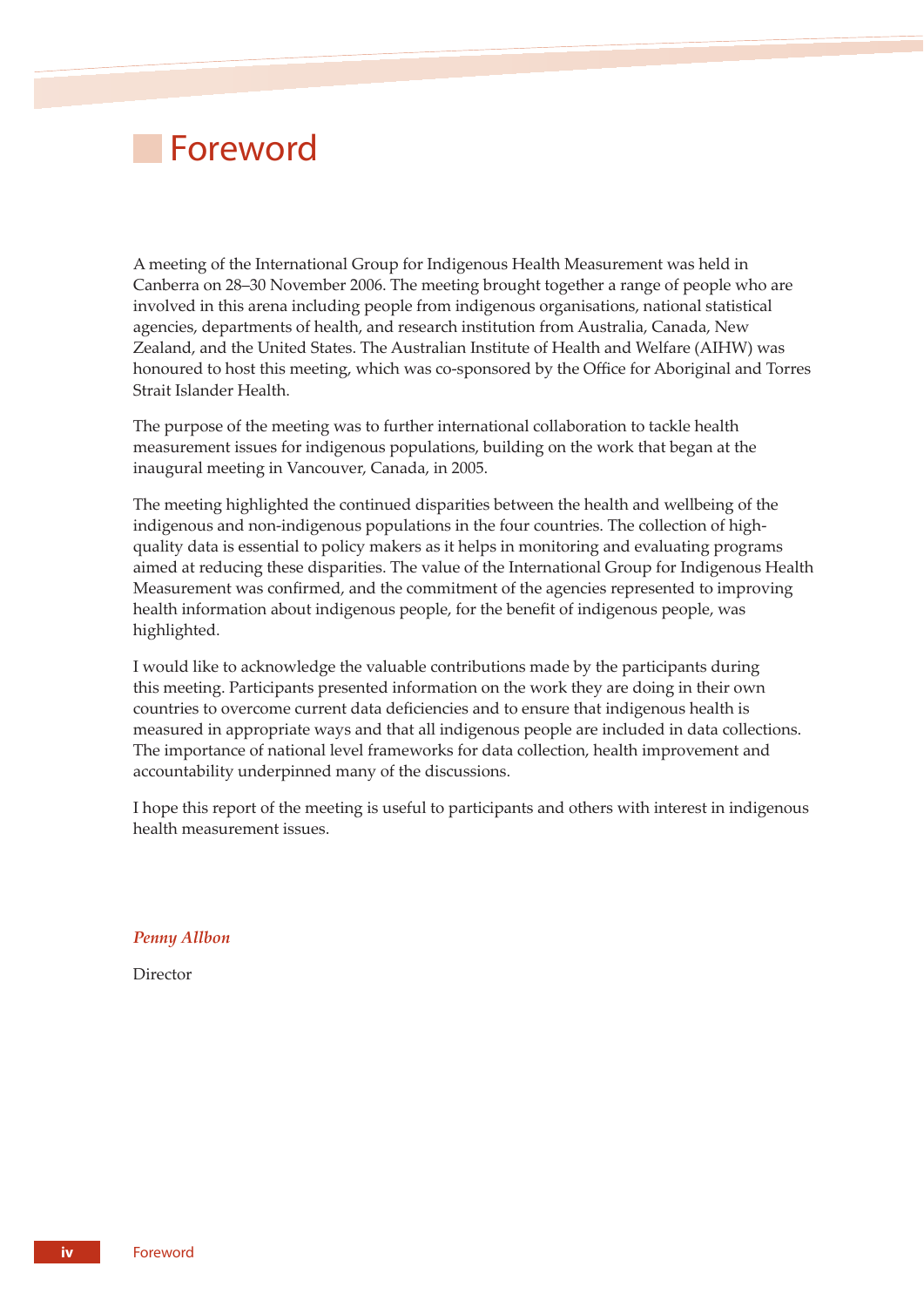# **Acknowledgments**

The main author of this report is Fadwa Al Yaman. Other people who have contributed to various Parts of this report include Deanna Pagnini, Ilona Papajcsik, Michelle Gourley and Ann Darcy.

The author would like to also acknowledge the contribution of the various country coordinators on the International Group for Indigenous Health Measurement for collating their in-country comments on the report. These include Sam Notzon, National Center for Health Statistics, Paula Searle and Natalie Paki Paki, Ministry of Health, New Zealand and Rene Dion and Don Fiddler, Health Canada. Thanks are also due to Lisa Jackson Pulver (University of New South Wales), Ian Ring (University of Wollongong), Anneke Outred, Australian Bureau of Statistics and Kirrily Harrison, Office for Aboriginal and Torres Strait Islander Health, Department of Health and Ageing for their valuable comments.

The meeting was jointly funded by the Australian Institute of Health and Welfare and the Office for Aboriginal and Torres Strait Torres Strait Islander Health, Department of Health and Ageing.

The AIHW received financial support from Office for Aboriginal and Torres Strait Islander Health, Department of Health and Ageing for the production of this report.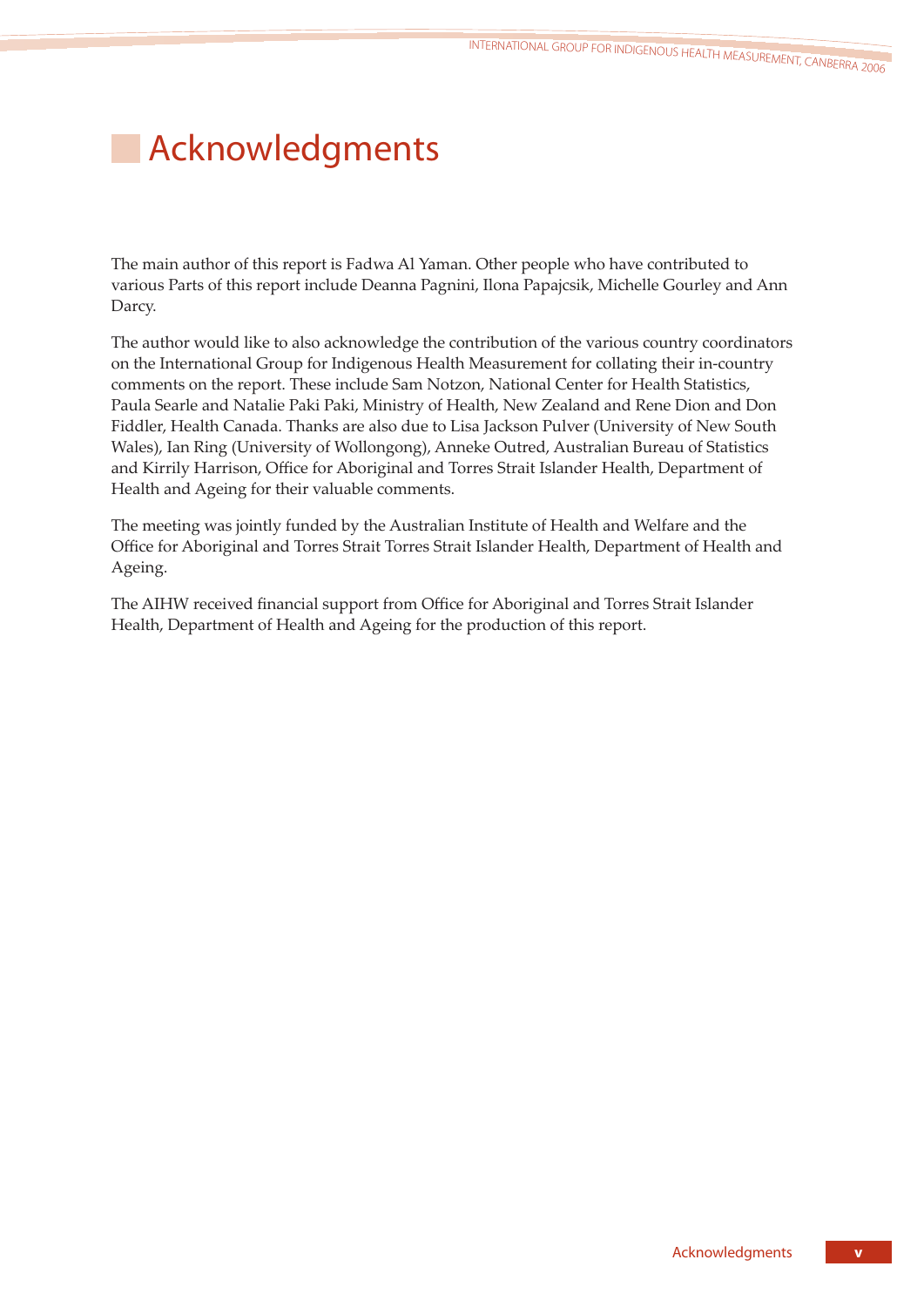# **Executive summary**

This publication provides an overview of the second meeting of the International Group for Indigenous Health Measurement held in Canberra, Australia on 28–30 November 2006. The International Group for Indigenous Health Measurement includes a range of people who are involved in this arena, including people from indigenous organisations, national statistical agencies, departments of health, and research institutions from Australia, Canada, New Zealand, and the United States who are committed to working together to ensure the highest quality collection, dissemination, and use of data related to indigenous health.

The Introduction to this report describes the development of the International Group for Indigenous Health Measurement, then presents an overview of indigenous population statistics for each of the four countries, highlighting difficulties in data definitions and data collection processes, indigenous/non-indigenous disparities in infant mortality and life expectancy, and the differences in data governance and input into the collection and use of indigenous health data.

The proceedings from the Canberra meeting are included in Part A of the report. A summary of the meeting is presented, and the themes from the 34 presentations are organised into nine categories: Who counts whom?, capacity building, information governance issues, importance of collaborative efforts, the importance of the community seeing benefits from the data, the importance of cultural factors/holistic approach to well-being, data issues, international collaboration, and the way forward. The meeting agenda is included, along with abstracts from all the presentations, a list of meeting participants, and biographies of the presenters.

Part B goes beyond the meeting summary to present detailed information on data collection processes and data quality issues related to indigenous health measures in each of the four countries. The report includes information regarding the identification of indigenous people/ households in the Census, vital statistics data (births and deaths), administrative data, health surveillance measures, and health related surveys, then ends with a comparative overview of indigenous data which includes developments in improving indigenous coverage and data quality.

The report continually highlights the necessity of collecting high-quality data of relevance to both policy organisations and indigenous people for reducing the health disparities between indigenous and non-indigenous people in all four countries.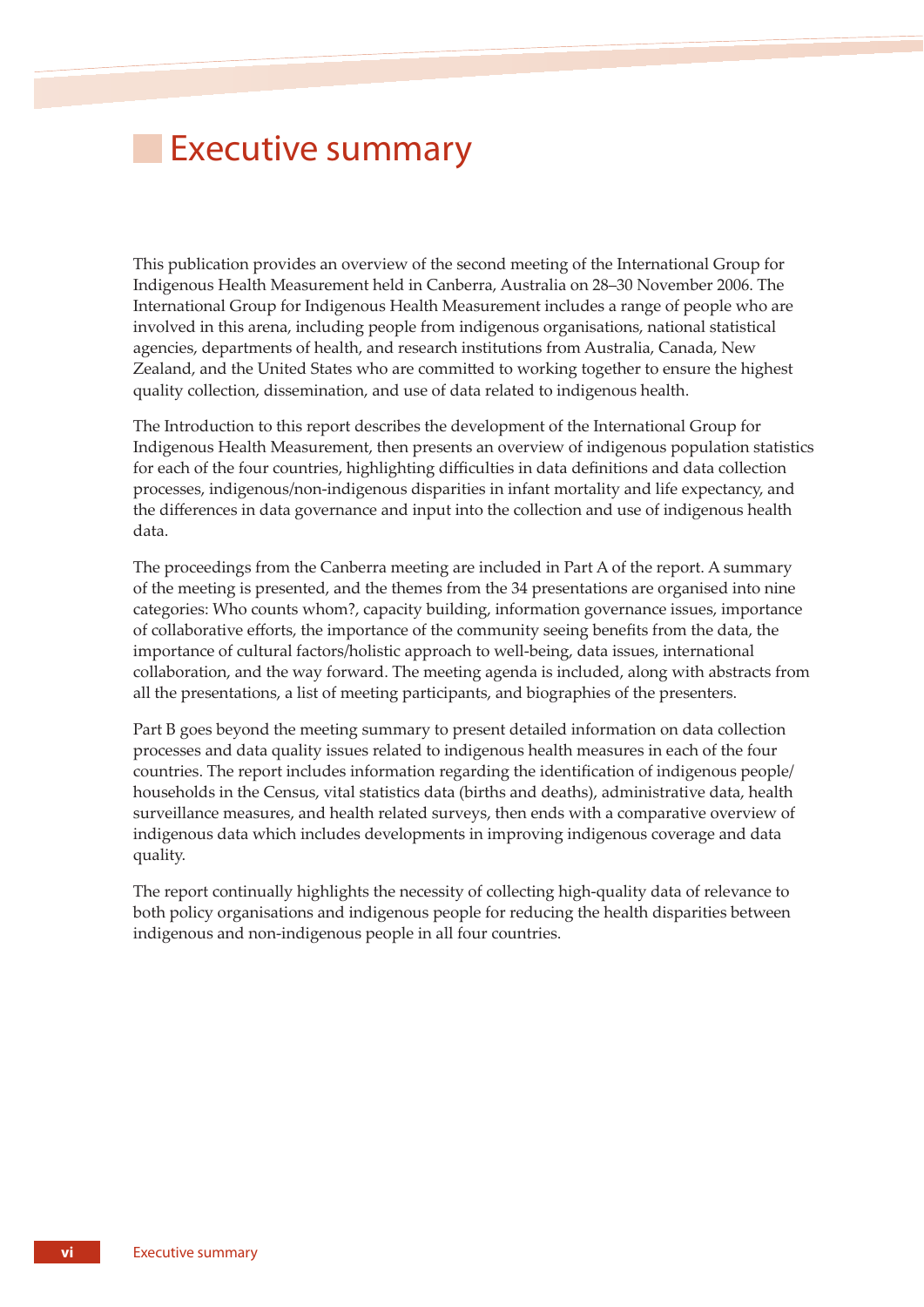# **Introduction**

Indigenous and non-indigenous statisticians, researchers and organisations in numerous countries have been working to improve definitions, collection methods and uses of data on indigenous health, recognising the benefits of both high-quality data and the benefits of collaborating with colleagues in countries with similar issues. High-quality data are necessary to measure the health of indigenous people and to prioritise health needs. These data are fundamental to understanding the factors which underlie health disparities between indigenous and non-indigenous people. High-quality data can also guide public debate and ensure that policies and programs are evidence-based. Without high-quality data it is difficult to evaluate the effectiveness of health programs.

In 2004, discussions were held between health professionals in Australia and the United States on the establishment of a formal structure for working on indigenous health measurement issues. Canada and New Zealand subsequently joined the discussions, which led to the formation of the International Group for Indigenous Health Measurement (International Measurement Group).

At its inaugural meeting in Vancouver, Canada, in 2005, the International Measurement Group agreed that it would consist of participants from Australia, Canada, New Zealand and the United States, and that it would have two main purposes (AIHW 2006:11):

- 1. To improve the collection, analysis, interpretation and dissemination of information useful for improving the health of indigenous populations.
- 2. To develop an international network on indigenous health measurement that enables meaningful comparisons, exchange, mutual learning and collaborative projects that inform national policy making oriented to health gain.

The International Measurement Group considered the principles that should govern its development and operation, and agreed that indigenous people had a right to be counted, that indigenous people should be both leaders and participants (and thus needed increased capacity to assemble, analyse and use data), and that all data collection, analysis and dissemination should be linked to improvements in indigenous health.

The second meeting of the International Measurement Group was held in Canberra, Australia, in 2006. This report provides an account of the 2006 meeting in Part A, including the meeting agenda, abstracts, list of participants, and biographies of the presenters. Part B provides additional information on data related to indigenous health in Australia, New Zealand, Canada, and the United States, including census data, vital statistics, administrative data collections, health surveillance and health surveys. This introduction provides an overview of indigenous population statistics, including key indicators and issues related to data governance.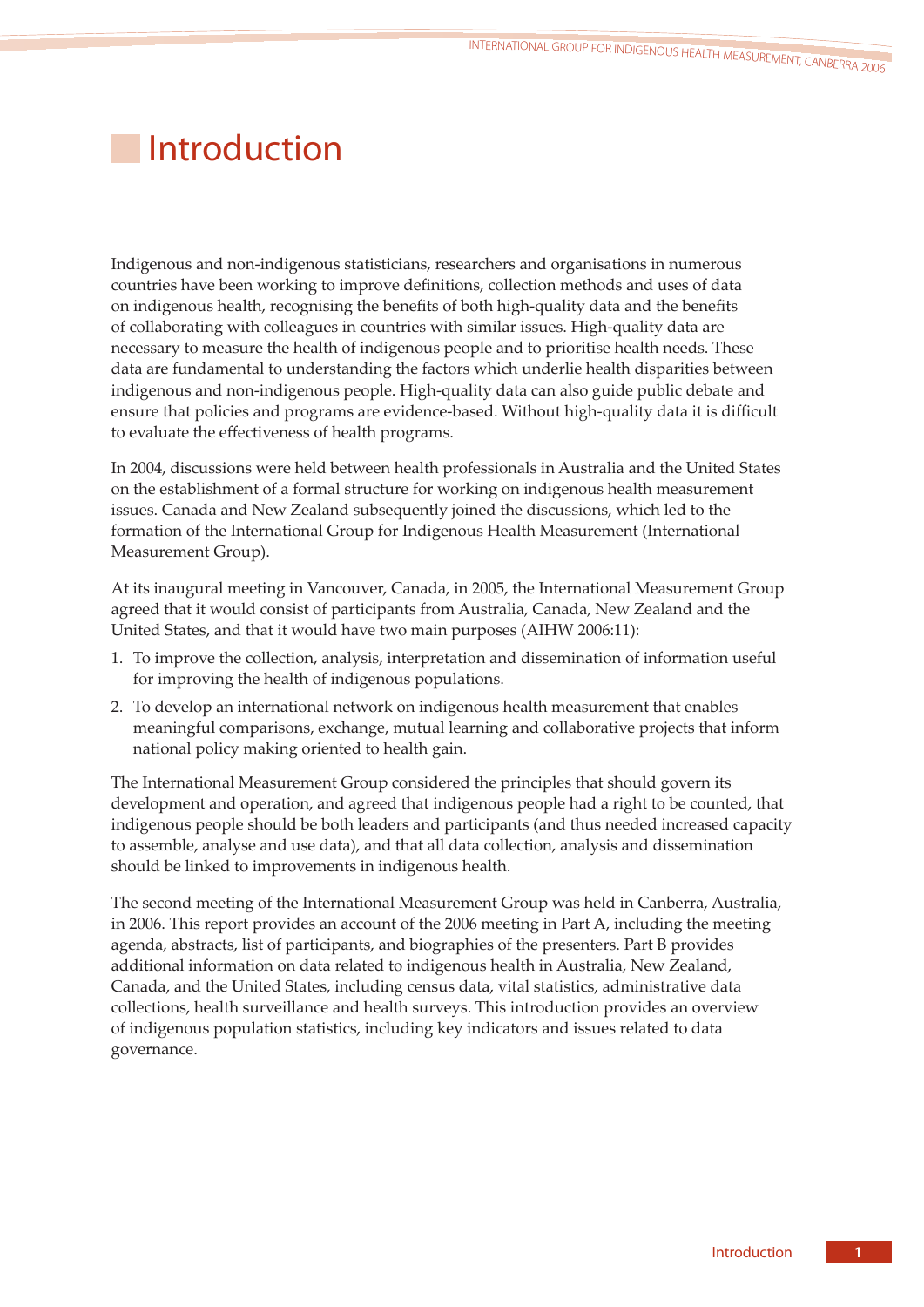# **Overview of indigenous population statistics**

One of the most important factors in collecting high-quality data on indigenous health is the ability to define and identify the indigenous population in a consistent and meaningful way. Definitions are often determined by why the data are being collected. For example, if legal entitlements are linked to indigenous status, the question of ancestry or formal registration status with the government is likely to be used. For broader issues of health and wellbeing, the more socially meaningful measure of self-identification may be used.

Table 1 provides a summary of the size and composition of the indigenous populations in Australia, Canada, United States and New Zealand (the four countries constituting the International Measurement Group), along with relevant treaties or legal status definitions which affect the provision of health care or the collection of health-related statistics.

| <b>Country</b>               | Size of<br>indigenous<br>population         | <b>Percentage</b><br>of total<br>population | <b>Subgroups of</b><br>indigenous<br>population            | <b>Treaties</b>                                                                                                                                                |
|------------------------------|---------------------------------------------|---------------------------------------------|------------------------------------------------------------|----------------------------------------------------------------------------------------------------------------------------------------------------------------|
| Australia                    | 517,200 <sup>(a)</sup>                      | 2.5%                                        | Aboriginal (90%)                                           | None                                                                                                                                                           |
|                              |                                             |                                             | <b>Torres Strait</b><br>Islander (6%)                      |                                                                                                                                                                |
|                              |                                             |                                             | Aboriginal & Torres<br>Strait Islander (4%)                |                                                                                                                                                                |
| Canada                       | 1,172,790                                   | 3.8%                                        | First Nations (60%)                                        | Treaty status is given to those of First Nations                                                                                                               |
|                              | people<br>identified                        |                                             | Métis (33%)                                                | heritage who have registered with the federal<br>government. Health Canada provides free health                                                                |
|                              | themselves as                               |                                             | lnuit(4%)                                                  | care to the First Nations and Inuit populations who                                                                                                            |
|                              | aboriginal <sup>(b)</sup>                   |                                             | Multiple and other<br>responses (3%)                       | live on reserves and/or lnuit communities. The Métis<br>are not eligible for treaty status or free health care.                                                |
| New Zealand<br>(NZ)          | 565,329 (Maori<br>ethnic group) $(c)$       | 15%                                         | Maori (100%)                                               | The Treaty of Waitangi (1840) established British<br>control while setting out Maori rights. The Treaty                                                        |
|                              | 643,977 (Maori<br>$descent)$ <sup>(c)</sup> |                                             |                                                            | is integrated into health policy, with Maori people<br>given the rights to partnership, participation and<br>protection in health-related policies.            |
| <b>United States</b><br>(US) | $4.5$ million <sup>(d)</sup>                | 1.5%                                        | American Indian or<br>Alaska Native (AI/<br>AN) only (60%) | 562 federally recognised tribes exist as sovereign<br>entities. The US government is obligated to provide<br>free health care to federally recognised American |
|                              |                                             |                                             | Al/AN plus another<br>race (40%)                           | Indians and Alaska Natives.                                                                                                                                    |

### **Table 1: Overview of indigenous populations and treaty status**

(a) Estimated resident population—30 June 2006 preliminary, based on the 2006 Census and post-enumeration survey (ABS 2007).

(b) 2006 Census count (Statistics Canada 2008a).

(c) 2006 New Zealand Census.

(d) US Census Bureau 2008.

Among the four countries, the United States has the largest indigenous population, with 4.5 million people, but is the smallest proportionally at 1.5% of the total US population. Canada has the second largest indigenous population, with approximately 1.2 million indigenous people who constitute nearly 4% of the population. Over half a million ethnic Maori make up almost 15% of the total New Zealand population and in Australia just over half a million Aboriginal and Torres Strait Islanders make up 2.5% of the total Australian population.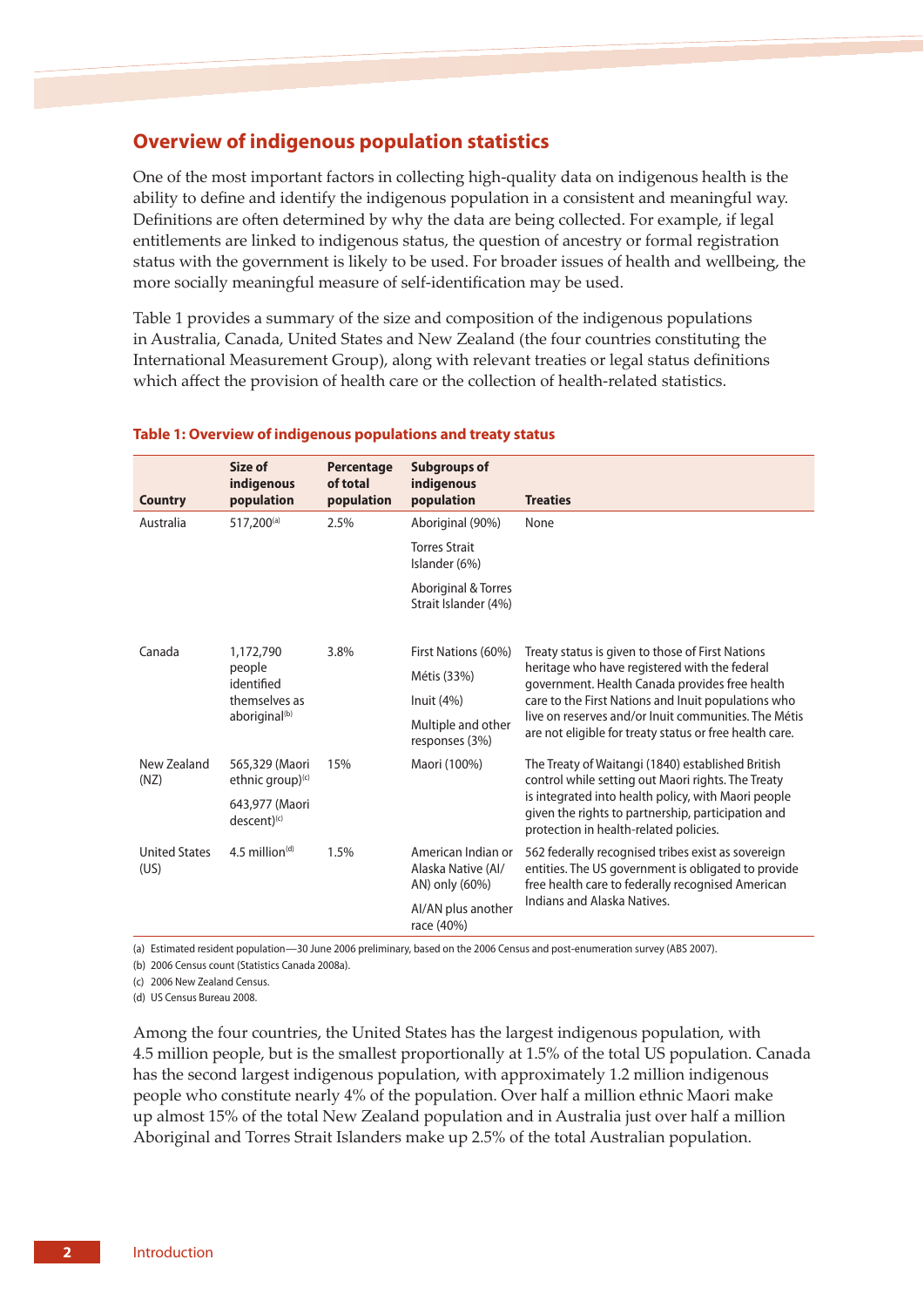The size of the Australian Indigenous population shown in Table 1 is the estimated resident population on 30 June 2006. To derive this number, the 2006 Census count was adjusted for Australian Indigenous people missed or counted more than once by the Census, those temporarily overseas and those who did not respond to the question. A post-Census enumeration survey was undertaken to estimate the sizes of these adjustments.

The size of the Canadian aboriginal population shown in Table 1 is the adjusted count from the 2006 Census. Respondents self-identified as North American Indian (First Nations people), Métis or Inuit, or with more than one group. This count was adjusted by including Registered Indians or members of an Indian Band or First Nation who did not identify as aboriginal.

Two counts from the 2006 Census have been presented in Table 1 as representing the size of the Maori population: the self-identified Maori ethnic group and those who have Maori ancestry. The latter number is used for the purposes of Treaty of Waitangi claims and other rights and entitlements.

The size of the American Indian/Alaska Native population in the United States shown in Table 1 is the modified race count as at 1 July 2006, based on the 2000 Census. In the United States the census is conducted every 10 years, the most recent in 2000. The original race data from the 2000 Census has been modified to reallocate those in the 'some other race' category, and adjusted for births, deaths, net international migration and net movement of US Armed Forces overseas. Indigenous Hawaiians are included under the classification Native Hawaiian and other Pacific Islander.

# **Key statistics**

Significant health disparities exist between indigenous and non-indigenous populations in Australia, Canada, New Zealand and the United States. In all four countries indigenous people have lower life expectancies, higher rates of chronic and preventable illnesses, poorer selfreported health and higher likelihood of hospitalisation (Bramley et al. 2004; Freemantle et al. 2007; ABS & AIHW 2008). Relevant and accurate data are necessary to shape programs aimed at reducing health inequalities. Current data on indigenous health and wellbeing in the four countries have problems of coverage and quality and this undermines the usefulness of the data for good policy decision making.

Infant mortality rates and life expectancy at birth are two of the key measures of health status for which data are available on indigenous persons in Australia, Canada, the United States and New Zealand. A summary of this information is presented below.

# **Infant mortality**

The infant mortality rate is defined as the number of infant deaths in the first year of life expressed as a proportion of 1,000 live births. Table 2 presents the indigenous and nonindigenous infant mortality rates in the four countries. Indigenous infant mortality rates in all four countries are higher than infant mortality rates for the non-indigenous populations.

The coverage and quality of indigenous birth and death data determine the accuracy of infant mortality rates. The lack of a mandatory aboriginal identifier on Canadian birth and death registrations means that the aboriginal infant mortality rate cannot be accurately estimated. In Australia the coverage of Australian Indigenous birth data is higher than the coverage of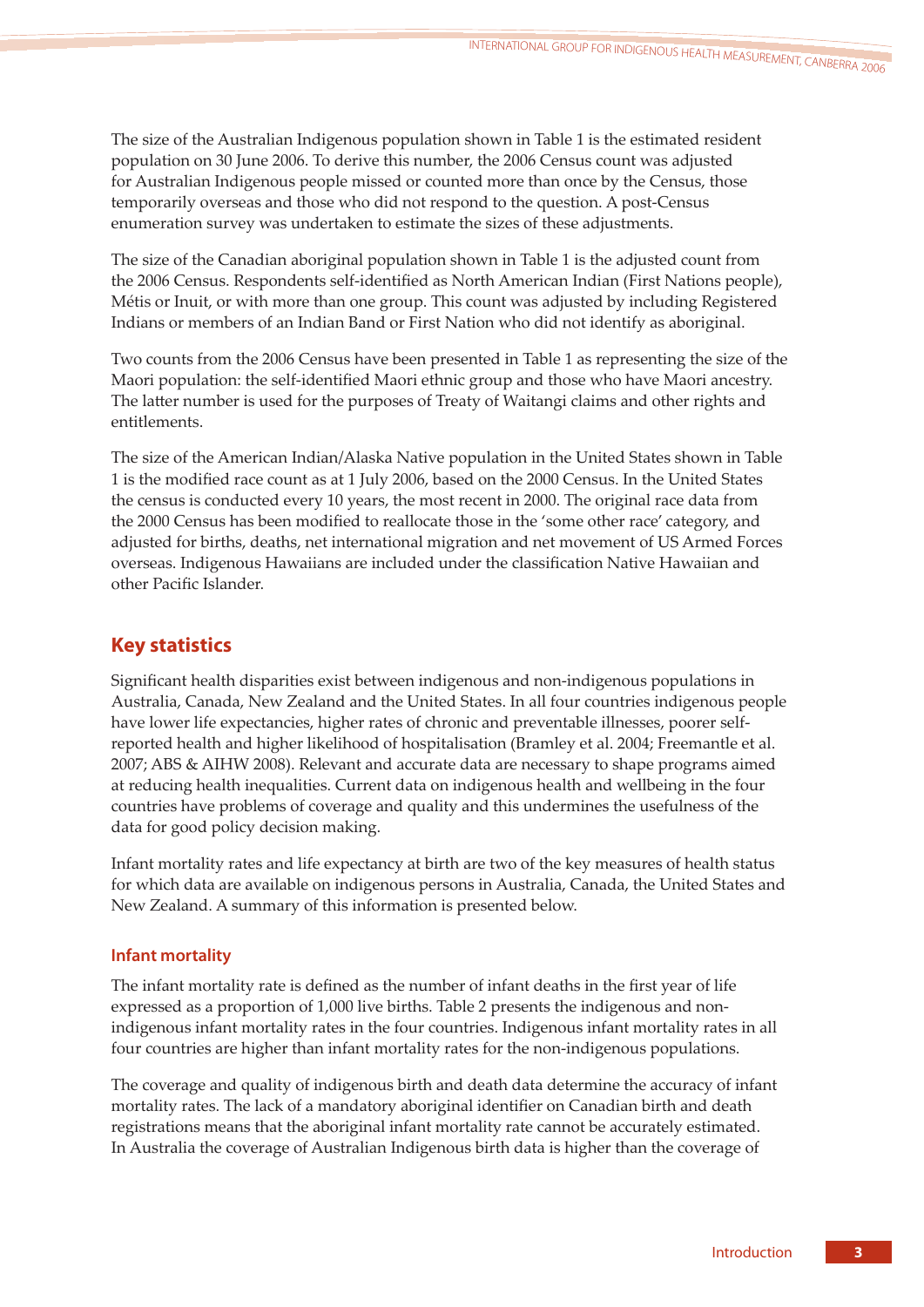Australian Indigenous death data, so the Australian Indigenous infant mortality rate is likely to be underestimated. In both New Zealand and the United States, birth and death registrations are matched, so indigenous infant mortality rates can be estimated with greater accuracy.

| <b>Country</b>       | Indigenous and non-indigenous infant mortality                                                                                                                                                                                                                                                                                                                                                                                                      | <b>Coverage and data quality issues</b>                                                                                                                                                                                                                                                                                                                                                                                                                                                                                                          |
|----------------------|-----------------------------------------------------------------------------------------------------------------------------------------------------------------------------------------------------------------------------------------------------------------------------------------------------------------------------------------------------------------------------------------------------------------------------------------------------|--------------------------------------------------------------------------------------------------------------------------------------------------------------------------------------------------------------------------------------------------------------------------------------------------------------------------------------------------------------------------------------------------------------------------------------------------------------------------------------------------------------------------------------------------|
| Australia            | The Australian Indigenous infant mortality rate for<br>the period 2002 to 2004 is estimated to be 11.5 per<br>1,000 live births, using mortality data from the four<br>states and territories that have adequate levels of<br>Indigenous identification in their mortality data<br>collections. This compares with a non-Indigenous<br>rate of 4.1 per 1,000 live births for the same states/<br>territories over the same period (AIHW 2007a:311). | Australian Indigenous infant deaths and births<br>are both underestimated; however, Indigenous<br>identification in birth data is higher than in death<br>data, so the Indigenous infant mortality rate is likely<br>to be an underestimate (AIHW 2007a:322). Australian<br>estimates could be improved by linking birth and<br>death data, as occurs in the United States and New<br>Zealand, as well as by linking birth registrations with<br>perinatal data.                                                                                 |
| Canada               | The infant mortality rate for First Nations peoples in<br>2000 was estimated to be 6.4 per 1,000 live births,<br>using vital registrations data from the four western<br>provinces that collect ethnicity data, combined with<br>data collected from nursing stations for the rest of<br>the country. The comparable rate for all births in<br>Canada is 5.2 per 1,000 live births (Treasury Board of<br>Canada Secretariat 2005)                   | The lack of a mandatory question on birth and death<br>registration forms relating to aboriginal status means<br>that infant mortality rates cannot be accurately<br>estimated for the First Nations, Inuit or Métis<br>populations.                                                                                                                                                                                                                                                                                                             |
|                      | Analyses of mortality data for regions with high<br>percentages of aboriginal inhabitants have<br>estimated higher infant mortality rates. For example,<br>First Nations infant mortality in 1999 is estimated to<br>have been 8 per 1,000 live births, as compared with<br>the Canadian average of 5.5 per 1,000 live births<br>(Kermode-Scott 2005).                                                                                              |                                                                                                                                                                                                                                                                                                                                                                                                                                                                                                                                                  |
| New Zealand          | For the period 2000 to 2004, the Maori infant<br>mortality rate was 8.1 deaths per 1,000 live births, as<br>compared with the non-Maori rate of 5.0 deaths per<br>1,000 live births (Robson and Harris 2007:45)                                                                                                                                                                                                                                     | Because infant mortality rates are calculated from<br>matched birth and death registrations, the Maori rate<br>is considered to be relatively accurate.                                                                                                                                                                                                                                                                                                                                                                                          |
| <b>United States</b> | Based on analysis of the linked birth and infant<br>death data sets for the period 1995 to 2003, the Al/<br>AN infant mortality rate was 8.7 per 1,000 live births,<br>as compared with 6.8 for the whole of the United<br>States (National Center for Health Statistics 2007:160:<br>National Center for Health Statistics 2006:5).                                                                                                                | The National Center for Health Statistics matches<br>birth and death records and uses the race recorded<br>on the birth certificate to calculate race-specific<br>mortality rates (National Center for Health Statistics<br>2006:5). Once the 2003 amendments to the birth<br>certificate are fully implemented in all states, the<br>classification of race in birth data should be relatively<br>accurate, which will result in relatively accurate<br>estimates of AI/AN infant mortality, both alone and<br>in combination with other races. |

# **Table 2: Infant mortality**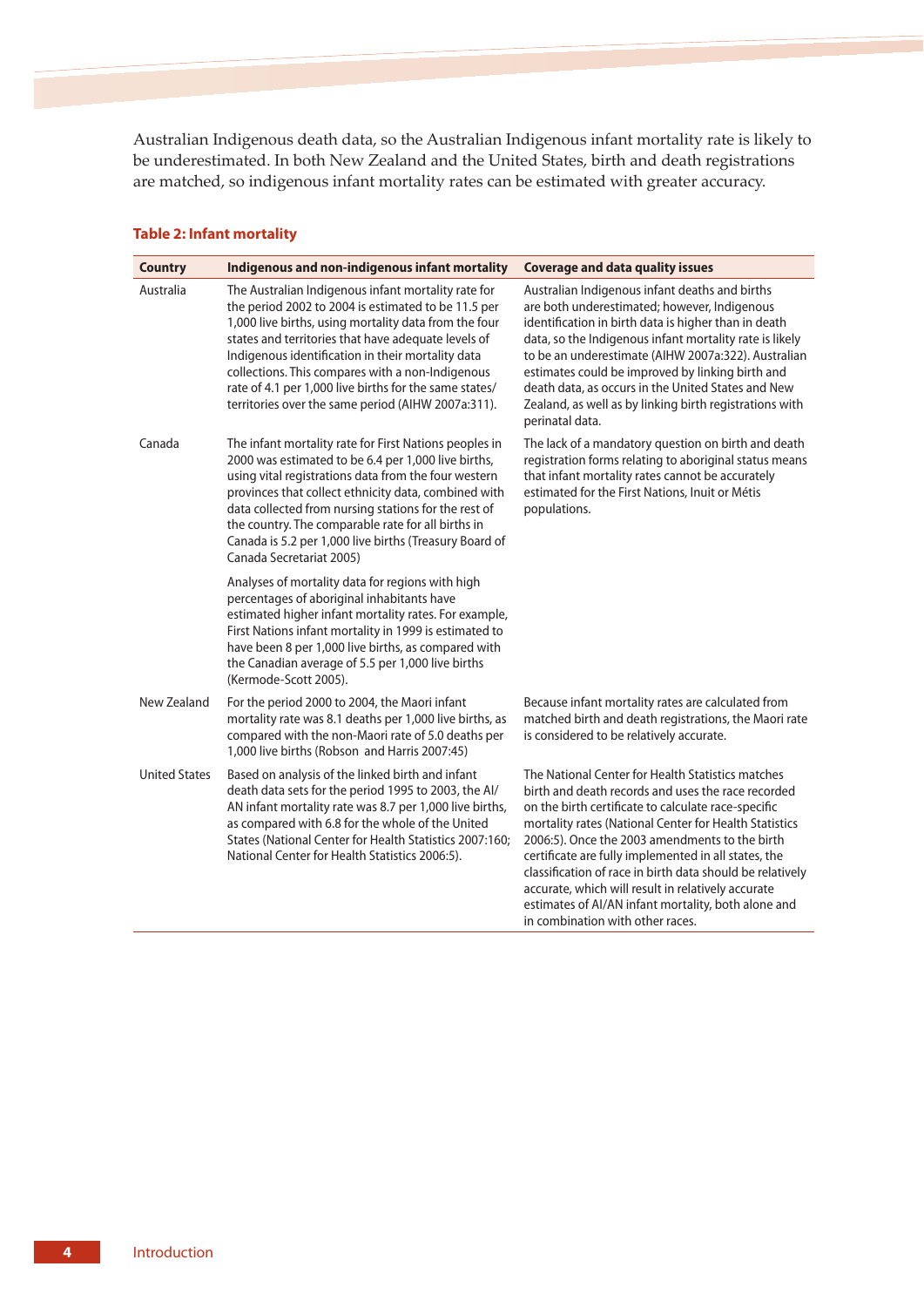# **Life expectancy at birth**

Life expectancy estimates are an important aspect of assessing indigenous disadvantage. Indigenous life expectancy at birth in all four countries is reported as being lower than the life expectancy at birth for the non-indigenous population. The coverage and quality of death data and census data determine the accuracy of the calculation of life expectancy at birth and all four countries have data-quality issues which affect the accuracy of their estimates.

In Australia, a number of indirect methods have been used to estimate Australian Indigenous life expectancy at birth. All of these methods rely on assumptions and expert opinions. There have been significant uncertainties attached to the level of life expectancy estimates for Aboriginal and Torres Strait Islander peoples in the past, and although there has been significant progress in terms of using better methods to estimate life expectancy, there continues to be a level of uncertainty around the estimate of life expectancy for Indigenous Australians.

| <b>Country</b>       | Indigenous and non-indigenous life expectancy<br>at birth                                                                                                                                                                                                                                                                                                                                                                                                                                                                                                 | <b>Methodological issues</b>                                                                                                                                                                                                                                                                                                                                                                                                          |
|----------------------|-----------------------------------------------------------------------------------------------------------------------------------------------------------------------------------------------------------------------------------------------------------------------------------------------------------------------------------------------------------------------------------------------------------------------------------------------------------------------------------------------------------------------------------------------------------|---------------------------------------------------------------------------------------------------------------------------------------------------------------------------------------------------------------------------------------------------------------------------------------------------------------------------------------------------------------------------------------------------------------------------------------|
| Australia            | The latest available experimental estimates of<br>Australian Indigenous life expectancy at birth are for<br>the period 1996-2001 and are 59 years for males and<br>65 years for females (as compared with 77 years for<br>all males and 82 years for all females for the period<br>1998-2000). The difference is approximately 17 years<br>for both sexes.                                                                                                                                                                                                | Because of coverage and quality issues associated<br>with Australian Indigenous births, deaths and<br>population data that are summarised in Tables B2.1<br>and B2.2, a number of indirect methods have been<br>used to estimate the life expectancy of Indigenous<br>Australians. According to the ABS (2008), these<br>indirect methods are no longer appropriate and<br>direct methods are recommended for future<br>calculations. |
| Canada               | In 2001: First Nations men 70.4 years, all Canadian<br>men 77.1 years; FN women 75.5 years, all Canadian<br>women 82.2 years (Treasury Board of Canada<br>Secretariat 2005).                                                                                                                                                                                                                                                                                                                                                                              | Because of lack of aboriginal identifiers on death<br>registrations, standard data sources and methods<br>cannot be used to estimate basic health indicators.<br>Instead a geographic-based approach is often used                                                                                                                                                                                                                    |
|                      | Inuit-inhabited areas (using death data for the period<br>1999-2002): Men 64.4 years, women 69.8 years<br>(Statistics Canada 2008b).                                                                                                                                                                                                                                                                                                                                                                                                                      | to estimate life expectancy for the entire population<br>of areas having a high percentage of aboriginal<br>inhabitants.                                                                                                                                                                                                                                                                                                              |
| New Zealand          | For the period 2000-2002, females of Maori ethnicity<br>73.2 years, non-Maori females 81.9 years; males of<br>Maori ethnicity 69.0 years, non-Maori males 77.2<br>years (Statistics New Zealand 2008b)                                                                                                                                                                                                                                                                                                                                                    | Every 5 years Statistics New Zealand produces<br>complete period life tables using average mortality<br>rates for three successive years centred on a census<br>year. Before 2000, methods such as 'ever Maori' were<br>used to resolve the undercount in Maori deaths.<br>However, since 2000, the quality of Maori death data<br>has improved, and no undercount is now apparent<br>(Robson and Harris 2007).                       |
| <b>United States</b> | Life expectancy tables by race published by the<br>US Government through the National Center for<br>Health Statistics relate only to the white and black<br>populations. No tables are available for the Al/<br>AN population. The Indian Health Service has<br>published estimates of life expectancy for the period<br>1999-2001, which state that life expectancy for<br>the AI/AN population is 2.4 years less than for the<br>all-race population of the United States (74.5 years,<br>as compared with 76.9 years) (Indian Health Service<br>2006). | The undercounting of AI/AN deaths referred<br>to in Table B2.2 means that AI/AN death rates<br>are underestimated, hence life expectancy is<br>overestimated for the AI/AN population. Despite the<br>development of adjustment factors to correct the<br>under-identification of AI/AN deaths, life expectancy<br>estimates, which are based on age-specific death<br>rates, should be interpreted with caution.                     |

# **Table 3: Life expectancy at birth**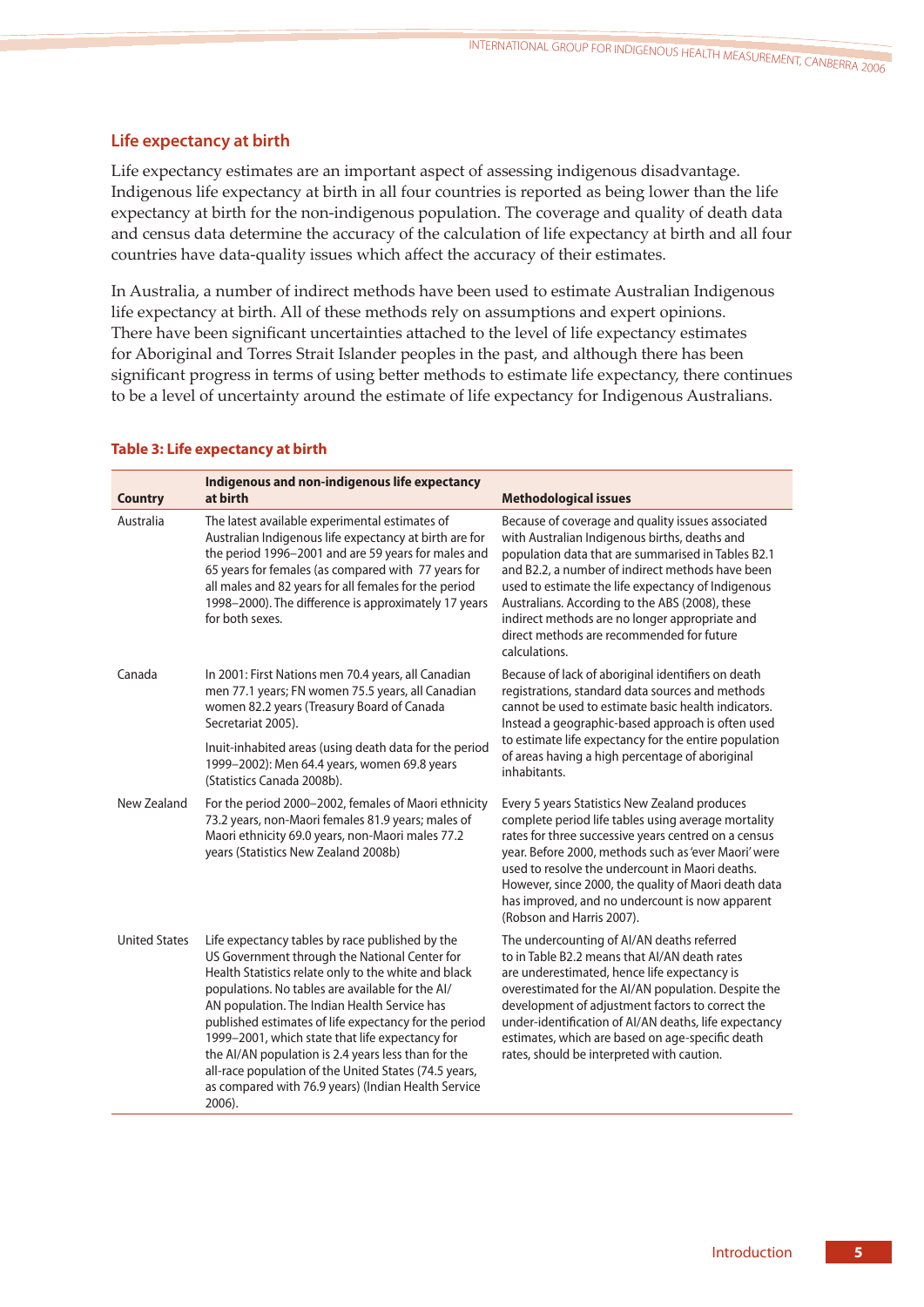The Australian Bureau of Statistics (ABS) has recently published a discussion paper entitled *Assessment of methods for developing life tables for Aboriginal and Torres Strait Islander Australians, 2006* (ABS 2008), which presents an assessment of various methods for adjusting incomplete Aboriginal and Torres Strait Islander death registration data for use with the latest available estimates of the Australian Indigenous population so as to compile Australian Indigenous life expectancy estimates. The key findings of this paper were that the indirect methods previously used by the ABS to estimate Indigenous Australian life expectancy are no longer considered appropriate in the Australian context; and that currently the best option for adjusting undercoverage of Australian Indigenous deaths is to use more direct methods such as that used in the ABS Indigenous Mortality Quality Study (part of the Census Data Enhancement project) which linked 2006 death records to Census records. Findings from this study suggest that the coverage of Australian Indigenous deaths in death registration data is higher than previously estimated.

In New Zealand the quality of Maori death data has improved since 2000, with no undercount now apparent. In the United States, the number of indigenous deaths is underestimated, which means that indigenous life expectancy at birth is overestimated. The lack of a mandatory aboriginal identifier on Canadian death registrations and the lack of a question on aboriginality on the majority of census forms means that aboriginal life expectancy at birth cannot be accurately estimated.

# **Data governance**

An overview of the agencies and committees which have a strategic role in relation to indigenous data in the four countries is presented in Table 4.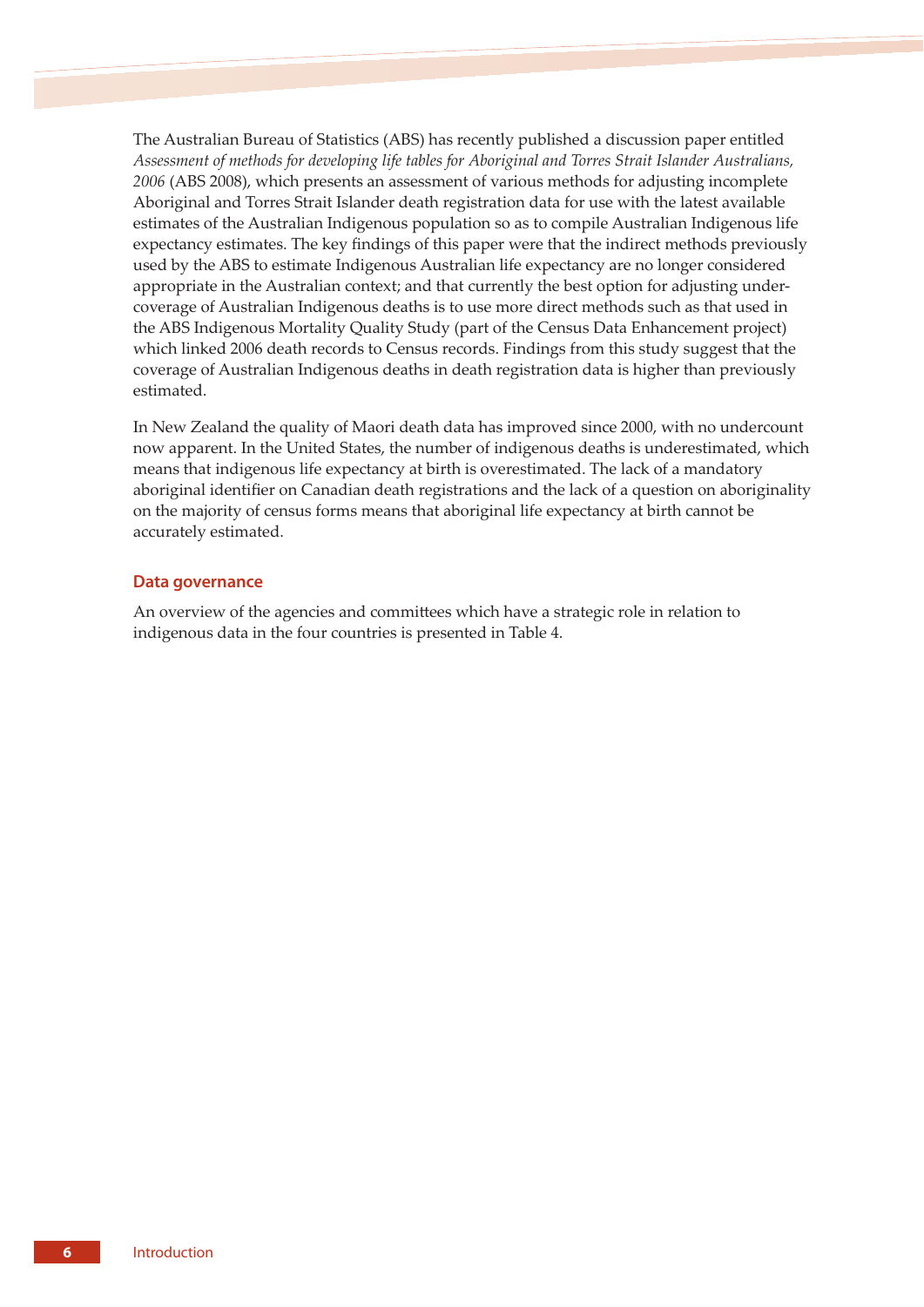| <b>Country</b>       | Agency/committee                                                                       | <b>Role</b>                                                                                                                                                                                                                                                                                                                                                                                                                                                                                                                                                                                                                                                                                                                                                                                                   |
|----------------------|----------------------------------------------------------------------------------------|---------------------------------------------------------------------------------------------------------------------------------------------------------------------------------------------------------------------------------------------------------------------------------------------------------------------------------------------------------------------------------------------------------------------------------------------------------------------------------------------------------------------------------------------------------------------------------------------------------------------------------------------------------------------------------------------------------------------------------------------------------------------------------------------------------------|
| Australia            | The National Advisory Group                                                            | NAGATSIHID was established to:                                                                                                                                                                                                                                                                                                                                                                                                                                                                                                                                                                                                                                                                                                                                                                                |
|                      | on Aboriginal and Torres Strait<br>Islander Heath Information<br>and Data (NAGATSIHID) | • provide broad strategic advice to the Australian Health Ministers'<br>Advisory Council and its National E-Health Information Principal<br>Committee on ways of improving the quality and availability of data<br>and information on Aboriginal and Torres Strait Islander health and<br>health service delivery                                                                                                                                                                                                                                                                                                                                                                                                                                                                                             |
|                      |                                                                                        | • draw together the range of Australian Indigenous health information<br>activities into a coordinated and strategic process.                                                                                                                                                                                                                                                                                                                                                                                                                                                                                                                                                                                                                                                                                 |
|                      |                                                                                        | Membership comprises the Australian Bureau of Statistics, Australian<br>Institute of Health and Welfare, Department of Health and Ageing,<br>Department of Families, Housing, Community Services and Indigenous<br>Affairs, Australian Institute of Aboriginal and Torres Strait Islander<br>Studies, Torres Strait Regional Authority, National Health Information<br>Statistics and Standards Committee, National Aboriginal and Torres<br>Strait Islander Health Officials Network, National Aboriginal Community<br>Controlled Health Organisation, Indigenous advisors on Aboriginal and<br>Torres Strait Islander health and welfare and an epidemiologist with<br>expertise in Indigenous health issues. A key priority of NAGATSIHID is to<br>maintain an Australian Indigenous majority at meetings. |
|                      |                                                                                        | NAGATSIHID provides a forum for all key stakeholders involved in<br>Indigenous Australians health policy and data to work together towards<br>improving the data and reporting.                                                                                                                                                                                                                                                                                                                                                                                                                                                                                                                                                                                                                               |
| Canada               | <b>First Nations Statistical</b><br>Institute (FNSI)                                   | The Institute was set up by the First Nations Fiscal and Statistical<br>Management Act 2002 to provide statistical information and analysis<br>of key issues related to members of First Nations and other aboriginal<br>groups, ensure data quality and compatibility, work in cooperation<br>with Statistics Canada, and build statistical capacity within First Nations<br>governments. The Institute is still in the developmental phase and is not<br>yet fully operational.                                                                                                                                                                                                                                                                                                                             |
|                      | <b>First Nations Information</b><br><b>Governance Committee</b><br>(FNIGC)             | FNIGC operates under the auspices of the Assembly of First Nations<br>and is the responsible authority for the Regional Longitudinal Health<br>Survey.                                                                                                                                                                                                                                                                                                                                                                                                                                                                                                                                                                                                                                                        |
| New Zealand          | <b>Maori Statistics Forum</b>                                                          | The Forum provides Statistics New Zealand with expert external input<br>into critical statistical issues in relation to Maori. A Maori statistics<br>framework is currently being developed.                                                                                                                                                                                                                                                                                                                                                                                                                                                                                                                                                                                                                  |
| <b>United States</b> | American Indian and Alaska<br>Native Advisory Committee                                | The Committee advises the US Census Bureau on ways to increase<br>the participation of AI/AN people in the census, facilitates the<br>Bureau's outreach to the AI/AN population during the planning and<br>implementation of the census and the American Community Survey,<br>and advises on ways census data can be disseminated for maximum<br>usefulness to the AI/AN populations and other users. The nine-member<br>Committee comprises representatives from the public and private<br>sectors, community-based organisations, academic institutions and<br>other individuals as appropriate from the public at large.                                                                                                                                                                                   |
|                      | <b>Tribal Consultation Advisory</b><br>Committee (TCAC)                                | In 2004 the Department of Health and Human Services (HHS)<br>implemented a Tribal Consultation Policy that applies to all HHS<br>divisions. In compliance with the Policy, the Centers for Disease Control<br>and Prevention (CDC), which is a division of HHS, established the Tribal<br>Consultation Advisory Committee. The Committee advises the CDC<br>Director and the Administrator of the Agency for Toxic Substances and<br>Disease Registry on policy issues and broad strategies that may affect<br>AI/AN peoples.                                                                                                                                                                                                                                                                                 |

# **Table 4: National agencies and committees which provide strategic advice in relation to indigenous data and information**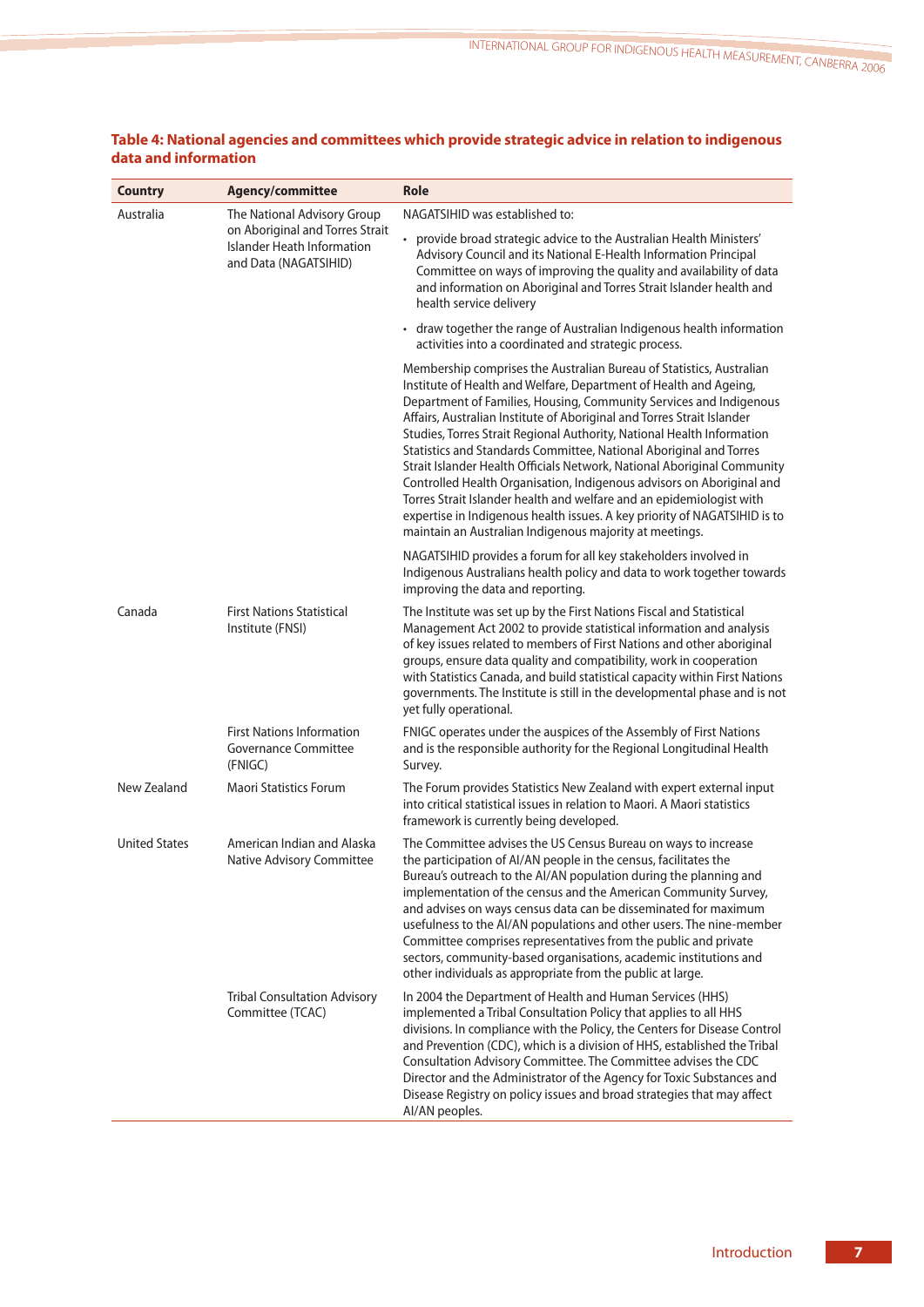# **Part A: Meeting proceedings**

# **A1 International collaboration on indigenous health measurement— Canberra 2006 meeting**

The purpose of the second meeting of the International Group for Indigenous Health Measurement, held in Canberra, 2006, was to further international collaboration to tackle health measurement issues for indigenous populations, building on the work that began at the inaugural meeting in Vancouver, Canada, in 2005.

The second meeting was held on 28–30 November 2006 in Canberra, Australia. It was hosted and sponsored by the Australian Institute of Health and Welfare (AIHW), and co-sponsored by the Office for Aboriginal and Torres Strait Islander Health. The meeting was attended by approximately 65 participants from Australia, Canada, New Zealand and the United States. Participants came from indigenous organisations, national statistical agencies, departments of health and research organisations.

The meeting was opened by Matilda House, a Ngambri-Ngunnawal elder, who performed a traditional welcoming ceremony. Penny Allbon, the Director of AIHW, then welcomed participants and provided an overview of the meeting's purpose, a brief history of the Kamberri and Ngunnawal people (the traditional owners of the land in the Canberra region), discussions of partnership approaches in Australia and internationally, some data issues for Australia and the meeting's agenda, which is provided in Chapter A2. Representatives from New Zealand (the Hon. Mita Ririnui, Associate Minister of Health), Australia (Dea Delaney- Thiele, CEO of the National Aboriginal Community Controlled Health Organisation—NACCHO), Canada (Chief Thomas Bressee, Chairman, First Nations Statistical Institute Advisory Panel) and the United States (Leo Nolan, Senior Policy Analyst, Indian Health Service) then provided brief overviews of issues for their own countries and organisations.

The meeting was launched by the Australian Minister for Health, the Hon. Tony Abbott, MP, who stressed the government's commitment to improving the health of Aboriginal and Torres Strait Islander peoples and welcomed recent data that showed real improvements.

Participants were introduced to traditional Aboriginal dancing with local family dance group Wiradjuri Echoes. The meeting dinner was opened by a performance from the Palanu Dancers from Melbourne. The Australian Statistician, Dennis Trewin, shared strategies being adopted by the Australian Bureau of Statistics (ABS) in an effort to improve the quality of Australian Indigenous statistics. Ted Wilkes gave an Australian Indigenous perspective on growing up and living in Australia and also introduced participants to didgeridoo playing.

The agenda for the 3-day meeting is provided in Chapter A2. Seven sessions were held during the meeting, which encompassed 34 presentations covering the following areas:

- $\triangleright$  demand for data by researchers and policy makers
- $\triangleright$  supply of data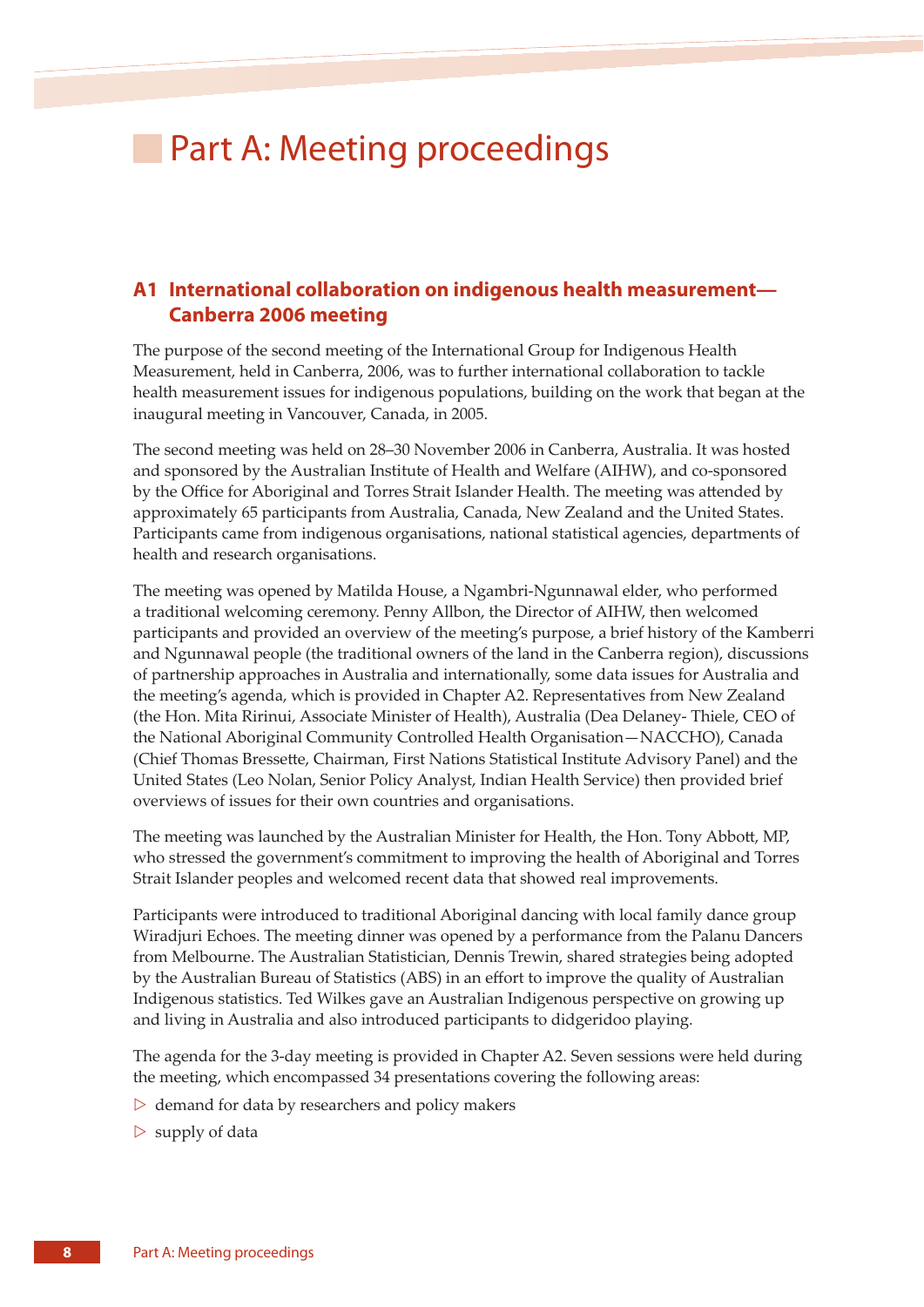- $\triangleright$  innovative approaches to indigenous health information
- $\triangleright$  methods used to count indigenous populations
- $\triangleright$  linking statistical agencies and indigenous organisations in the four countries.

The themes from the sessions can be broadly organised into the following categories:

# **Who counts whom?**

A cluster of issues can be characterised as falling under the theme of indigenous involvement and leadership in health information:

- ▷ Indigenous people in all four countries are concerned with being over-researched; being 'research subjects'; wanting to have more control over what information is sought, whom it is sought from and how it is collected; being involved in the collection, analysis and management of information; ensuring the collection and analysis of information by local communities for their own use; ownership of data; access to data; and the right to selfmanage population-based health information.
- $\triangleright$  Indigenous people in all four countries want information and research findings to be given back to communities in appropriate ways and their communities to have a say in information collection and reporting.
- $\triangleright$  A number of papers from all four countries discussed how to create partnerships between indigenous people and data collection and health research agencies, how to provide indigenous advice to specialists, and how to obtain advice from agencies that will enable indigenous communities to develop, manage and control their health information.
- ▷ Indigenous people want collaboration on interpretation, analysis and joint reporting of outcomes.

# **Capacity building**

- $\triangleright$  Arising from the concerns expressed above, indigenous people in all four countries want strategies put in place that will build capacity within their communities so that they can collect, manage and 'own' data.
- $\triangleright$  Community capacity to collect information is needed to allow communities to better manage local health needs. This includes the training of local people as data collectors.
- $\triangleright$  The need to increase the indigenous statistical workforce was also discussed.

## **Information governance issues**

- $\triangleright$  Governance of indigenous health data is different in each of the four countries and there are areas where they can learn from each other.
- $\triangleright$  It was argued that governance mechanisms need to support indigenous leadership and partnership structures. A major improvement in health information can be demonstrated when all major players cooperate and decide what will happen together. In Australia this is represented in the development of a national survey program (through ABS) and of national standards, analysis and reporting (with AIHW).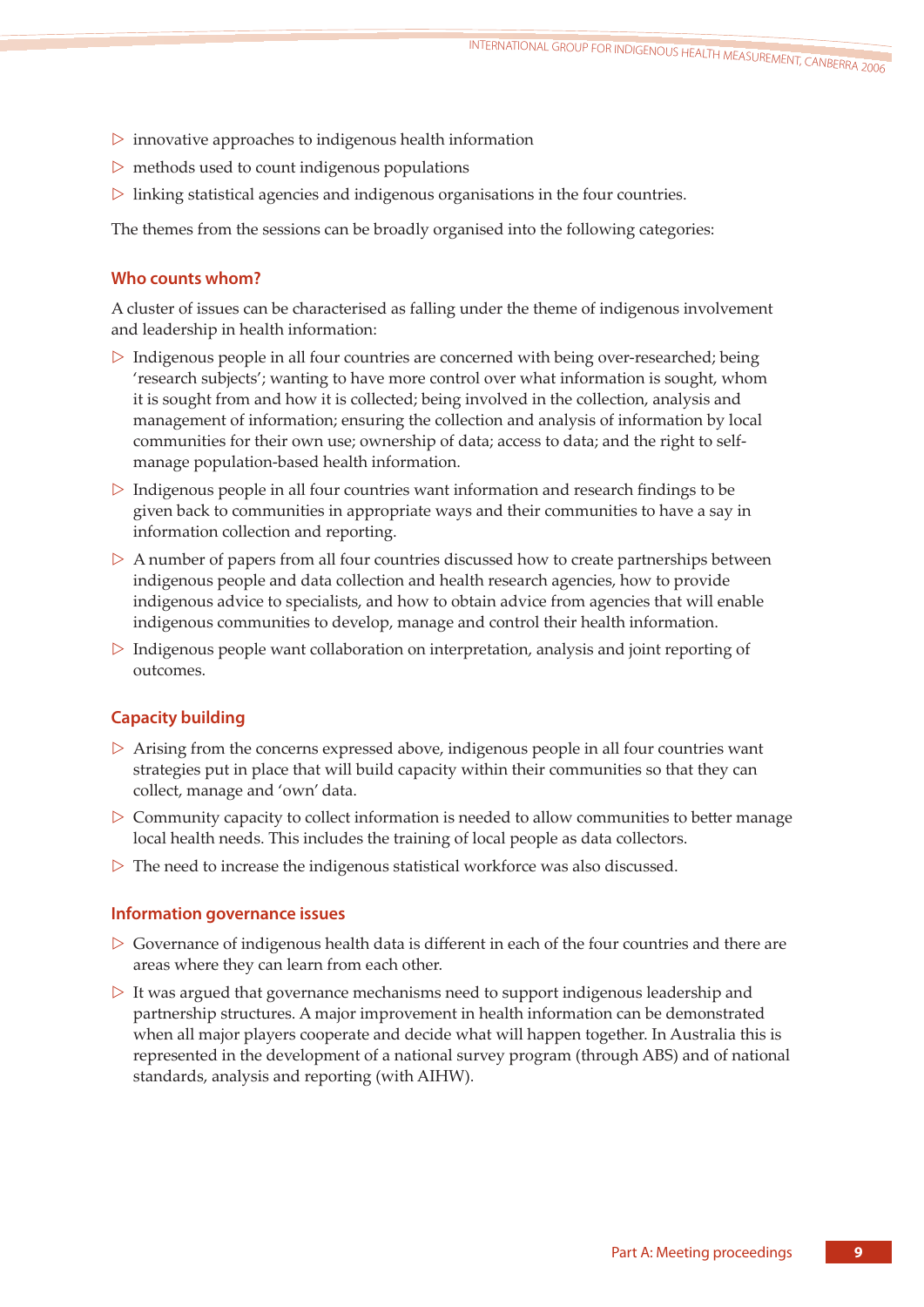## **Importance of collaborative efforts**

- $\triangleright$  Good-quality data depend on good relationships between all parties.
- $\triangleright$  Good relationships require an appropriate governance framework that allows all parties to speak to each other and have their points of view heard and respected.
- $\triangleright$  The development of high-quality health information systems involves:
	- a priority-setting process
	- genuine collaborative structures
	- efficient and meaningful ways of communicating decisions and information between all parties.
- $\triangleright$  To achieve this level of collaboration between government and communities requires an improvement in the skills and knowledge possessed by people in communities.

#### **Data for us, not just about us: Importance of the community seeing benefits from the data**

It was argued that for communities to have access to information and for information to be returned to communities:

- $\triangleright$  all health research on indigenous people must be clearly demonstrated to be for their direct benefit
- $\triangleright$  how data management systems can be developed to meet the needs of Indigenous health at all levels must be investigated
- $\triangleright$  Indigenous people need to see value and benefits from all the data collected.

### **Importance of cultural factors/holistic approach to wellbeing**

A number of papers argued that:

- $\triangleright$  it is important to capture information on cultural attributes (e.g. language group or tribe) and not just information about physical health, so that information about health can be disaggregated to a more local level
- $\triangleright$  cultural attributes influence physical health
- $\triangleright$  a better understanding is needed on how indigenous health concepts influence how indigenous people understand health issues; research must therefore take local concepts of health and wellbeing into account
- $\triangleright$  data frameworks should have indigenous-specific and universal indicators.

### **Data**

Many aspects of data were discussed—the following is a summary.

#### ▷ **The balance between national and local data**

- Aggregated data do not reflect differences by tribe or geographical area and critical information is lost when data is aggregated.
- Local level information is needed to guide local development.
- The balance between national priorities and local community issues needs to be sorted out.
- There is a need to capture the diversity within indigenous populations.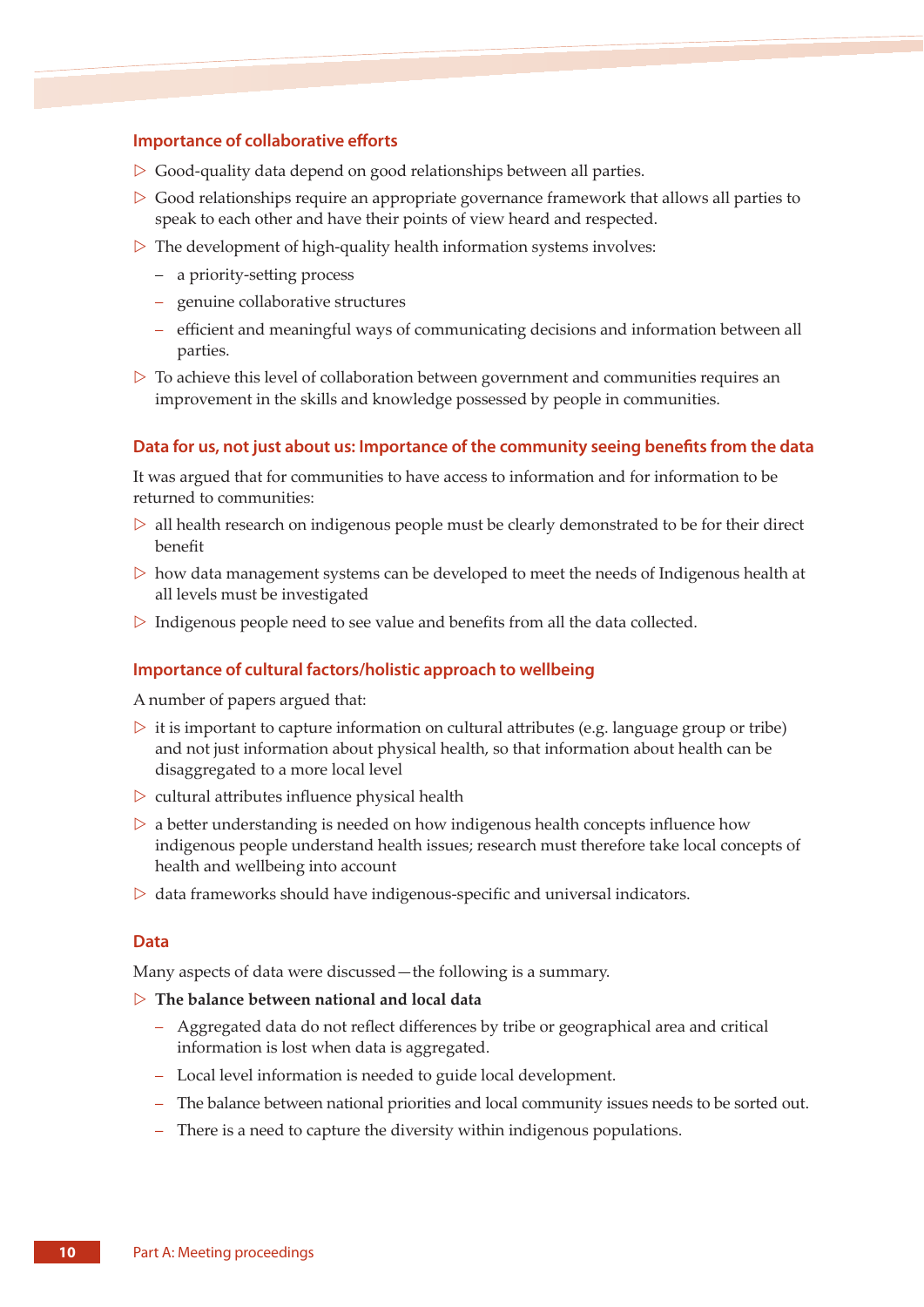# ▷ **The usefulness of data**

- High-quality data are essential to monitor trends in indigenous health.
- Sophisticated trend analyses that are now possible show significant improvements in infectious diseases and some chronic diseases.
- Better information is needed to support service delivery improvement.
- Good data can be used to 'bust' myths.
- Data are needed to guide policy and planning, as they are often based on poor knowledge or prejudicial myths.
- Data are important as a basis for arguing successfully for funding from national and state budgets. In New Zealand, for example, data on health inequalities have been influential in protecting programs aimed at the indigenous people from budget cuts.
- Good data can be used to show that investment in health services can work, e.g. declines in child mortality.
- More systematic processes are required to ensure that available data are used to monitor indigenous health.

# ▷ **Data quality, classification and coverage**

- Although the extent of problems with data varied across countries, most countries had issues around the extent of coverage of the indigenous populations. There are differences between the four countries in how ethnicity data are collected and the inclusiveness of ethnic identification.
- All countries have problems of identifying who is indigenous. This is a result of different historical attempts at racial classification.
- Apart from the problems of differentiating indigenous from non-indigenous, there are problems associated with the need to collect more specific information on indigenous people, such as 'tribe' or 'language group'.
- Examples of strategies to better capture the indigenous population included techniques such as the 'ever Maori' ethnicity classification method in New Zealand. This method links and compares Maori status across data sets. Linking data sets was also described by researchers from the United States and Australia.
- The New Zealand Ministry of Health has implemented ethnicity data protocols for the standardised collection, recording and output of ethnicity data.
- Incentives for reporting indigenous data have been used in Australia and New Zealand.
- The under-reporting of indigenous people in urban populations in different data sets and the lack of sampling frames for urban populations are issues for all countries.
- Another common problem is that rates are often calculated using numerators and denominators that come from different data sources, of which at least one is known to underestimate indigenous numbers.
- Adjustment factors for under-identification have been used in Australia, New Zealand and the United States. Participants agreed that an improvement in the quality of indigenous identification in health data sets needs a systematic and sustained effort at all levels, rather than a technical fix. This requires cultural change and strong leadership from indigenous communities and data collection and research organisations.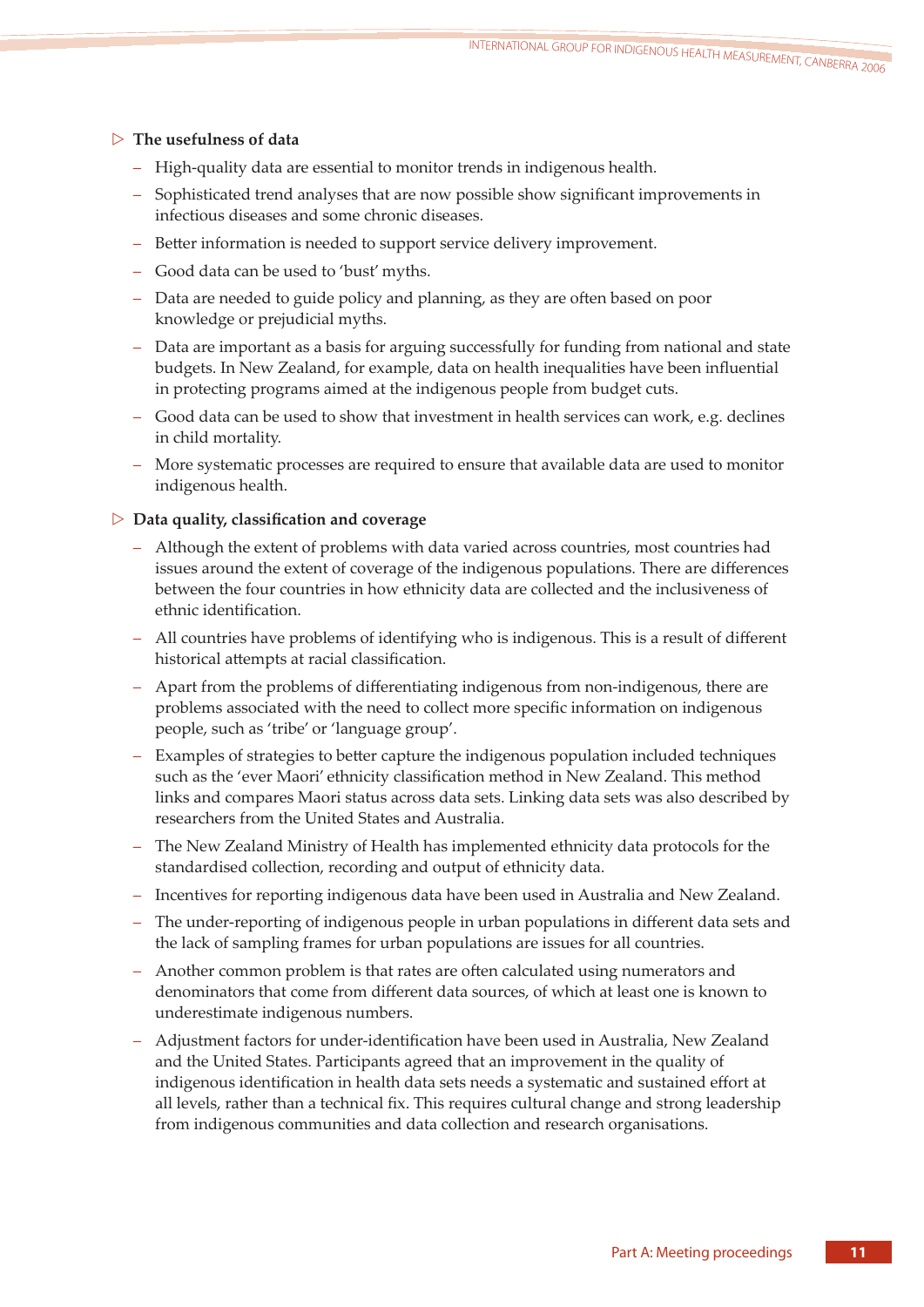### **International collaboration**

The meeting reaffirmed the value of the International Group for Indigenous Health Measurement and highlighted the commitment of the agencies represented to improving health information on indigenous people, for the benefit of indigenous people.

The current role of the International Measurement Group is information sharing, capacity building and providing a forum to discuss issues and share ideas. It was agreed that the International Measurement Group should set itself the objective of going beyond information sharing to working together to improve data, perhaps through collaborative projects. Examples of potential collaborative projects are:

- $\triangleright$  training of indigenous people to collect data
- $\triangleright$  work to measure cultural diversity, cultural status, language and participation in traditional culture
- $\triangleright$  research on resilience and health and the development of a common set of indicators from hospital services, health status and health determinants
- $\triangleright$  comparative studies of health services performance across the collaborating countries and the development of a set of common indicators
- $\triangleright$  research into the influences of racism and discrimination on health.

## **The way forward**

The following actions for furthering the International Measurement Group were agreed on:

- 1. A subgroup will prepare a paper on the International Measurement Group's purpose and terms of reference. Endorsement from each country will then be sought.
- 2. A report will be prepared on how the population is counted in each country, and whether and how accurately ethnicity is collected in the census, vital statistics databases, administrative and surveillance systems and national surveys.
- 3. A letter of invitation for subsequent meetings will be sent from high-level officials within the hosting country. The United States agreed to host the next meeting in 2008 (which is now taking place in 2009).
- 4. The possibility of becoming a Collaborating Centre of the World Health Organization (WHO) will be investigated.
- 5. Representatives will request their Minister of Health to send his/her counterparts in the other countries three important documents relevant to the current status of indigenous health in their country. Copies of these documents will also be sent to the WHO and the United Nations.

The last day of the meeting covered organisational issues and plans for a 2008 meeting. Abstracts of the presentations and biographies of the presenters are provided in chapters A3 and A5.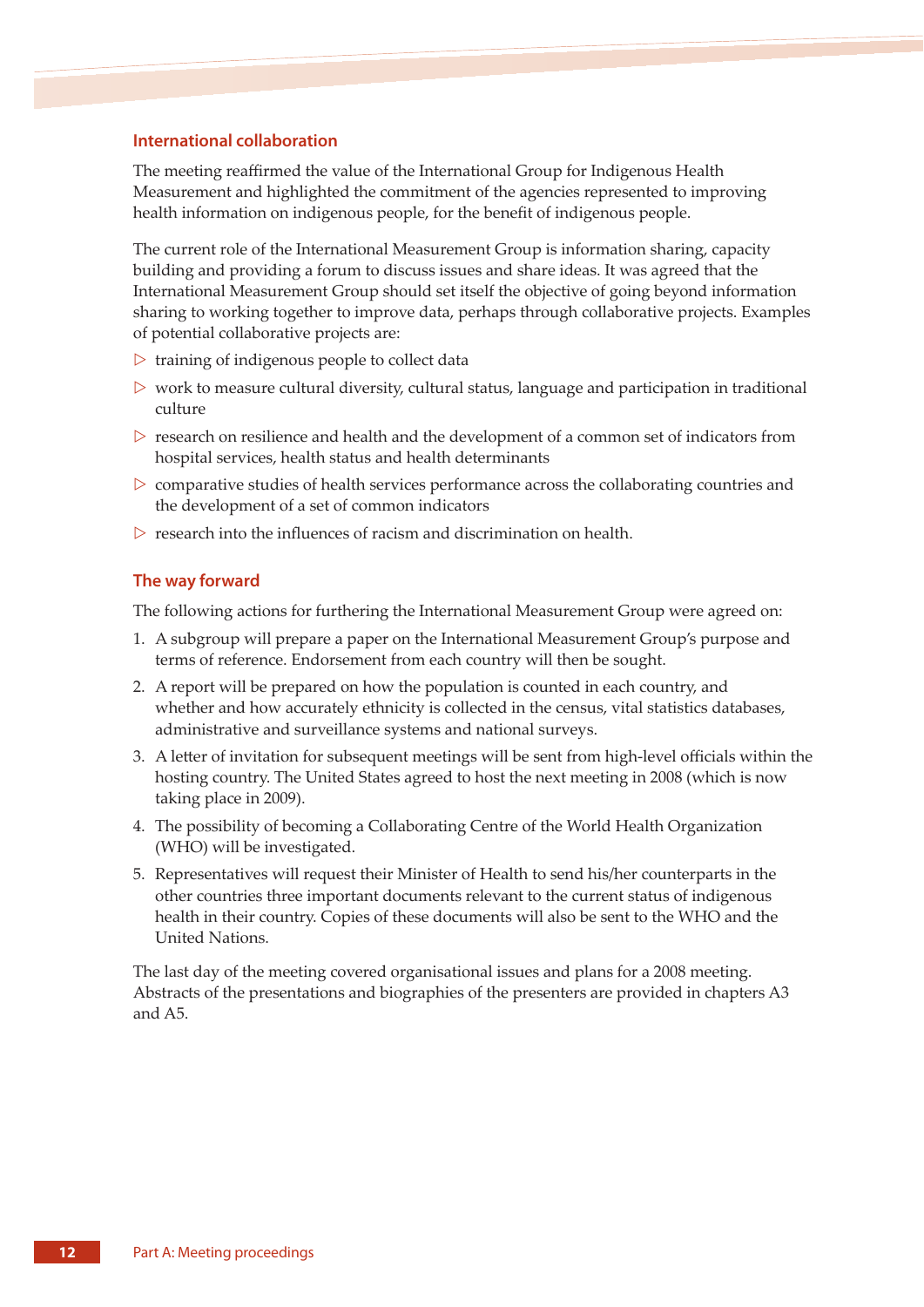<sup>I</sup>NTERNATIONAL GROUP FOR INDIGENOUS HEALT<sup>H</sup> <sup>M</sup>EASUREMENT, CANBERRA 200<sup>6</sup>

# **A2 Agenda**

# **Day 1: 28 November 2006**

# *Welcome*

Welcome to Country *Matilda House* 

Welcome *Penny Allbon* 

Welcome—Country representatives *The Hon. Mita Ririnui Dea Delaney-Thiele Chief Thomas Bressette Leo Nolan* 

# *Keynote address*

NACCHO's experiences and challenges: An overview *Dea Delaney-Thiele* 

# *Session 1: Setting the scene: Demand for data to support policy relevant analyses and research— Comments by data users*

Improving indigenous peoples' health: An opportunity for international collaboration *Jeff Reading*

Small numbers, big issues: Perspectives from a US data user *Michelle Chino* 

Health Research Council presentation to the International Group for Indigenous Health Measurement Meeting *Aroha Haggie* 

Australian Indigenous health measurement: Policy context and stocktake *Ian Anderson* 

## *Welcome—the Hon. Tony Abbott, MP, Australian Minister for Health and Ageing*

# *Session 2: Setting the scene: Supply of data—Stocktake presentations*

Australian Indigenous health measurement: Policy context and stocktake *Ian Anderson* 

Australia's stocktake of health information on the Aboriginal and Torres Strait Islander peoples *Fadwa Al-Yaman* 

First Nations, Inuit and Métis health measurement in Canada: An overview *Janet Smylie*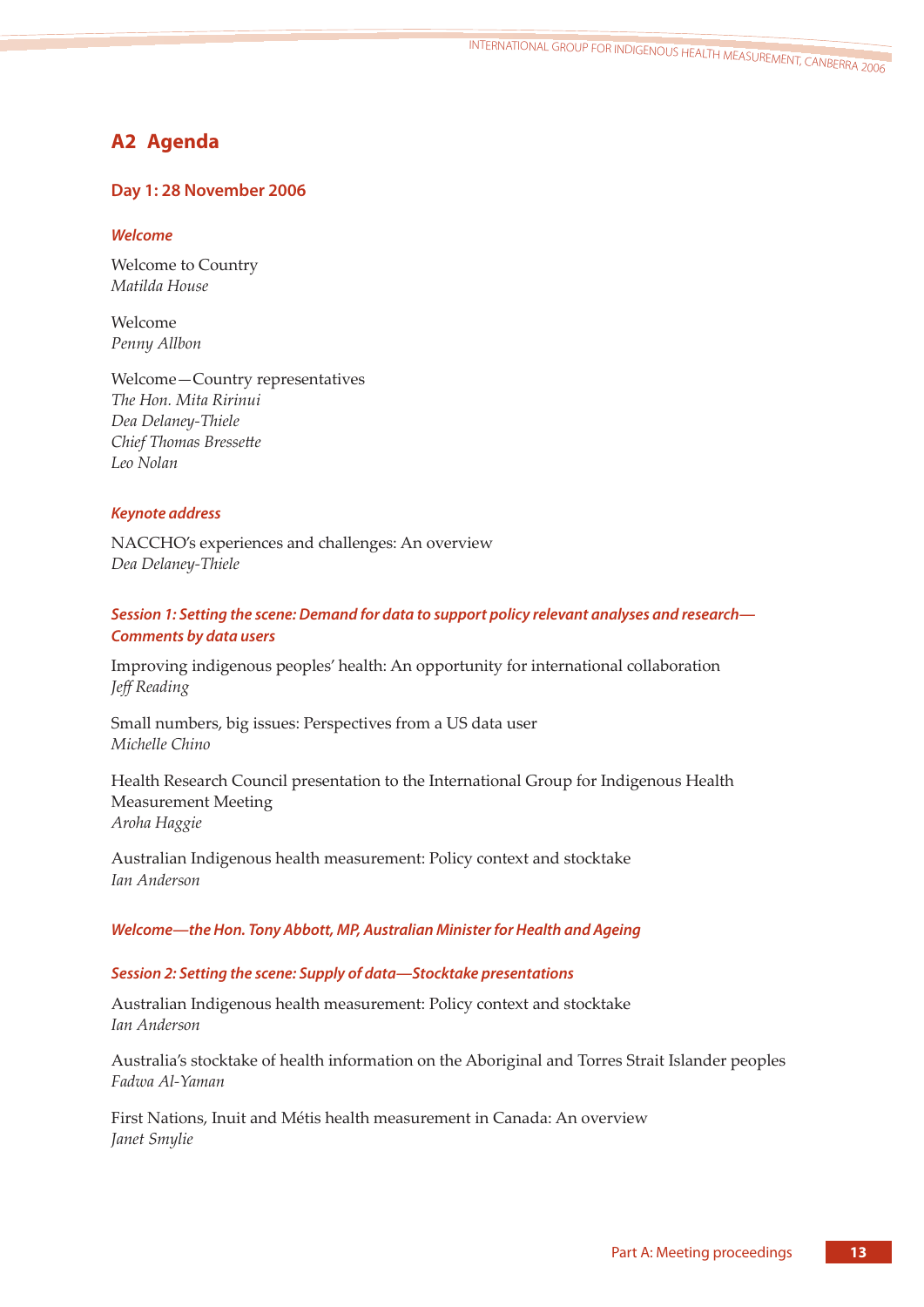United States stocktake regarding health information on the American Indian/Alaska Native population *Howard Goldberg* 

Setting the scene-Supply of data in New Zealand *Paula Searle and Natalie Paki Paki* 

# *Dinner Speakers*

*Dennis Trewin and Ted Wilkes* 

## **Day 2: 29 November 2006**

#### *Session 3: Innovations/recent developments*

Initiatives and technology integration with service policy *Leo Nolan* 

Unequal impact: Maori and non-Maori cancer statistics *Donna Cormack* 

Aboriginal and Torres Strait Islander Health Performance Framework *Lesley Podesta and Debra Reid*

The First Nations Regional Longitudinal Health Survey (RHS) *Jane Gray* 

# *Session 4: Linking indigenous groups, national statistical agencies, health ministries (examples of mechanisms for linking these groups in each country)*

Maori health, racism and inequalities in New Zealand: Results from the 2002–03 New Zealand Health Survey *Ricci Harris*

Health data in context *Shane Houston*

Making the right links to improve aboriginal data *Valerie Whetung*

Linking indigenous groups, national statistical agencies, health ministries: Mechanisms for linking these groups in the United States of America *Francine Romero* 

# *Session 5: Population session—How is the indigenous population counted? How is indigenous identification obtained?*

Counting the Aboriginal and Torres Strait Islander population: How is the Indigenous Australian population counted? How is identification obtained? *Dan Black*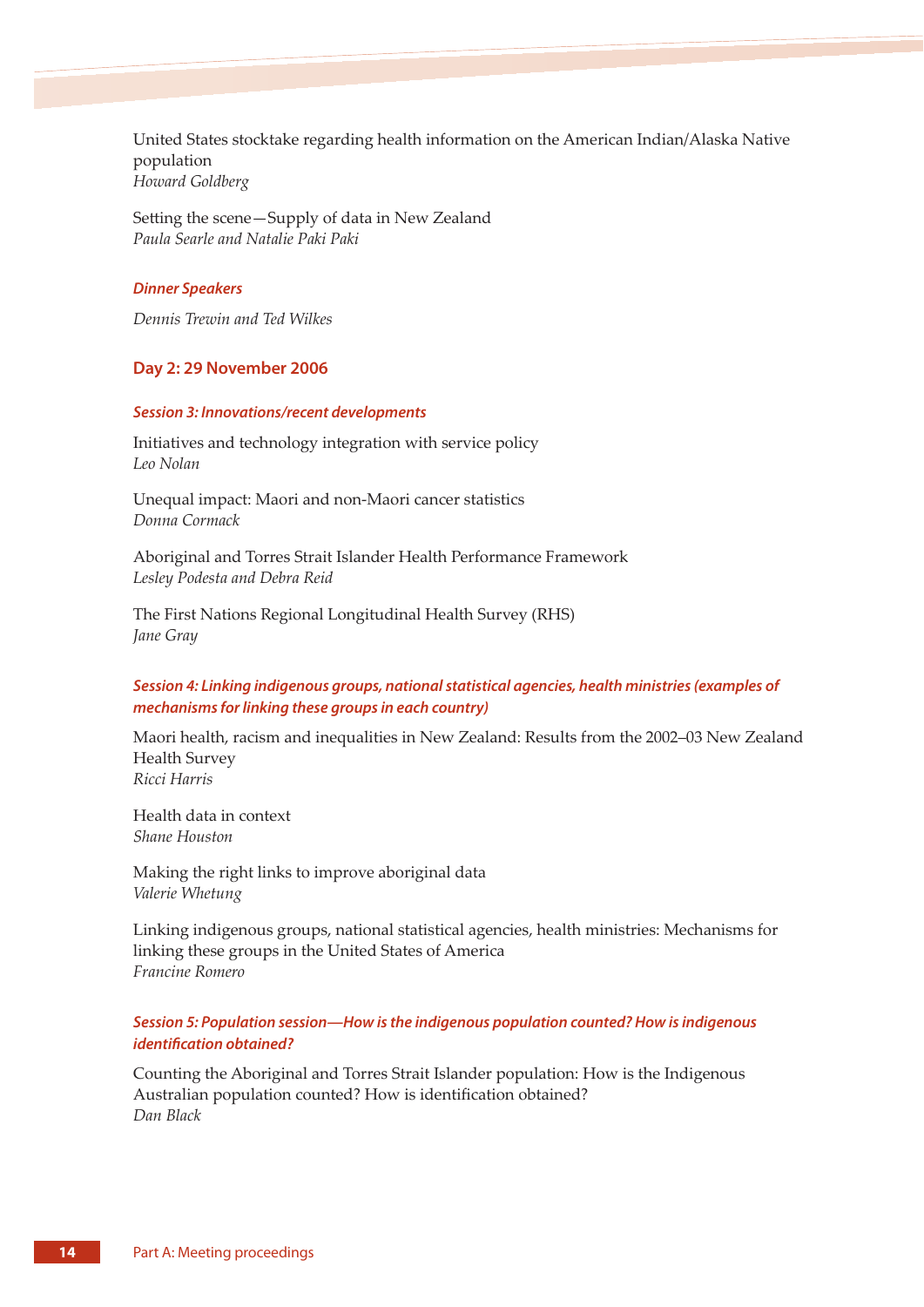Aboriginal population statistics: Australia's statistical performance *Richard Madden* 

Aboriginal population data *Valorie Whetung* 

The challenges of collecting data from indigenous people in the United States *Susan Lavin* 

Counting Maori *Whetu Wereta*

# *Session 6: Population session—What does it mean for an indigenous person to be counted?*

Population session—Australia *Shane Houston* 

Assembly of First Nations population session—Canada *Jane Gray* 

The Métis: What does it mean to be counted? *Kim Bulger* 

Who counts? An indigenous response *Leo Nolan* 

The right to be counted *Ralph Forquera* 

What does it mean for an indigenous person to be counted? *Fiona Pimm* 

# **Day 3: 30 November 2006**

# *Session 7: Terms of reference, organisational issues*

Plans for 2008 International Group for Indigenous Health Measurement meeting *Sam Notzon and Jacinta Elston*

Presentation of framework and Terms of Reference *Michelle Chino*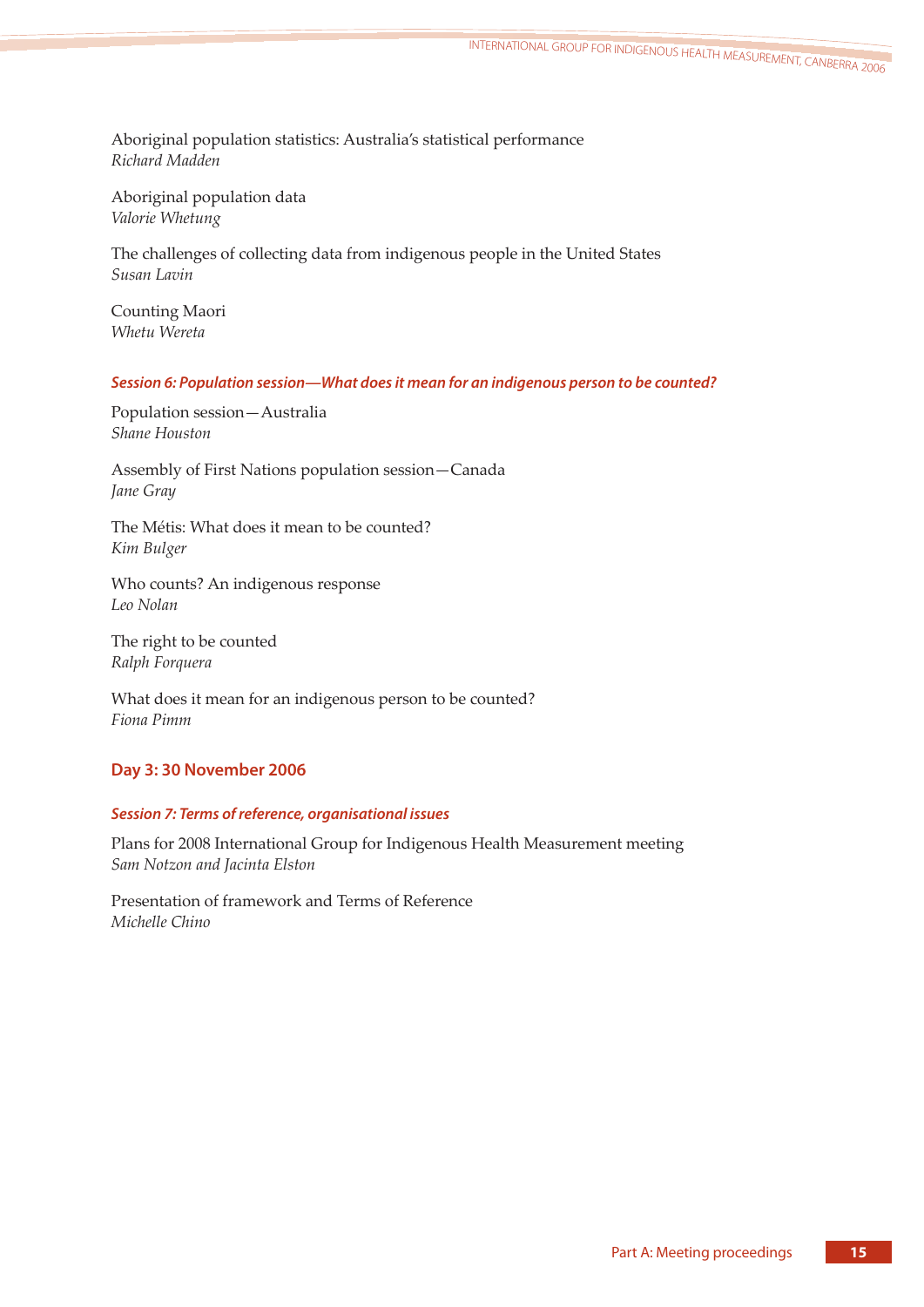# **A3 Presentation abstracts**

# **Session 1: Setting the scene: Demand for data to support policy relevant analyses and research—Comments by data users**

#### *Improving indigenous peoples' health: An opportunity for international collaboration*

### *Jeff Reading*

This presentation describes the progress of the Canadian Institutes of Health Research, Institute of Aboriginal Peoples' Health (CIHR-IAPH) over the past 5 years. Capacity building, networking, ethics, and knowledge translation highlight strategic opportunities for international partnership. The presentation concludes with a brief discussion of future challenges and opportunities.

#### *Small numbers, big issues: Perspectives from a US data user*

#### *Michelle Chino*

The ability to access and use health data from AI/AN populations in the US poses a myriad of problems. Although data needs and usage are increasing, problems with how data are collected, by whom, and for what purpose impacts the ability to gain meaningful information both locally and nationally. Challenges for data users include data comparability and compatibility, tribal and regional variation, classification, and access limitations.

# *Health Research Council presentation to the International Group for indigenous Health Measurement Meeting*

#### *Aroha Haggie*

Extending the lifespan and increasing the quality of life, improving access to quality health services, improving service provision, and decreasing morbidity and mortality for the Maori population require high-quality research, collaboration between sectors, and Maori research methodologies. This presentation describes the roles that the Health Research Council and the Maori Health Framework play in achieving these goals.

#### *Australian Indigenous health measurement: Policy context and stocktake*

#### *Ian Anderson*

Over the last decade Australia has seen significant progress in the development of health information systems that are fundamental to the broader policy agenda. This presentation covers some of the keys to these advances, such as a series of inter-governmental and interagency agreements, the National Strategic Framework and Health Information System, research, local service development, and governance from the National Advisory Group on Aboriginal and Torres Strait Islander Health Information and Data.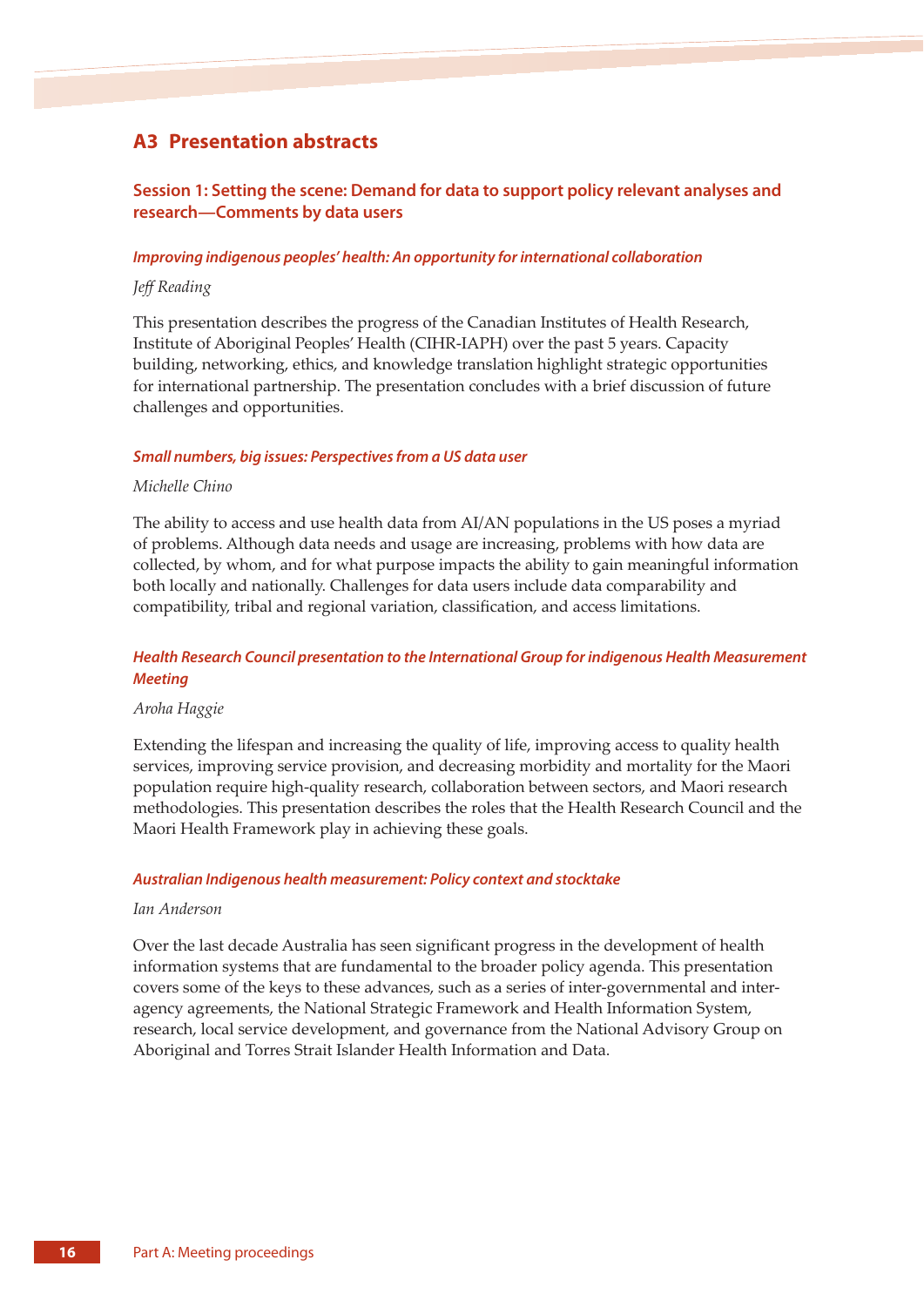# **Session 2: Setting the scene: Supply of data—Stocktake presentations**

# *Australian Indigenous health measurement: Policy context and stocktake*

## *Ian Anderson*

This presentation highlights the ways in which Australian Indigenous health data are collected in Australia, including the Census, Indigenous-specific surveys, national-level surveys including Indigenous respondents, and administrative/service-activity reporting. Issues related to data quality, performance measurement, and key challenges including the development of the Indigenous workforce and local level planning systems are also discussed.

# *Australia's stocktake of health information on the Aboriginal and Torres Strait Islander peoples*

# *Fadwa Al-Yaman*

Australia's Indigenous population still experiences considerable health and socioeconomic disadvantages compared with the general population. Recent data emphasising the levels of this inequality are presented, along with a critique of the current sources of Indigenous healthrelated data and the impact of these problems. The policy context and its influence on the improvement of data definitions, collections, and reporting mechanisms are underscored.

## *First Nations, Inuit and Métis health measurement in Canada: An overview*

### *Janet Smylie and Marcia Anderson*

Although multiple indicators of indigenous health are currently available, the use of these indicators has not effectively contributed to improved health outcomes for First Nations, Inuit, or Métis people in Canada. The failure of these indicators to translate into improved program planning and service delivery, and thus improved health outcomes, is not clearly understood by health researchers. This presentation gives an overview these issues, illustrating the underdevelopment of measurement systems that deliver culturally and geographically relevant health data at the community/multicommunity level and the barriers to effective measurement.

# *United States stocktake regarding health information on the American Indian/Alaska Native population*

## *Howard Goldberg*

The prevalence of most major health conditions and many behaviors adversely related to health are much higher for the American Indian/Alaska Native (AI/AN) population than for the overall population of the US. In spite of these disparities, much less information exists about the health of AI/AN than any other major US subpopulation, and the data that do exist are often of questionable quality or completeness. The factors contributing to this lack of adequate health information are presented, including the absence of a comprehensive framework for the collection and provision of such information, misclassification and inconsistent classification of race in individuals; lack of sampling frames to identify AI/AN for surveys and studies, poor population accessibility and phone coverage of the population, the diversity within the AI/AN population which limits the ability to generalize about Indian health, and cultural factors. Recommendations are put forward with regard to improving the availability of health information.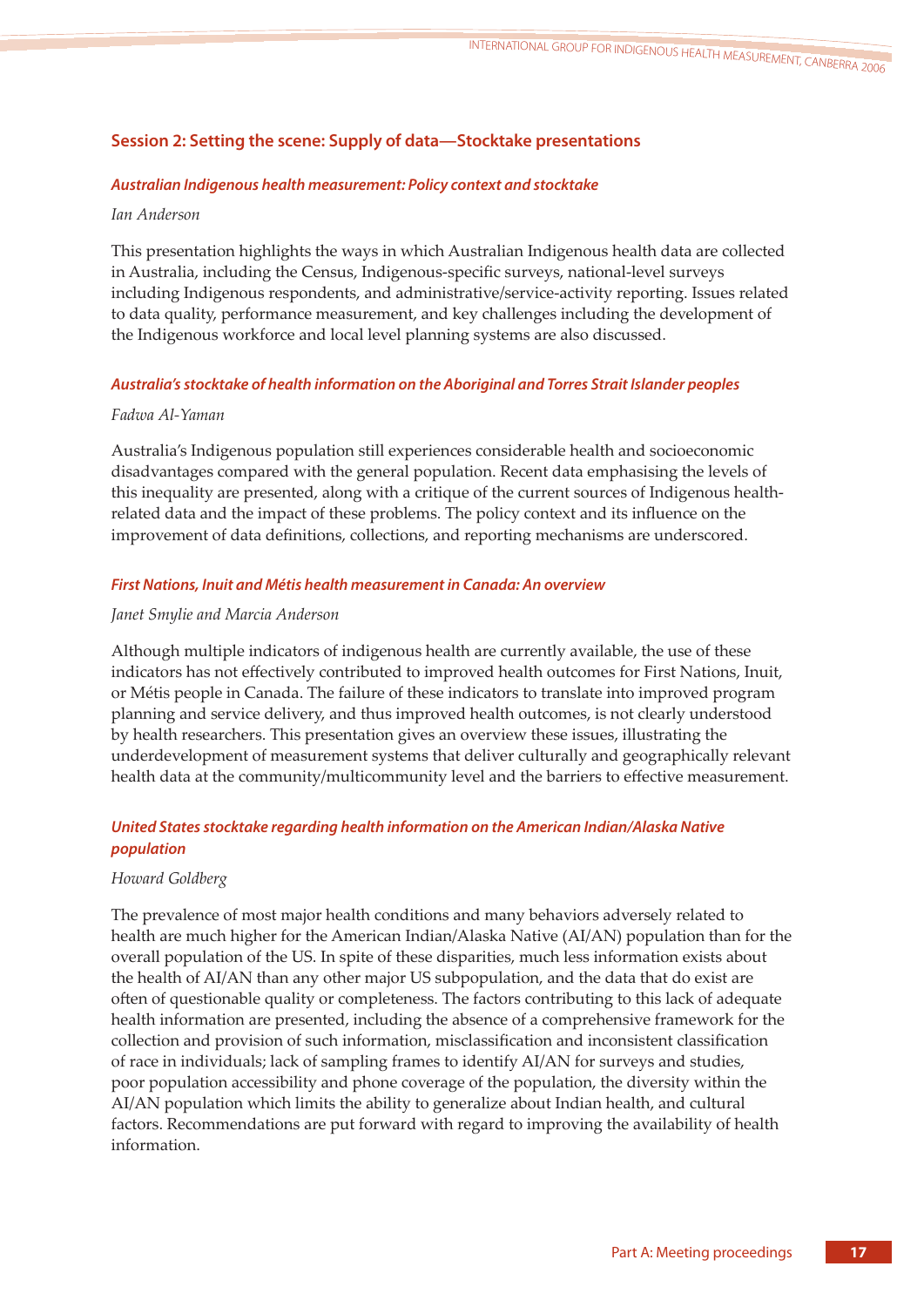#### *Setting the scene—Supply of data in New Zealand*

#### *Paula Searle and Natalie Paki Paki*

Quality data and information are essential for continually assessing the performance of the Ministry of Health and other key institutions concerned with improving Maori health outcomes and reducing inequalities. This presentation summarises the key Maori health strategies and initiatives undertaken by the Ministry of Health, including the completion of Tatau Kahukura: Maori Health Chartbook (which provides a picture of health by using key indicators for Maori compared with non-Maori), making these statistics available online on our Maori Health website, and promoting other Ministry products such as PHI online which has local-level data on a range of indicators for Maori.

### **Session 3: Innovations/recent developments**

### *Initiatives and technology integration with service policy*

#### *Leo Nolan*

The provision of health care for citizens of the 561 federally recognized American Indian and Alaska Native tribal nations is predicated on a special government-to-government relationship with the United States. The health status of American Indians and Alaska Natives has increased dramatically since the Indian Health Service (IHS) was transferred to the Department of Health and Human Services from the Department of the Interior 51 years ago. While much of the change was due to infectious disease control and the installation of water and sanitation facilities, challenges now center on chronic disease and behavioral health. Three initiatives from the Director of IHS for dealing with these challenges are highlighted: chronic disease management, behavioral health, and health promotion/disease prevention. In addition, the adoption of a system-wide electronic health record by 2008 will provide more accurate recording of patient outcomes and health status.

#### *Unequal impact: Maori and non-Maori cancer statistics*

#### *Donna Cormack, Bridget Robson, Gordon Purdie, Shirley Simmonds*

Comprehensive and detailed information on cancer among Maori is vital to the development of policies and programs that will be effective in cancer control. This presentation gives an overview of a series of chartbooks of Maori and non-Maori cancer statistics designed to provide analyses of differences in cancer incidence, mortality, stage at diagnosis and survival in Aoteroa/New Zealand along with the methodological issues regarding the classification of Maori cancer registrations and deaths, and the choice of a standard population for the calculation of age-standardised rates.

#### *Aboriginal and Torres Strait Islander Health Performance Framework*

#### *Lesley Podesta and Debra Reid*

The Aboriginal and Torres Strait Islander Health Performance Framework (HPF) is specifically designed to provide the basis for quantitative measurement of the impact of the National Strategic Framework for Aboriginal and Torres Strait Islander Health (NSFATSIH) 2003–2013. The goal of NSFATSIH is to ensure 'that Aboriginal and Torres Strait Islander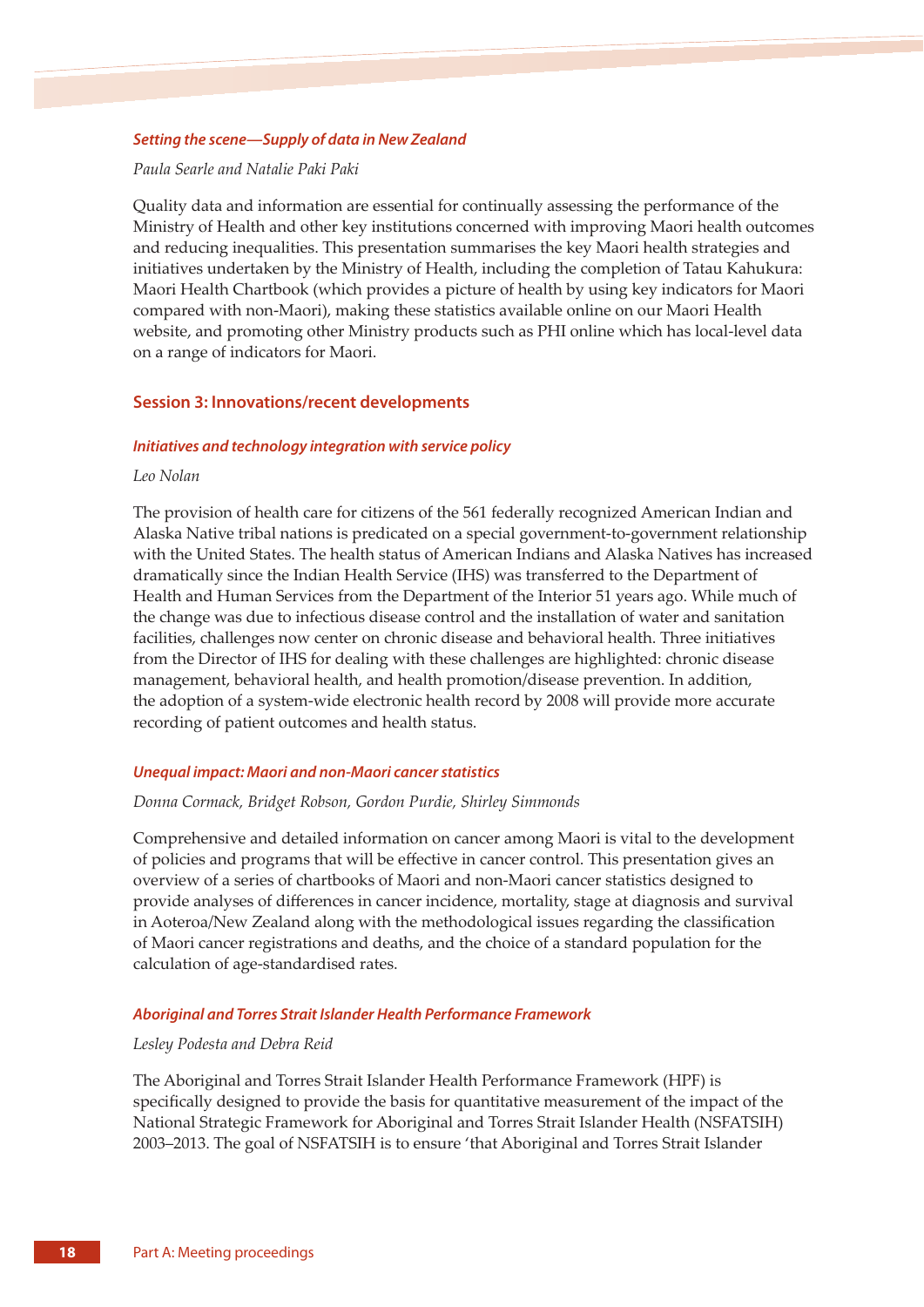peoples enjoy a healthy life equal to that of the general population that is enriched by a strong living culture, dignity and justice'. The HPF provides a comprehensive framework for performance measurement, including health outcomes, determinants of health, and health system performance. Regular reporting against the HPF will provide a structured account of current status and progress in relation to each of the three tiers and play an important role in documenting the impact of Government policies and strategies on the health of Aboriginal and Torres Strait Islander people. The presentation also discusses some of the findings from the first report of the HPF.

# *The First Nations Regional Longitudinal Health Survey (RHS)*

# *Jane Gray*

The RHS is recognized as the 'First Nations Survey of Choice in Canada' and has gained tremendous credibility among First Nations communities, leadership, governments and academic scholars. This survey represents a new paradigm in First Nations research in which the control and responsibility for the success of the survey rests with First Nations. The presentation provides a detailed look at this successful national health survey process that is First Nations controlled from start to finish and is guided by the First Nations Principles of OCAP (Ownership, Control, Access and Possession) as it relates to holistic health information.

# **Session 4: Linking indigenous groups, national statistical agencies, health ministries (examples of mechanisms for linking these groups in each country)**

# *Maori health, racism and inequalities in New Zealand: Results from the 2002–03 New Zealand Health Survey*

# *Ricci Harris, Martin Tobias, Mona Jeffreys, Kiri Waldegrave, Saffron Karlsen, James Nazroo*

Ethnic inequalities in health in New Zealand are most pronounced between Maori and the majority European population. Accumulating research suggests that racism may be a major driver of such inequalities. This presentation describes a project examining the potential impact of experience of racial discrimination and deprivation on inequalities in health between Maori and European ethnic groups in New Zealand. This was a joint project between the Ministry of Health, Massey University and University College London. It used data from the 2002–03 New Zealand Health Survey to examine the relationship between experience of discrimination and health, and to assess the effect of adjustment for experience of racial discrimination and deprivation on ethnic inequalities for various health outcomes.

## *Health data in context*

## *Shane Houston*

The development and role of the National Advisory Group on Aboriginal and Torres Strait Islander Health Information and Data (NAGATSIHID) are described, along with the types and variations of indicators required of the Northern Territory Health and Community Sector in order to monitor its performance. These indicators relate primarily to service provision, and in the past have been linked primarily to financial assessments of performance. Suggestions for how to use performance indicators as measurements of real progress rather than financial management are also presented.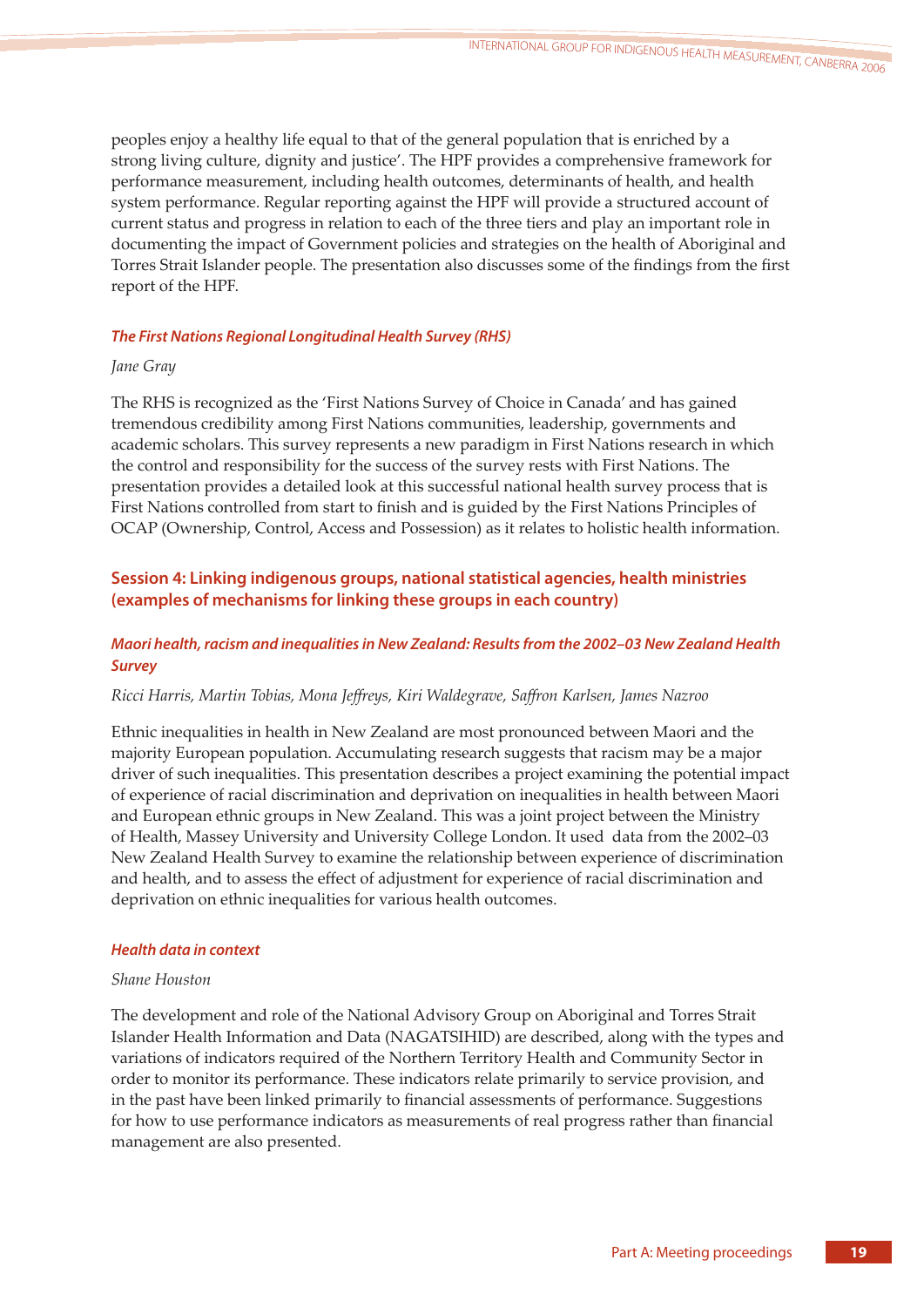#### *Making the right links to improve aboriginal data*

#### *Valerie Whetung*

The Canadian Constitution recognizes three groups: Indians, Métis and Inuit. This presentation describes Canadian strategies for collecting data on these three groups, including the Census, the Aboriginal Peoples Survey, and the Aboriginal Children's Survey. To assist in the survey process an advisory committee was established to advise on questionnaire content, ensure relevance and usefulness of the data, provide aboriginal perspective on all aspects of survey development, and assist in dissemination strategy. In addition, the First Nations Statistical Institute was established to provide statistical information and analysis on the fiscal, economic and social conditions of First Nations, and other aboriginal groups and persons who live on reserve lands.

# *Linking indigenous groups, national statistical agencies, health ministries: Mechanisms for linking these groups in the United States of America*

#### *Francine Romero*

Two programs supported by the Indian Health Service (IHS) are highlighted. In 1994, the IHS formed the Tribal Epidemiology Programs with the goal of providing tribal entities with timely and accurate health data. At present, there are 10 tribal-based epidemiology centers in the United States each focusing on regional health disparities, health priorities set by tribal leadership, and establishing specific health initiatives. The IHS has also collaborated with the US National Institutes of Health to establish the Native American Research Centers for Health (NARCH) designed to develop a cadre of AI/AN scientists and health professionals engaged in biomedical, clinical, behavioral and health services research who will be competitive in securing National Institutes of Health funding, increase the capacity of both research-intensive institutions and AI/AN organizations to work in partnership to reduce distrust by AI/AN communities and people toward research, and encourage competitive research linked to the health priorities of the AI/AN organizations and to reducing health disparities. These purposes will be achieved by supporting student development projects, faculty/researcher development projects, and research projects (including pilot projects) developed by each NARCH partnership.

# **Session 5: Population session—How is the indigenous population counted? How is indigenous identification obtained?**

# *Counting the Aboriginal and Torres Strait Islander population: How is the Indigenous Australian population counted? How is identification obtained?*

#### *Dan Black*

The count of Aboriginal and Torres Strait Islander peoples increased by 33% between the 1991 and 1996 Censuses, and by 16% between the 1996 and 2001 Censuses. These increases are greater than can be explained by demographic factors (births, deaths and migration) alone. The intercensal volatility in Australian Indigenous census counts and the quality of the data on births, deaths and migration do not support the standard approach to population estimation. This presentation discusses the factors that affect the quality of Indigenous identification data in the various sources used to develop population estimates—the Census, births and mortality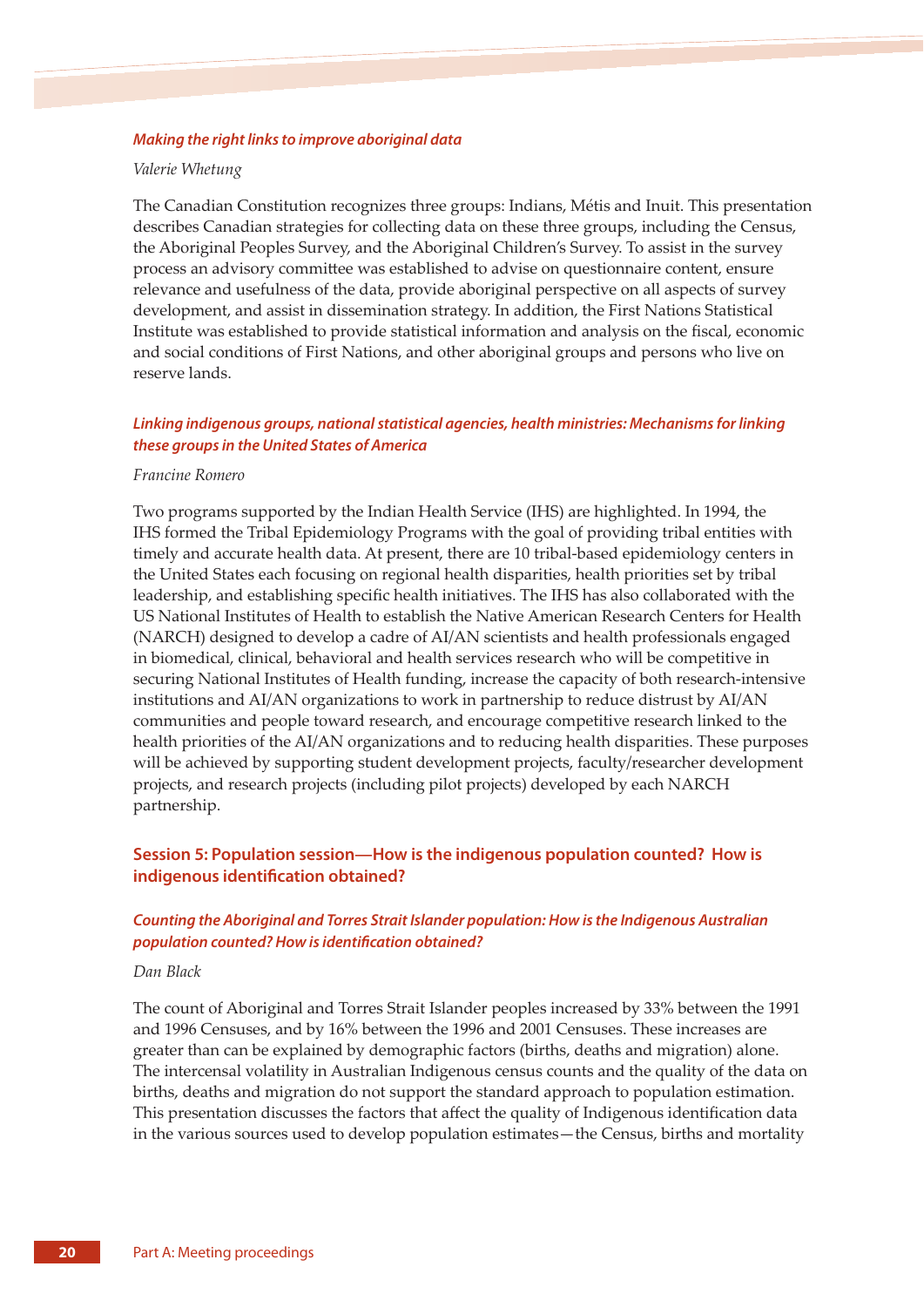data. It also outlines the methods the ABS uses to account for these factors when producing intercensal and postcensal Indigenous population estimates, and the strategies currently being pursued by the ABS and other agencies within Australia to improve Indigenous identification and overall data quality.

# *Aboriginal population statistics: Australia's statistical performance*

# *Richard Madden*

A realistic estimate of population data and vital statistics such as births and deaths is essential to understanding the history and relative status of any population over time. Estimating the Aboriginal population of Australia has challenged statisticians for well over 100 years. Estimates of the 1788 population are reviewed, as well as estimates from colonial censuses and the early Yearbooks. The wide variation in contemporary estimates is discussed. More recent improvements in data and data quality are examined, and a scenario for the size of the Aboriginal population based on what we know today is presented.

# *Aboriginal population data*

# *Valorie Whetung*

The development of the First Nations Statistical Institute (FNSI) is described in this presentation. The FNSI is a collaboration between First Nations community leaders and technicians, along with government officials and will focus on becoming a data navigator and research center for First Nations information. The FNSI will identify key data holdings and work with government and First Nations to improve this information and to strengthen accessibility. First Nations will benefit by having an independent, recognized statistical organization that will provide information essential for community planning, encouraging economic development, negotiations with government, and to support self-governance.

# *The challenges of collecting data from indigenous people in the United States*

# *Susan Lavin*

As the central statistical agency of the United States, the US Census Bureau is responsible for collecting data on a variety of demographic and economic surveys, as well as the Economic Census (conducted every 5 years) and the Population and Housing Census (conducted every 10 years). This presentation discusses the unique relationship federally recognized tribes have with the US government and highlights some of the challenges of collecting accurate data on the 10-year Census of Population and Housing. In the process the presentation draws comparisons between working with the American Indian population and the Native Hawaiian population. It concludes with suggested ways to overcome some of the many challenges to collecting accurate data from these populations.

## *Counting Maori*

## *Whetu Wereta*

The official statistics system in New Zealand encompasses all statistics collected by government agencies and includes those collected by the Ministry of Health. Statistics New Zealand is the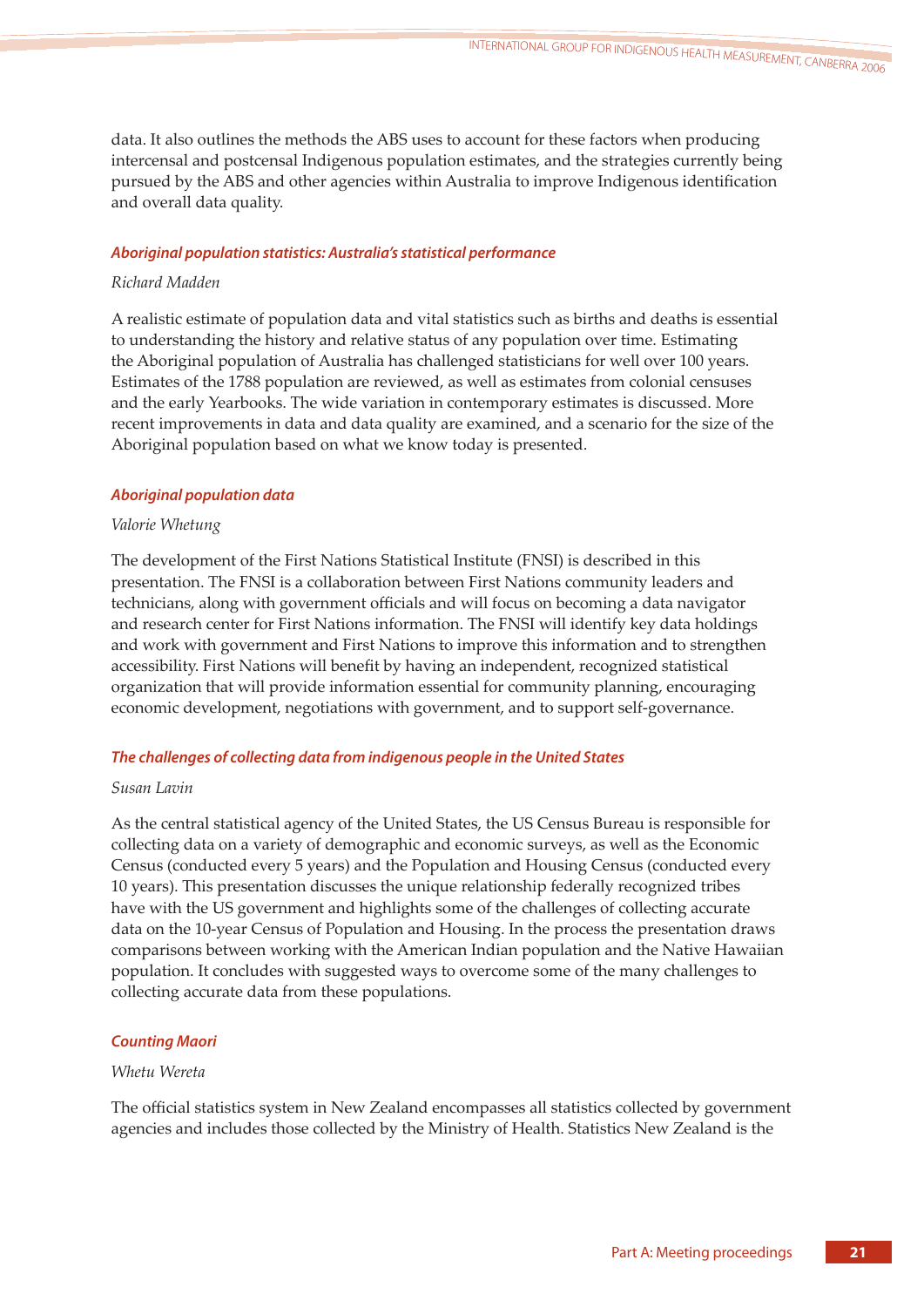main provider of population, demographic, social and economic statistics and coordinates and leads the official statistics system. The collection of ethnicity statistics is subject to the Statistical Standard for Ethnicity 2005, which emphasizes self-identification rather than ancestry. The various ways that have been used to count the Maori population are presented, along with ways that Maori statistical needs are met in New Zealand.

# **Session 6: Population session—What does it mean for an indigenous person to be counted?**

### *Population Session—Australia*

#### *Shane Houston*

Good-quality data on Aboriginal and Torres Strait Islander peoples are needed to assess the effectiveness of programs and interventions, to evaluate policies aimed at improving service delivery and health status, and to inform policy and program development. To meet these needs, there is a growing demand for high-quality, regularly reported, Australian Indigenous information and data at a range of geographic levels. How the diversity in Aboriginal and Torres Strait Islander culture, conceptualisation of health and wellbeing, family structure, living arrangements and the relatively high proportion of people living in remote areas create practical and statistical challenges for the collection, interpretation and analysis of data on Indigenous peoples are covered in this presentation.

#### *Assembly of First Nations population session—Canada*

### *Jane Gray*

This presentation provides a historical and political context to the definition and collection of data relating to the aboriginal population in Canada and highlights key current issues, such as data definitions and data collection strategies. New initiatives based on First Nations selfdetermination are described, including the First Nations Regional Longitudinal Health Survey, the First Nations Research and Information Centres—Epicentres, Client Registry Projects, and the First Nations—Federal Crown Political Accord.

#### *The Métis: What does it mean to be counted?*

#### *Kim Bulger*

Limited data collection processes and analysis have traditionally required the Métis to often use anecdotal information and proxy measures. This data scarcity is problematic when trying to secure resources to intervene in health areas for the Métis Nation. Often policy makers, decision makers and funders require 'proof' that a problem exists prior to allocating resources. As well, the use of proxy measures in lieu of Métis-specific information leads to questionable results. Current developments of inclusive, collaborative approaches will result in lending credence to data collection, analysis and dissemination strategies, ensuring that 'being counted' will not only produce authentic results but is in itself an act of social justice.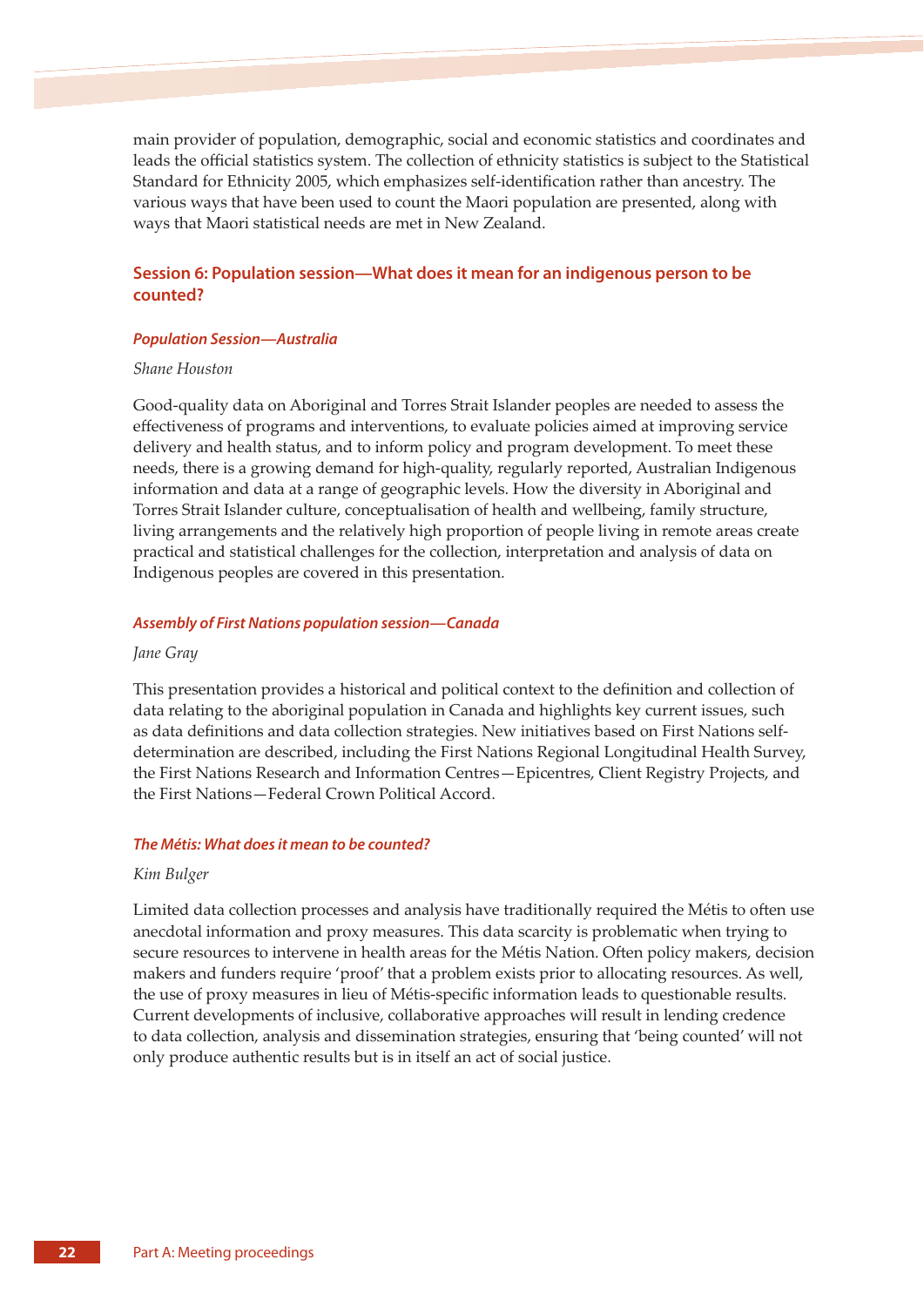## *Who counts? An indigenous response*

## *Leo Nolan*

The historical and political setting for the development of the Indian Health Service, its current levels of service provision, and socioeconomic data highlighting continued inequalities for the American Indian/Alaska Native population are presented, emphasizing some of the key issues facing the counting of the indigenous population in the United States.

# *The right to be counted*

# *Ralph Forquera*

Urban American Indians and Alaska Natives have not been systematically or routinely recognized or counted as a population in the United States. As a result, our knowledge of the size of the population, location, basic demographics, and health status remains sketchy at best. Current data collection techniques show considerable problems that have prevented an accurate picture of the health disparities that challenge this group. In 2000, the Seattle Indian Health Board created the Urban Indian Health Institute as a focal point for addressing this problem. This presentation demonstrates how the failure to collect data on urban Indians has limited our development, describes the current limitations in today's data collection methods, and outlines the challenges we face in attracting the technical and financial resources needed to meet the growing call for measurement.

## *What does it mean for an indigenous person to be counted?*

# *Fiona Pimm*

There is evidence-based research highlighting the poor health outcomes for Maori and the lesser life expectancy for Maori. Until recently, there was a widespread assumption that this poorer health status was due to the behaviours of the Maori people—that they do not access available services, wait until their illness is well advanced before seeking health services, and do not comply with recommended health plans and treatment plans. This presentation presents evidence showing these assumptions are false and highlights key questions and types of data that need to be collected in order to address the current health inequalities in New Zealand. Counting indigenous people throughout the health system is not a solution in itself but will provide the evidence that will lead to us identifying effective solutions.

# **Session 7: Terms of reference, organisational issues**

# *Plans for 2008 International Group for Indigenous Health Measurement meeting*

# *Sam Notzon and Jacinta Elston*

This session provides an opportunity to discuss the plans for the next meeting of the International Group for Indigenous Health Measurement.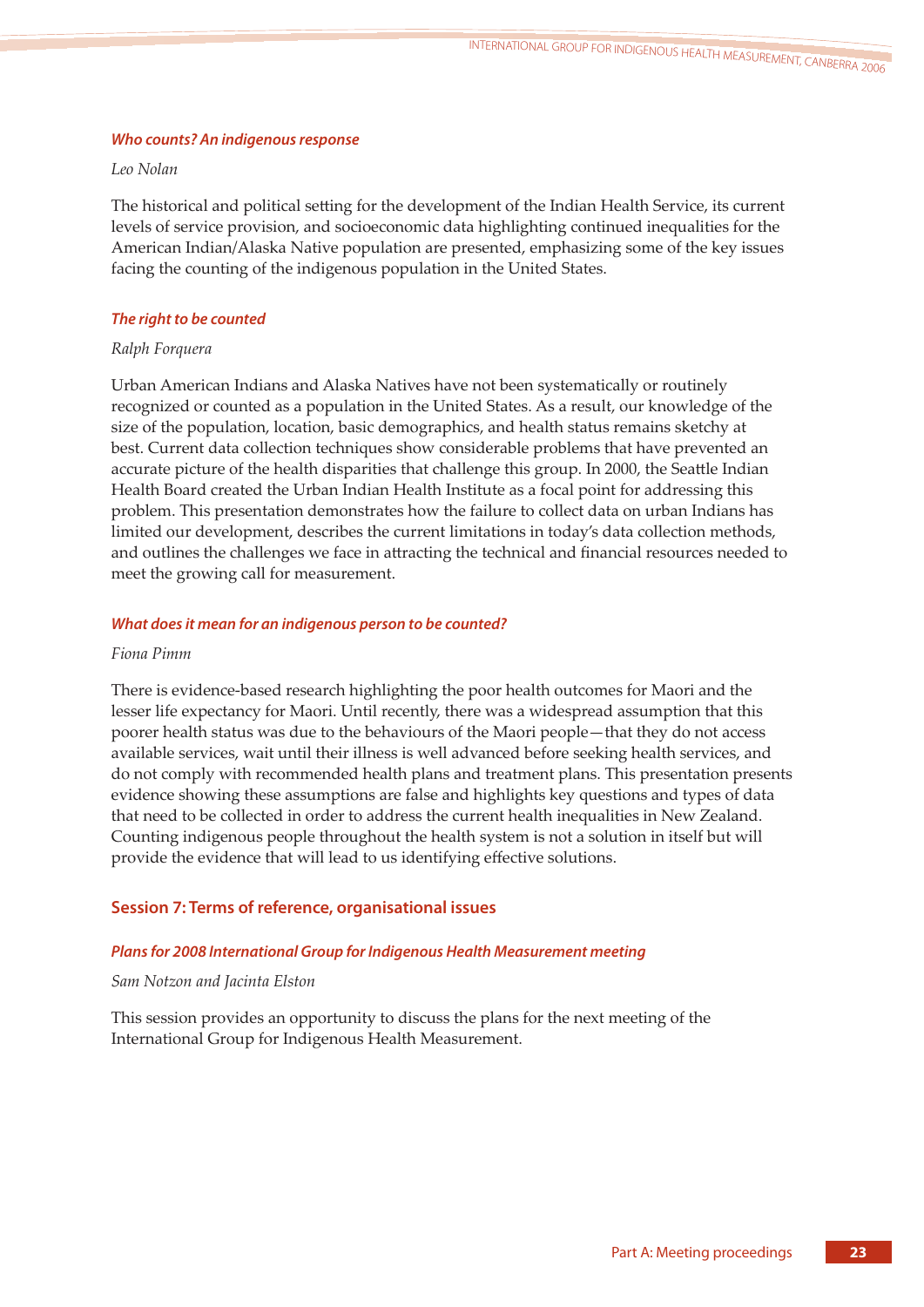### *Presentation of framework and Terms of Reference*

*Michelle Chino*

This session presents the draft framework for the 'Terms of Reference' document for the International Group for Indigenous Health Measurement. Participants will discuss and clarify the purpose of the document, its target audience, and its role in the developing infrastructure of the group. As an important unifying construct, this document must reflect the issues for each participating country and provide a foundation for identifying terms and concepts for future work.

# **A4 Meeting participants**

## **Australia**

*Penny Allbon*  Director Australian Institute of Health and Welfare

*Fadwa Al-Yaman*  Head, Aboriginal and Torres Strait Islander Health and Welfare Unit Australian Institute of Health and Welfare

*Ian Anderson*  Research Director, Cooperative Research Centre for Aboriginal Health Melbourne University

*Dan Black*  Director, National Centre for Aboriginal and Torres Strait Islander Statistics Australian Bureau of Statistics

*Dea Delaney-Thiele*  Chief Executive Officer National Aboriginal Community Controlled Health Organisation

*Barbara Dunlop*  First Assistant Statistician Australian Bureau of Statistics

*Jacinta Elston*  Associate Professor/Associate Dean, Indigenous Health Unit James Cook University

*Sally Goodspeed*  Assistant Statistician, Indigenous and Health Statistics Branch Australian Bureau of Statistics

*Kirrily Harrison*  Assistant Director, Analysis and Reporting Section, Office for Aboriginal and Torres Strait Islander Health Department of Health and Ageing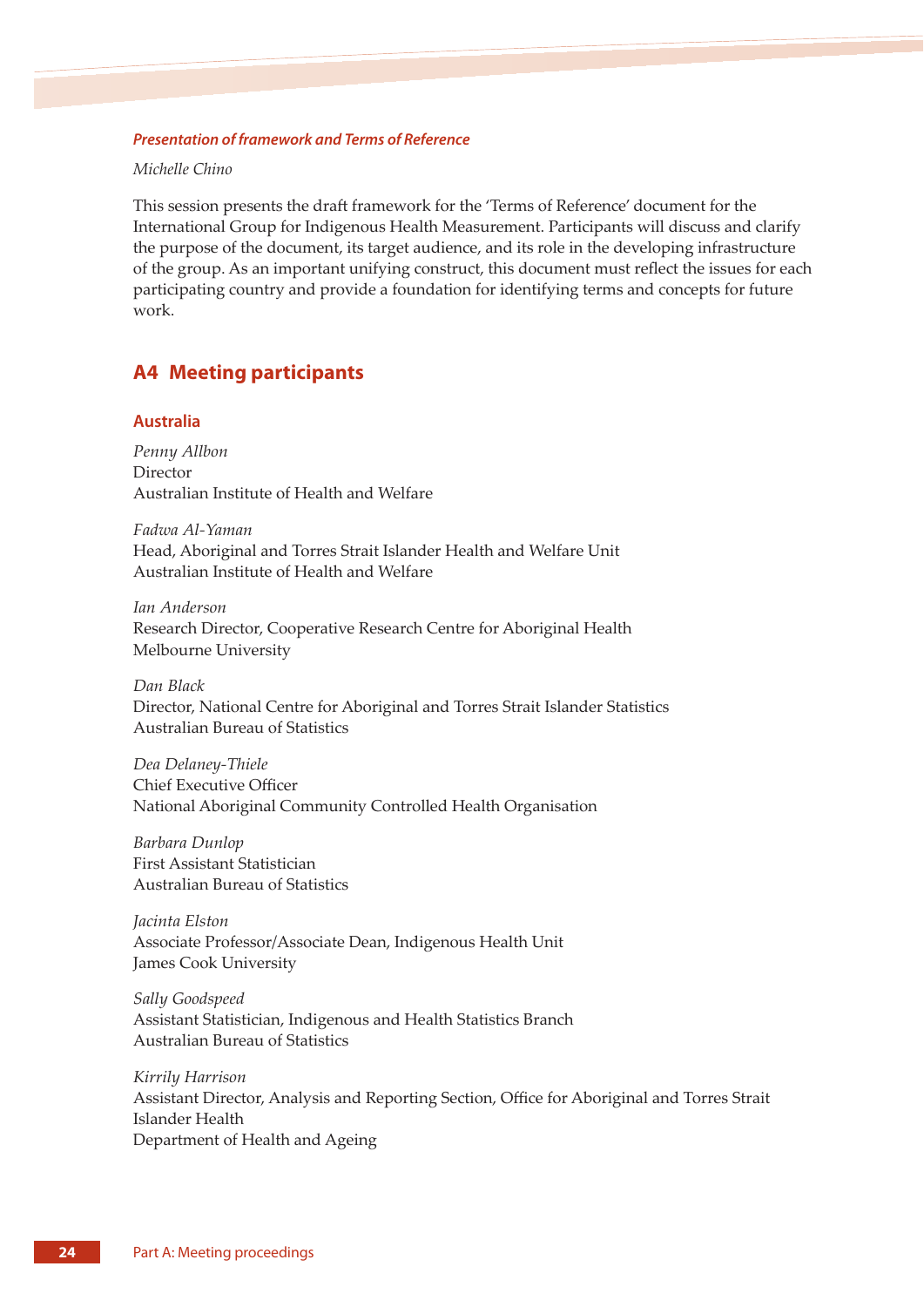*Shane Houston*  Assistant Secretary, Office of System Performance and Aboriginal Policy Territory Health Services

*Lisa Jackson-Pulver*  Associate Professor, Muru Marri Indigenous Health Unit School of Public Health and Community Medicine University of New South Wales

*Steve Larkin*  Principal Australian Institute of Aboriginal and Torres Strait Islander Studies

*Richard Madden*  Director, National Centre for Classification in Health University of Sydney

*Paul Magnus*  Medical Advisor Australian Institute of Health and Welfare

*Kerryn Pholi*  Assistant Director, National Centre for Aboriginal and Torres Strait Islander Statistics Australian Bureau of Statistics

*Lesley Podesta*  First Assistant Secretary, Office for Aboriginal and Torres Strait Islander Health Department of Health and Ageing

*Debra Reid*  State Director, Australian Office for Aboriginal and Torres Strait Islander Health Tasmanian State Office of Department of Health and Ageing

*Ian Ring*  Professorial Fellow University of Wollongong

*Craig Ritchie*  Manager, Aboriginal & Torres Strait Islander Health Unit ACT Department of Health

*Ken Tallis*  Acting Deputy Director Australian Institute of Health and Welfare

*Julie Tongs*  CEO Winnunga Nimmityjah Aboriginal Health Services

*Dennis Trewin*  Australian Statistician Australian Bureau of Statistics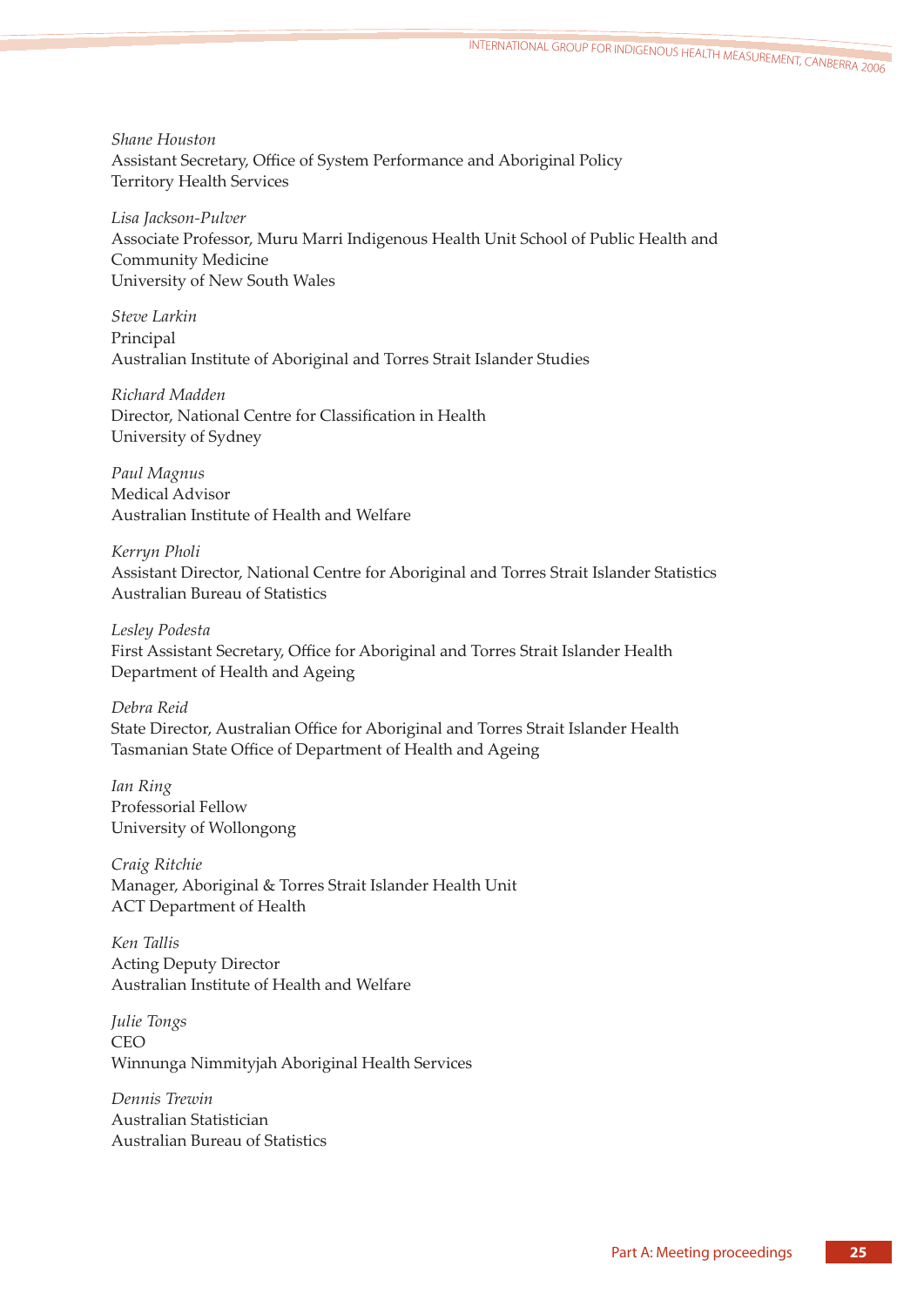### *Ted Wilkes*

Associate Professor, Aboriginal Research Programs, National Drug Research Institute Curtin University of Technology

# **New Zealand**

*Donna Cormack*  Research Fellow, Te Ropu Rangahau Hauora a Eru Pomare, Wellington School of Medicine and Health Sciences University of Otago

*Elana Curtis*  Senior Lecturer Medical, Te Kupenga Hauora Maori, Faculty of Medical and Health Sciences University of Auckland

*Aroha Haggie*  Group Manager, Maori Health Research and Health Sector Relationships Health Research Council of New Zealand

*Ricci Harris*  Research Fellow, Te Ropu Rangahau Hauora a Eru Pomare, Wellington School of Medicine and Health Sciences University of Otago

*Peti Murray*  Representative Te Runanga O Te Rarawa

*Natalie Paki Paki*  Maori Health Directorate Ministry of Health

*Fiona Pimm*  Chief Executive Officer, He Oranga Pounamu Ngai Tahu's Maori Development Organisation

*Hon Mita Ririnui*  Associate Minister of Health New Zealand

*Paula Searle*  Manager, Strategic Projects, Maori Health Directorate Ministry of Health

*Brendan Stevenson*  Research Centre for Maori Health and Development Massey University

*Whetu Wereta*  General Manager, Maori Statistics Unit Statistics New Zealand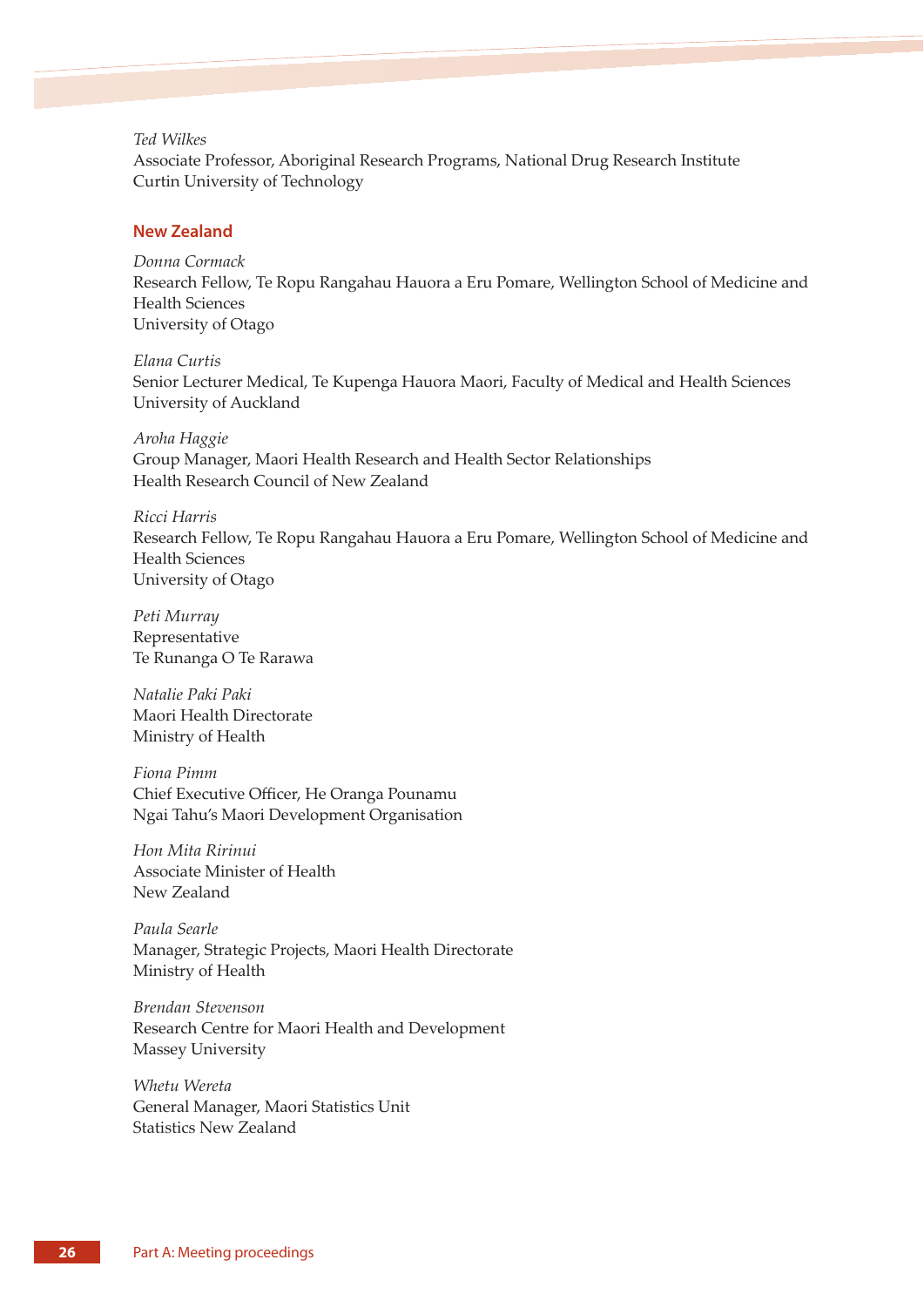# **Canada**

*Chief Thomas Bressette* Chairman, First Nations Statistics Institute Advisory Panel First Nations Statistics

*Kim Bulger*  Health Director Métis National Council

*Laura Commanda*  Assistant Director-Ottawa Institute of Aboriginal Peoples' Health

*Rene Dion*  Manger, Knowledge Development and Translation, Health Information and Analysis Division, First Nations and Inuit Health Branch Health Canada

*Brenda Elias*  Assistant Professor, Department of Community Health Sciences and Co-Director of the Centre for Aboriginal Health Research University of Manitoba

*Jane Gray*  National Project Manager for First Nations Regional Longitudinal Health Survey Assembly of First Nations

*Jeff Reading*  Scientific Director, Canadian Institutes of Health Research Institute of Aboriginal People's Health

*Janet Smylie*  Chair, Director, Indigenous Peoples Health Research Centre Associate Professor, Department of Community Health and Epidemiology University of Saskatchewan

*Valorie Whetung*  Chief, Aboriginal Liaison and Training, Social and Aboriginal Statistics Division Statistics Canada

# **United States**

*Ralph Bryan*  Senior Tribal Liaison for Science and Public Health, Office of Minority Health and Health Disparities, Office of Strategy and Innovation, Office of the Director Centers for Disease Control and Prevention

*Michelle Chino*  Associate Professor/Director, Center for Health Disparities Research, American Indian Research and Education Center University of Nevada Las Vegas School of Public Health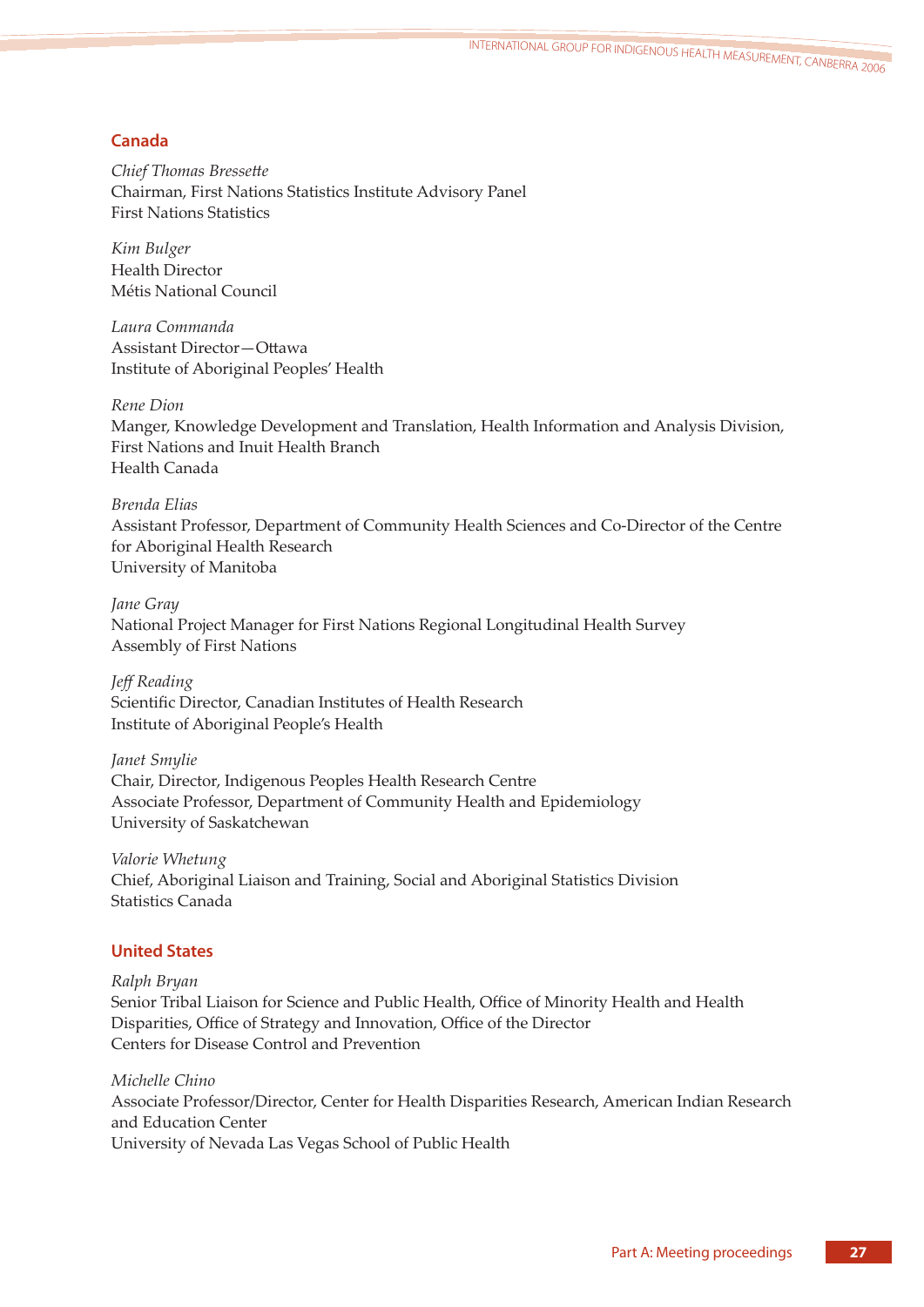*Ralph Forquera*  Executive Director Seattle Indian Health Board

*Howard Goldberg*  Assistant Director for Global Health, Division of Reproductive Health, National Center for Chronic Disease Prevention and Health Promotion Centers for Disease Control and Prevention

*Susan Lavin*  Regional Director, Denver Region US Census Bureau

*Leo Nolan*  Senior Policy Analyst, External Affairs for the Office of the Director Indian Health Service

*Sam Notzon*  Director, International Statistics Program National Center for Health Statistics

*Francine C Romero*  Director Jemez Health and Human Services

# **A5 Biographies of presenters**

**Penny Allbon** was appointed as Director of the Australian Institute of Health and Welfare, in February 2006. Born in New Zealand, Dr Allbon (or Dr Gregory as she was previously known) completed an Honours Degree in History at Massey University in New Zealand and then a PhD in Tongan History at the Australian National University. She has over 20 years of experience in government, at both federal and Territory levels and within the financial, health and welfare arenas. She has held a number of senior government appointments in the field of health and welfare, including the position of Chief Executive of ACT Health and ACT Commissioner for Housing. She has also run her own consultancy, working with clients such as AusAID, the Commonwealth Department of Health and Ageing, the Statistical Information Management Committee and the Solomon Islands Government.

**Fadwa Al-Yaman** is currently the head of the Social and Indigenous Group at the Australian Institute of Health and Welfare. Fadwa has BSc in Zoology (First Class Honours), PhD in Immunology, John Curtin School of Medical Research, Australian National University, and a Master of Population Studies from Research School of Social Sciences at the Australian National University. Fadwa used to be the head of the Aboriginal and Torres Strait Islander Health and Welfare Unit at the Australian Institute of Health and Welfare, whose major focus is to monitor and report on progress in the health and welfare of Aboriginal and Torres Strait Islander peoples. Before joining the AIHW in 2000, she worked as an immunologist at the Australian National University and before that was a Research Fellow at the Papua New Guinea Institute of Medical Research where she spent 4 years seing up the immunological side of the first major trial of a blood-stage malaria vaccine for children.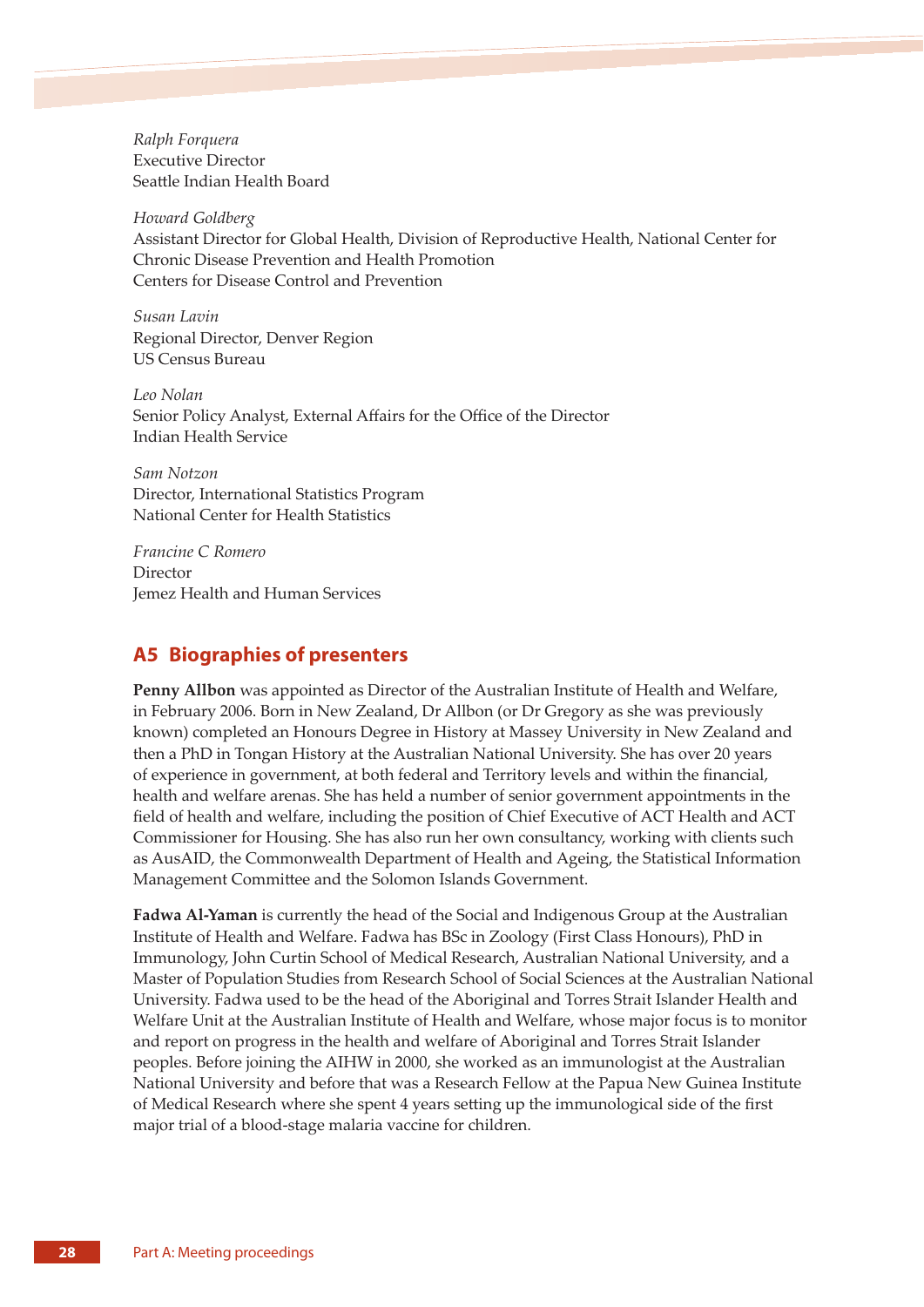**Ian Anderson** currently holds the Chair in Indigenous Health at the University of Melbourne. He has worked in Aboriginal health for 20 years in a number of clinical/health care and administrative/policy roles and has been a full-time research academic since 1998 when he established the Onemda VicHealth Koori Health Unit with external funding from the Victorian Health Promotion Foundation and the Australian Government Department of Health and Ageing. He is also currently the Research Director for the Cooperative Research Centre (CRC) for Aboriginal Health. He chaired the working party that developed the first National Aboriginal and Torres Strait Islander Sexual Health Strategy in 1997 and is currently a member of the National Health and Medical Research Council.

**Dan Black** has been Director of the National Centre for Aboriginal and Torres Strait Islander Statistics in the Australian Bureau of Statistics since 2002, and has had direct involvement in the development of ABS Indigenous statistics since 1985.

**Chief Thomas Bressette** has been Chief of the Chippewas of Kettle and Stony Point First Nation in Southwestern Ontario, Canada since 2000, and was Chief from 1990 to 1997. He is a Regional Chief and an Executive Board Member for the Union of Ontario Indians and has served as Chairman of the First Nations Statistical Institute Advisory Panel since 2002. Chief Bressette has been in politics for 20 years, before which he held other positions including construction worker and drug and alcohol counsellor. He also served with the US Military for 3 years in West Germany.

**Kim Bulgar** has a Master of Public Administration and Master of Social Work, and is currently the Health Director for the Métis National Council (MNC)—a national aboriginal organisation in Canada. She has a background in community health and has worked at the municipal, provincial and national level. Within the MNC, she has worked on a number of projects, including contributing to the Aboriginal Health Blueprint—a process that identified priorities for aboriginal health in Canada for the next decade, diabetes, suicide prevention, capacity building, health and human resource initiatives and international health.

**Michelle Chino** completed her graduate training at the University of New Mexico (UNM) with a PhD in Evolutionary Ecology and formerly served as the Director of the Center for Injury Prevention at the UNM School of Medicine. She is currently an Associate Professor at the University of Nevada Las Vegas (UNLV) School of Public Health, and Director of the UNLV Center for Health Disparities Research. She is an American Indian researcher (Laguna Pueblo) with more than two decades of experience spanning the broad fields of public health and social justice. Areas of inquiry include injury and chronic disease prevention and health disparities. She has expertise in community-based participatory research methods, quantitative and qualitative methods, and program design and evaluation.

**Donna Cormack** (Waitaha, Kati Mamoe, Kai Tahu) is Research Fellow at Te Ropu Rangahau Hauora a Eru Pomare, Wellington School of Medicine and Health Sciences, University of Otago. She has been involved in research on ethnicity data collection and classification and disparities in Aotearoa/New Zealand. She has a particular interest in the discourses of 'race', ethnicity and health, and the ways in which these discourses work to maintain or challenge taken-for-granted knowledge in Aotearoa/New Zealand.

**Dea Delaney-Thiele** was born at the Burnt Bridge Mission at Kempsey, New South Wales and holds a postgraduate qualification in health management from the University of New England, Armidale. She was appointed Chief Executive Officer of the National Aboriginal Community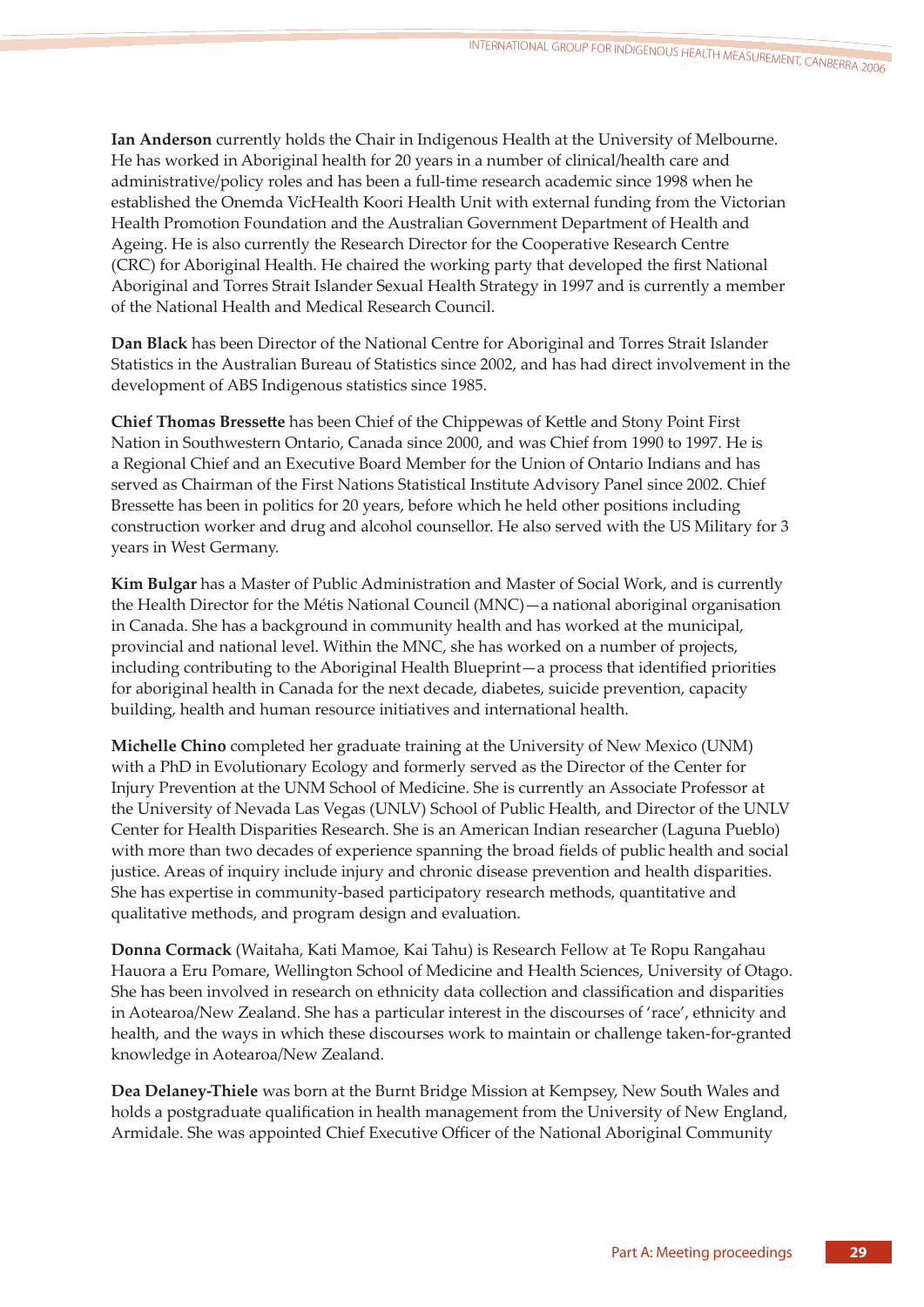Controlled Health Organisation (NACCHO) in February 2003, has worked in the Aboriginal Community Controlled Health Sector for much of her adult life, and has served on a number of boards at the local, state and national levels. These include Chairperson of the Murawina Mt Druitt Aboriginal Childcare Centre in Sydney; CEO of the Daruk Aboriginal Medical Service in New South Wales; membership of the NSW Aboriginal Health and Medical Research Council and NACCHO Board (including a period as Treasurer) and Chairperson of Kamuka Building Enterprises Aboriginal Corporation.

**Rene Dion** completed his doctoral work at York University in Toronto and is currently the manager of Knowledge Development and Translation at the Health Information and Analysis Division of the First Nations and Inuit Health Branch, Health Canada. His primary role is to provide strategic direction in data development and analysis as well as to advise senior management in strategic planning and policy development. Before joining Health Canada, Rene worked at the Clarke Institute of Psychiatry and University of Toronto researching the cross-cultural applicability of population-based mental health measures such as depression in First Nations and majority culture children. His current professional interests include the interface between health surveillance and policy.

**Ralph Forquera** is a member of the Juaneno Band of California Indians, Acjachmen Nation (a state-recognised Indian tribe from the San Juan Capistrano region of Southern California) and has a Masters in Public Health from California State University, Northridge, and a Bachelor of Science in Health Science & Safety from San Diego State College. He is currently Executive Director for the Seattle Indian Health Board, one of the largest and most comprehensive urban Indian community health centers in the nation and holds a faculty appointment as a Clinical Assistant Professor with the School of Public Health and Community Medicine, Department of Health Sciences at the University of Washington. He is past-president of the Community Health Council of Seattle/King County, and a past-chair of the American Indian, Alaska Native, and Native Hawaiian caucus of the American Public Health Association. He is the urban representative to the American Indian Health Commission for Washington State and serves as the at-large member of the Executive Committee. He also serves on a number of local and national groups promoting better health care for low-income/uninsured Americans as well as for American Indians and Alaskan Natives.

**Howard Goldberg** received his PhD in Sociology/Demography at Princeton University, an MA in demography from Georgetown University, and a BS in psychology from Union College (NY). He has been at the Centers for Disease Control and Prevention (CDC) since 1980 where he has been the Associate Director for Global Health in the Division of Reproductive Health since 2000 and also serves as coordinator for Native American health activities in the Division of Reproductive Health. His major areas of professional interest are international reproductive health issues and the health of Native American populations. He has provided consultation on the design, planning, implementation and analysis of surveys of reproductive health, family planning and related topics in many countries, and has been involved in designing and carrying out survey research, demographic analysis, and program evaluation among Native Americans since 1988, particularly in the areas of maternal and infant health and health risk behaviours.

**Jane Gray** is a Mi'gmaq from the community of Listuguj, Quebec, Canada and is currently the National Project Manager for the First Nations Regional Longitudinal Health Survey currently housed at the Assembly of First Nations. She has held positions at the community, regional and national level in an active health career spanning 20 years advocating for improvements in First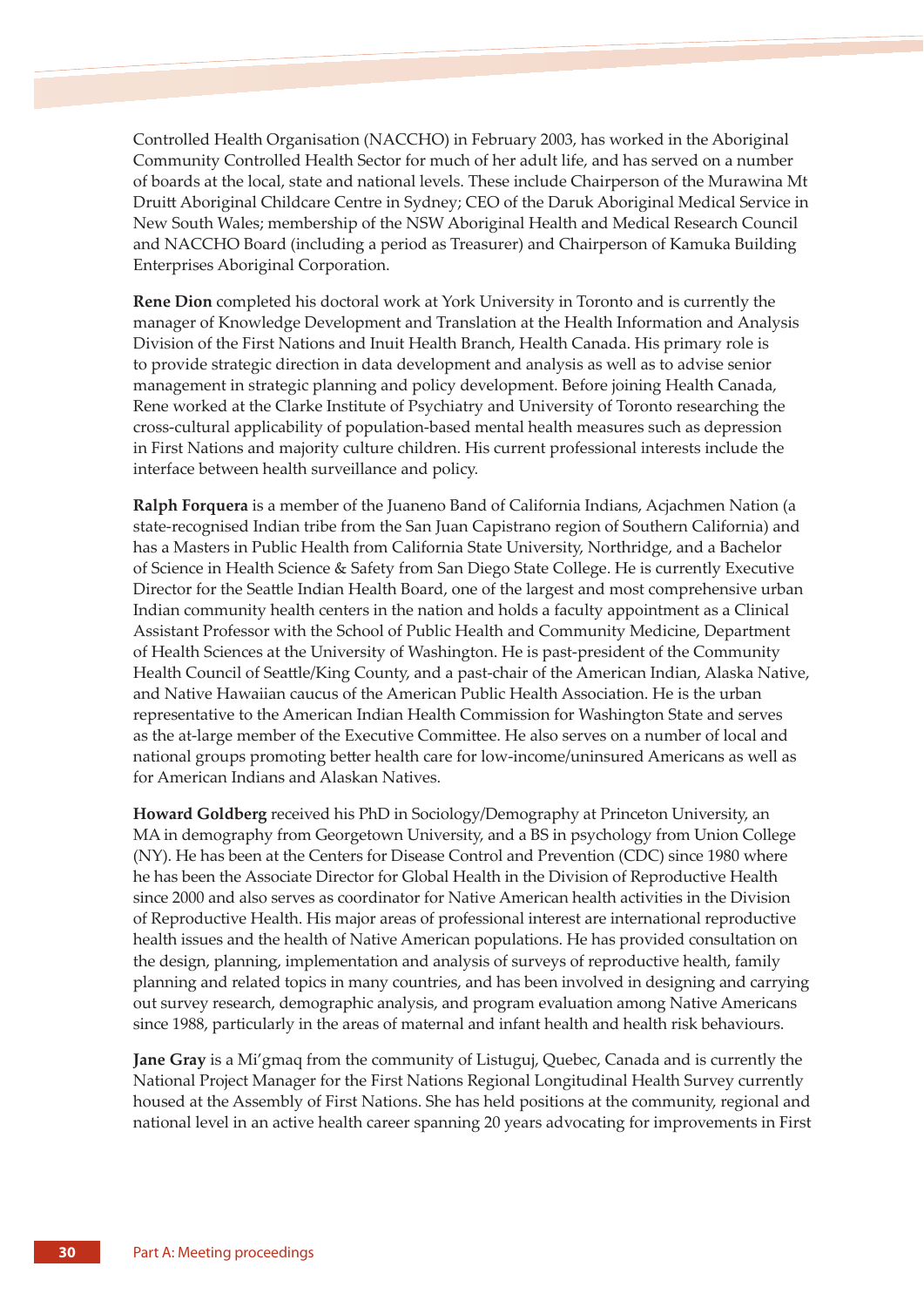Nations health where she upholds the First Nations Principles of Ownership, Control, Access and Possession (OCAP).

**Ricci Harris** (Ngati Kahungunu, Ngati Raukawa, Kai Tahu) is in her final year as a public health medicine registrar and currently works at Te Ropu Rangahau Hauora a Eru Pomare and Hutt Valley District Health Board. She has an interest in epidemiology and has been involved in Maori health research and investigating ethnic inequalities in Aotearoa/New Zealand., including research into sleep disorders, ethnic disparities in caesarean sections and cardiovascular procedures, the impact of socioeconomic position on ethnic inequalities in mortality, and the impact of racism on health and ethnic inequalities.

**Shane Houston** is a Gangulu man from Central Queensland who completed his PhD at Curtin University, graduating with a Chancellor's Commendation. He is currently the Assistant Secretary, Office of System Performance and Aboriginal Policy, Territory Health Services, and is also Adjunct Professor of Health Sciences at Curtin University. He has worked in Aboriginal affairs for more than 30 years and has held many positions at local, state, national and international levels including a stint with the World Council of Indigenous Peoples in Canada and as an Aboriginal community representative at various UN Forums. He has worked intensively in the community sector including as a CEO of an Aboriginal Medical Service and National Coordinator of the National Aboriginal and Torres Strait Islander Health Organisation and has held senior positions in the public sector for more than 12 years.

**Susan Lavin** has over 32 years of management and supervisory experience at the US Census Bureau and has been the Regional Director of the Denver region since January 1997. She was recently the first recipient of the Census Bureau's Outstanding Mentor Award. The Denver region covers ten states and stretches from the Canadian to the Mexican border and it contains 92 federally recognised tribal governments, including all 10 of the largest American Indian Reservations. Approximately 76% of all American Indians who live on reservation lands live in the Denver Region.

**Richard Madden** received his doctorate from Princeton University, and is Professor and Director of the National Centre for Classification in Health at the University of Sydney. A statistician and an actuary, he was named Australian Actuary of the Year in 2002. From 1996–2006 he was Director of the Australian Institute of Health and Welfare, prior to which he was Deputy Australian Statistician for 3 years. In earlier roles, he worked in government health and disability agencies, and headed the ACT and the Northern Territory Treasuries. He plays an active role in World Health Organisation (WHO) work on health and related classifications.

**Leo J. Nolan** III, MEd, is from the Onondaga Nation and is an enrolled member of the Akwesasne Mohawk Nation. He has degrees from Syracuse University and Pennsylvania State University. He serves as Senior Policy Analyst—External Affairs for the Office of the Director, Indian Health Service (IHS), Department of Health and Human Services, and has been with the IHS in various capacities since 1986. He began his federal government career with the Indian Education Program in the Department of Health, Education, and Welfare, and has also worked at the Bureau of Indian Affair's Indian Education Program, the Senate Committee on Indian Affairs and in the State University of New York system. He is a member of the Iroquois Nationals Lacrosse Board and Interim Executive Director, member and Chairperson of American University's Washington Interns for Native Students Program, and adviser to the Tewaaraton Lacrosse Award Foundation.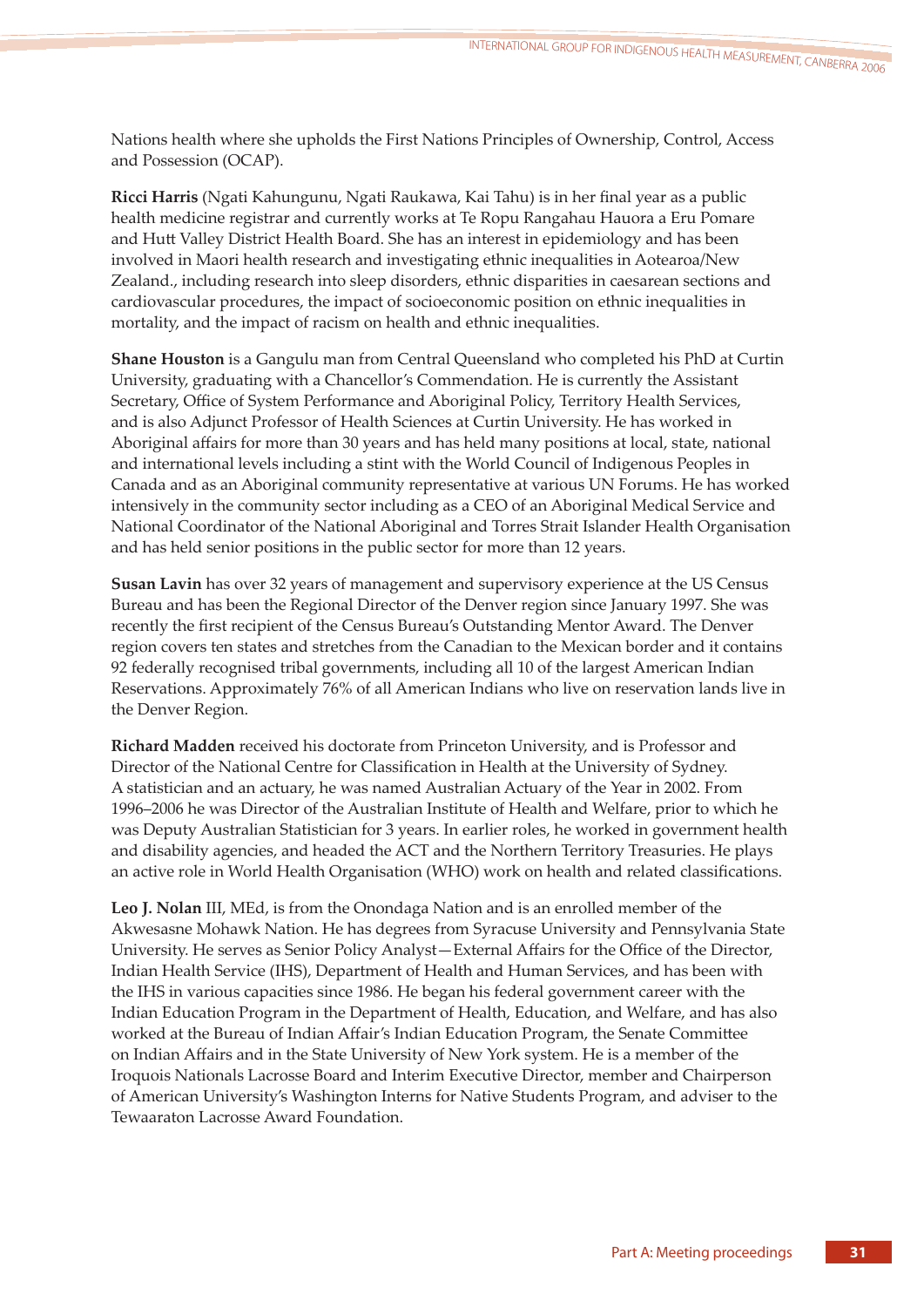**Sam Notzon** holds MS degrees in demography and economics from the University of Wisconsin and a PhD in Population Dynamics from Johns Hopkins University. He is currently Director of the International Statistics Program at the US National Center for Health Statistics (NCHS), CDC. He has worked in the area of international health statistics for more than 25 years, dealing with both developed and developing countries as well as multinational organisations. He is currently a member of the Statistical Advisory Commission of the Pan American Health Organization, WHO. He has also participated in several international collaborations sponsored by NCHS, on topics such as infant mortality, health data for the elderly, injury morbidity and mortality, and the use of automation in mortality data. His main area of interest is in international comparisons of health data, and in recent years he has focused on the US–Mexico border, the Russian Federation, and Central and Eastern Europe.

**Natalie Paki Paki** is of Taranaki descent. She is a Senior Advisor in the Strategic Projects team in the Maori Health Directorate at the Ministry of Health. Before joining the Maori Health Directorate in 2003, she worked for Te Puni Kokiri. Before that she completed a Masters of Social Sciences in Demography at Waikato University.

**Fiona Pimm** is the CEO for He Oranga Pounamu, Ngai Tahu's Maori Development Organisation based in Christchurch. She is also a Director of the Public Trust Board, and member of the South Canterbury District Health Board. Previously she was Business Development Manager for the Ngai Tahu Development Corporation and General Manager with Pegasus Medical Group. She is a qualified Nuclear Medicine Technologist and completed her MBA through Massey University, and holds a Diploma in Public Health as well.

**Lesley Podesta** has a Bachelor of Arts from Deakin University and a Master of Arts from University of Melbourne in Political Science, and is currently the First Assistant Secretary in charge of the Australian Office for Aboriginal and Torres Strait Islander Health (OATSIH) which is responsible for funding primary health care and intervention services for Indigenous people across Australia. She has worked in the health portfolio for nearly 10 years. Some of her previous positions include the Assistant Secretary, Residential Programs Branch in Aged Care and Assistant Secretary, Biosecurity and Disease Control in Population Health Division. As a senior manager in the Department of Labour and Ethnic, Municipal and Community Affairs with the Victorian state government, she managed Indigenous employment and Indigenous vocational education and training. She was a Foundation Board Member of the Youth Research Centre, University of Melbourne, a member of the Council of Victoria University and a board member of the National Centre for Epidemiology and Population Health, Australian National University.

**Jeff Reading** earned his PhD in Public Health Sciences in the Faculty of Medicine at the University of Toronto and is the inaugural Scientific Director of the Canadian Institutes of Health Research, Institute of Aboriginal Peoples' Health, based at the University of Victoria. He is a full professor in the Faculty of Human and Social Development and a faculty associate with the Indigenous Governance Program and was elected as a Fellow into the Canadian Academy of Health Sciences. As an epidemiologist, his research has brought attention to such critical issues as disease prevention, tobacco use and misuse, healthy living, accessibility to health care, and diabetes among aboriginal people in Canada. As an aboriginal person, he encourages the meaningful involvement of community people working alongside multidisciplinary teams of health researchers, each contributing their own perspectives and expertise.

**Debra Reid** is the State Director of the Australian Office for Aboriginal and Torres Strait Islander Health in the Tasmanian State Office of Department of Health and Ageing, and co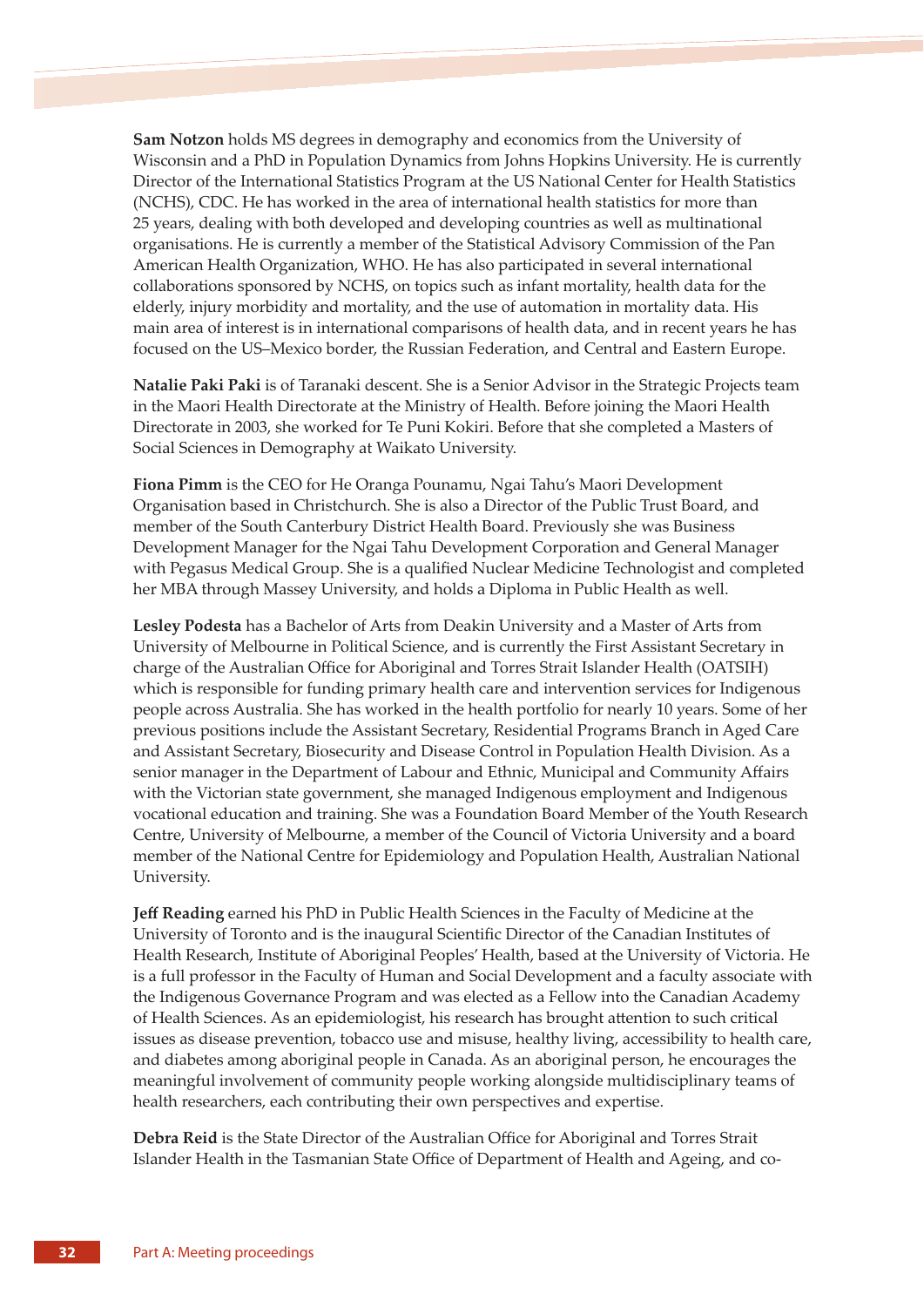developer of the Aboriginal and Torres Strait Islander Health Performance Framework . She has worked for over 21 years in Aboriginal and Torres Strait Islander Health in Australia, with 10 years experience in the Aboriginal Community Controlled Health Sector, 8 years with a State Health Department as an Aboriginal Health Policy Officer and 4 years with the Australian Government Department of Health and Ageing, Office for Aboriginal and Torres Strait Islander Health.

**Ian Ring** is a Professorial Fellow at the Centre for Health Service Development at Wollongong University, and was previously Head of the School of Public Health and Tropical Medicine at James Cook University, Principal Medical Epidemiologist at Queensland Health, and Foundation Director of the Australian Primary Health Care Research Institute at the Australian National University. He has been a Member of the Board of the Australian Institute of Health, and Member of the Council of the Public Health Association (PHA) and the Australian Epidemiological Association. He was the Elkington Orator for the Queensland Branch of PHA in 1992, and was awarded the Sidney Sax medal by James Cook University in 2001. His current interests include public health aspects of cardiovascular disease and Aboriginal and Torres Strait Islander Health.

**Hon. Mita Ririnui** is the Associate Minister of Health, New Zealand. He is a member of the Labour Maori Caucus and member of the Maori Affairs Select Committee. Previously he has also been the Associate Minister of Corrections, Associate Minister in Charge of Treaty of Waitangi Negotiations, Associate Minister of Forestry, Cultural Advisor for the Special Education Services, and Maori Education Resources Advisor to the School Board of Trustees Association. He is a Maori Tertiary Education Advisor and Academic Board Member, and is involved with Bay of Plenty Polytechnic and Tauranga University College. Other involvements include Board Member, Tauranga Moana Māori Trust Board; Chairperson, Ngati He Hapu Committee; Chairperson, Ngai Te Ahi/Ngati He Hou Ora; Registered Minister, Ratana Established Church of New Zealand; Private Secretary to Raniera Te Aohou Ratana, Ratana President; Chairman of the Maugatapu School Board of Trustees; Cultural Advisor for the Special Education Services and Māori Education Resources Advisor to the School Board of Trustees.

**Francine C Romero**, PhD, MPH, is Director of the Jemez Health and Human Services Department for the Pueblo of Jemez (New Mexico) and Principal Investigator to the Northern Plains NARCH Program. She is the former Director of the Northern Plains Tribal Epidemiology Center, Aberdeen Area Tribal Chairmen's Health Board (AATCHB), Rapid City, South Dakota. She received her Doctor of Philosophy from the University of New Mexico and her Master of Public Health in Epidemiology from the University of Washington. Her doctoral dissertation focused on the genetic variation in American Indian populations of the American Southwest and Alaska. She is also a former Chair of the Portland Area Indian Health Service (IHS) Institutional Review Board (IRB), and co-Chair of the National IHS IRB.

**Paula Searle** is of Ngati Mutunga ki Wharekauri descent and has a Master of Arts in Geography from the University of Auckland. Experienced in research, evaluation and monitoring at a central government level, she is currently the Manager of the Strategic Projects team in the Maori Health Directorate at the Ministry of Health. Before joining the Maori Health Directorate in 2002, she worked for Te Puni Kokiri where she managed a unit that monitored outcomes and undertook research and evaluation, prior to which she was a senior analyst specialising in evaluation in the Monitoring and Evaluation Branch.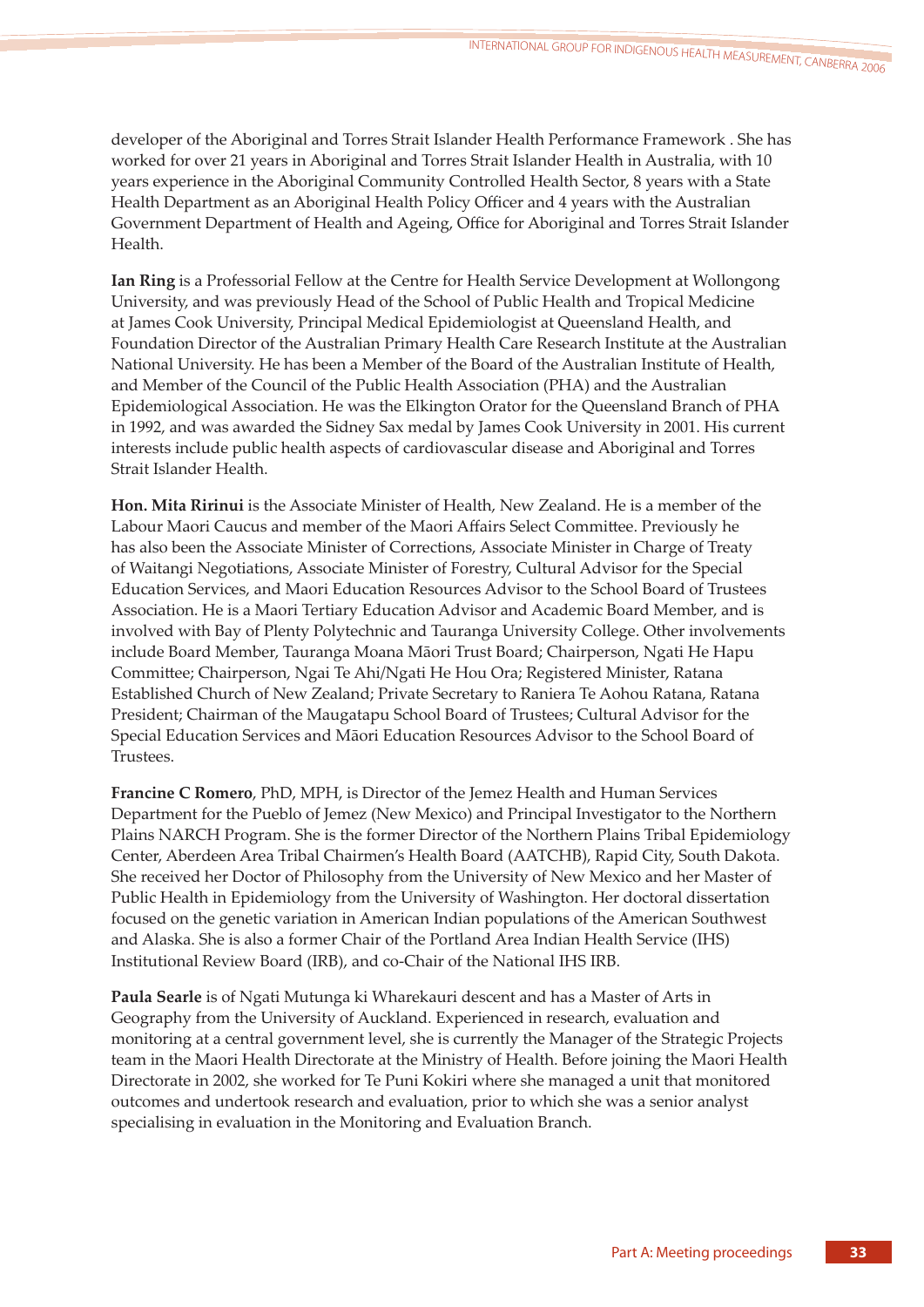**Janet Smylie** is an Associate Professor in the Department of Community Health and Epidemiology at the University of Saskatchewan and the outgoing Director of the Indigenous Peoples Health Research Centre. In January 2007 she joined the Centre for Research on Inner City Health at St Michael's Hospital in Toronto as a research scientist. Dr Smylie completed her Masters of Public Health Degree at Johns Hopkins University. She has practised and taught family medicine in a variety of urban and rural aboriginal communities. She is a member of the Métis Nation of Ontario, with Métis roots in Saskatchewan. She is the vice-president of the Indigenous Physicians Association in Canada. Her current research interests are focused in the area of aboriginal health and include health indicators of relevance to aboriginal communities, interfacing Indigenous knowledge and Western science, and the health of young aboriginal families. She holds a senior research fellowship from the Canadian Institutes of Health Research.

**Brendan Stevenson** completed an MA in Psychology from Massey University and has been with Best Outcomes for Maori: Te Hoe Nuku Roa (THNR) for 6 years where he has gained experience in cross-sectional and longitudinal data analysis, survey design, questionnaire design, data entry and storage, and fieldwork management. He has also researched and written in the areas of health, Maori culture, older Maori (60+) and Maori workers. He is currently part of a study of the health of older adults in the transition from work to retirement (Massey University) and is a member of the reference group for the NZ government-produced 'The Social Report'.

**Dennis Trewin** joined the Australian Bureau of Statistics in 1966 as a statistics cadet and has been Australian Statistician since 2000. Prior to that he was Deputy Australian Statistician responsible for economic statistics and a Deputy Government Statistician in New Zealand. Other appointments he holds are Australian Electoral Commissioner, Chairman of the World Bank Board on the International Comparison Program, and a member of the committee responsible for preparing the 2006 report on the State of the Environment and Adjunct Professor at Swinburne University. He is a past president of the International Statistical Institute, International Association of Survey Statisticians and the Statistical Society of Australia.

**Whetu Wereta** began working for Statistics New Zealand after completing postgraduate studies in the 1970s. She has continued to work for the department periodically for the last 30 years. She is currently a member of the senior management team, holding the position of General Manager, Maori Statistics. She has also worked as a policy researcher and/or a manager in the Ministry of Maori Development (and its predecessors) as well as in the Department of Internal Affairs. She has also been a consultant, advising a number of other government departments on a range of issues.

**Valorie Whetung** is the Chief of Aboriginal Liaison and Training of the Social and Aboriginal Statistics Division of Statistics Canada, and is an Ojibwas member of the Curve Lake First Nation. As the chair of the Implementation Committee for the Aboriginal Peoples' Survey and the Technical Advisory Group for the Aboriginal Children's Survey, she has worked directly with aboriginal groups and government departments to tackle issues of data management. Before her work at Statistics Canada, she spent 15 years working in the health field both clinically and as a manager of Health and Social Service at two First Nations, and as the manager of the Aboriginal Tobacco Strategy in Cancer Care Ontario. In addition, she helped establish the Health Commission with the Union of Ontario Indians, and was a representative on the Health Advisory Board for the Association of Iroquois and Allied Indians.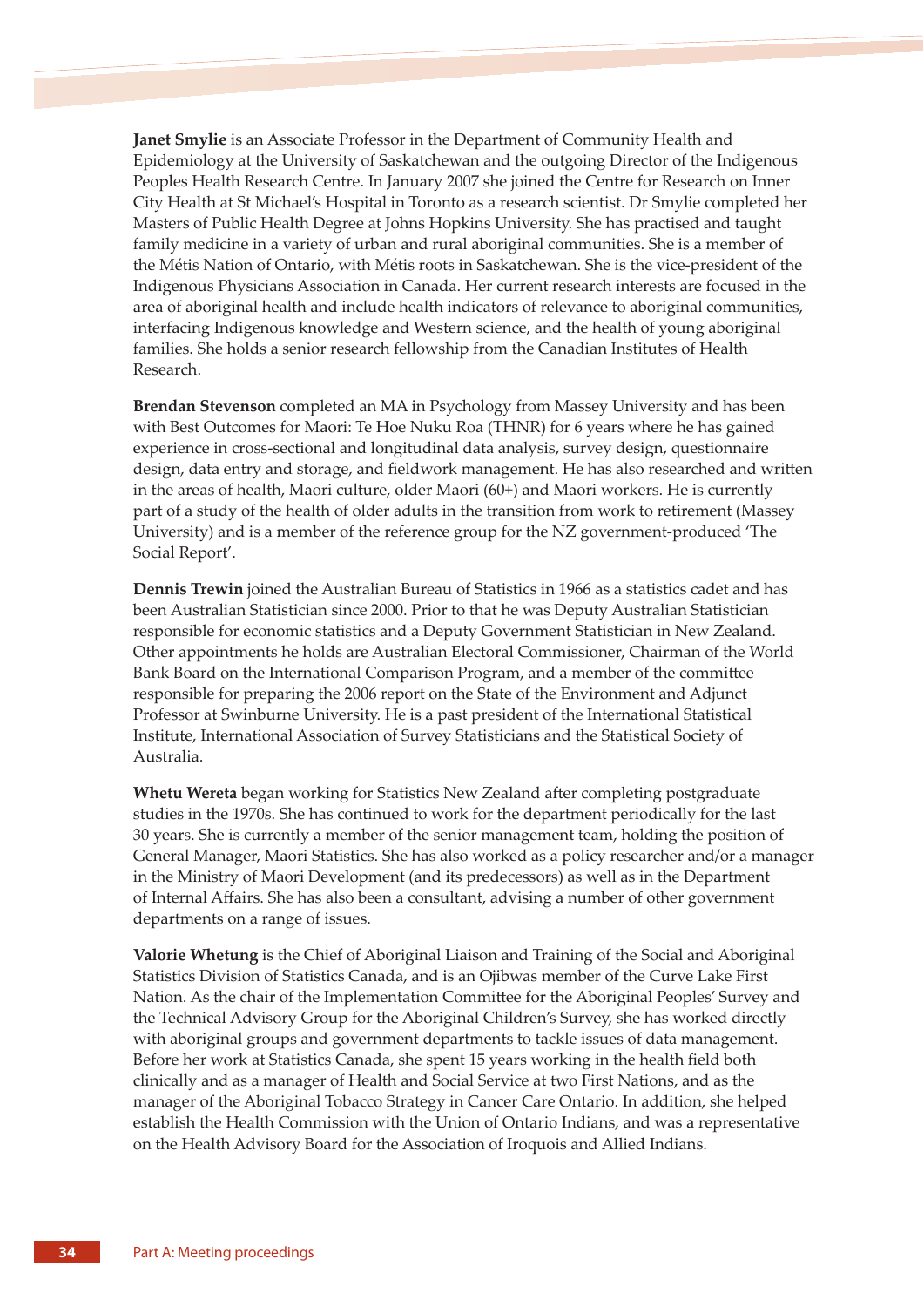# **A6 Media Release by the AIHW**

# **AIHW hosts International Group for Indigenous Health Measurement**

The challenge of understanding the differences in health status between indigenous and non-indigenous populations is being addressed by four nations at a three day conference in Canberra starting today.

The meeting, hosted by the Australian Institute of Health and Welfare (AIHW) in partnership with the National Advisory Group Aboriginal and Torres Strait Islander Health Information and Data (NAGATSIHID), will focus on improving data and look for shared projects, such as a common set of indicators, to highlight progress.

Representatives from New Zealand, Canada, the United States and Australia have come together as the International Group for Indigenous Health Measurement to exchange experiences and work towards improving indigenous health in these colonised countries.

Members of the group will also discuss ways to formalise working relationships and maintain the momentum towards improving indigenous health data.

Speakers include the Associate Minister for Health in New Zealand, the Hon Mita Ririnui, Chief Tom Bressee, Chairman of the First Nations Statistical Institute Advisory Panel, Canada, Leo Nolan, from the Office of the Director of the Indian Health Service in the United States and Dea Delaney-Thiele, Chief Executive Officer of the National Aboriginal Community Controlled Health Organisation in Australia (NACCHO).

'The Hon Mita Ririnui said, 'We know that the health status of the indigenous people in our four countries is significantly poorer than the non indigenous populations, and this meeting is a chance for us to build on improving health outcomes and reducing inequalities by sharing what we have learned from indigenous researchers, officials and community based providers.'

Dea Delaney-Thiele said, 'Measuring what is important to indigenous communities and to government is a priority to ensure we are doing the rights things in the right way.'

The Hon Tony Abbott, Australian Minister for Health, addressed representatives and delegates to Canberra today. He welcomed recent data that shows real improvements in Aboriginal and Torres Strait Islander health and stressed the Government's commitment to improving the health of Aboriginal and Torres Strait Islander people.

The Canberra meeting is the second meeting of the International Indigenous Health Measurement Group following the first meeting in Vancouver last year.

# **Canberra, 28 November 2005**

Further information: Fadwa Al-Yaman, AIHW tel. 0417 024 275.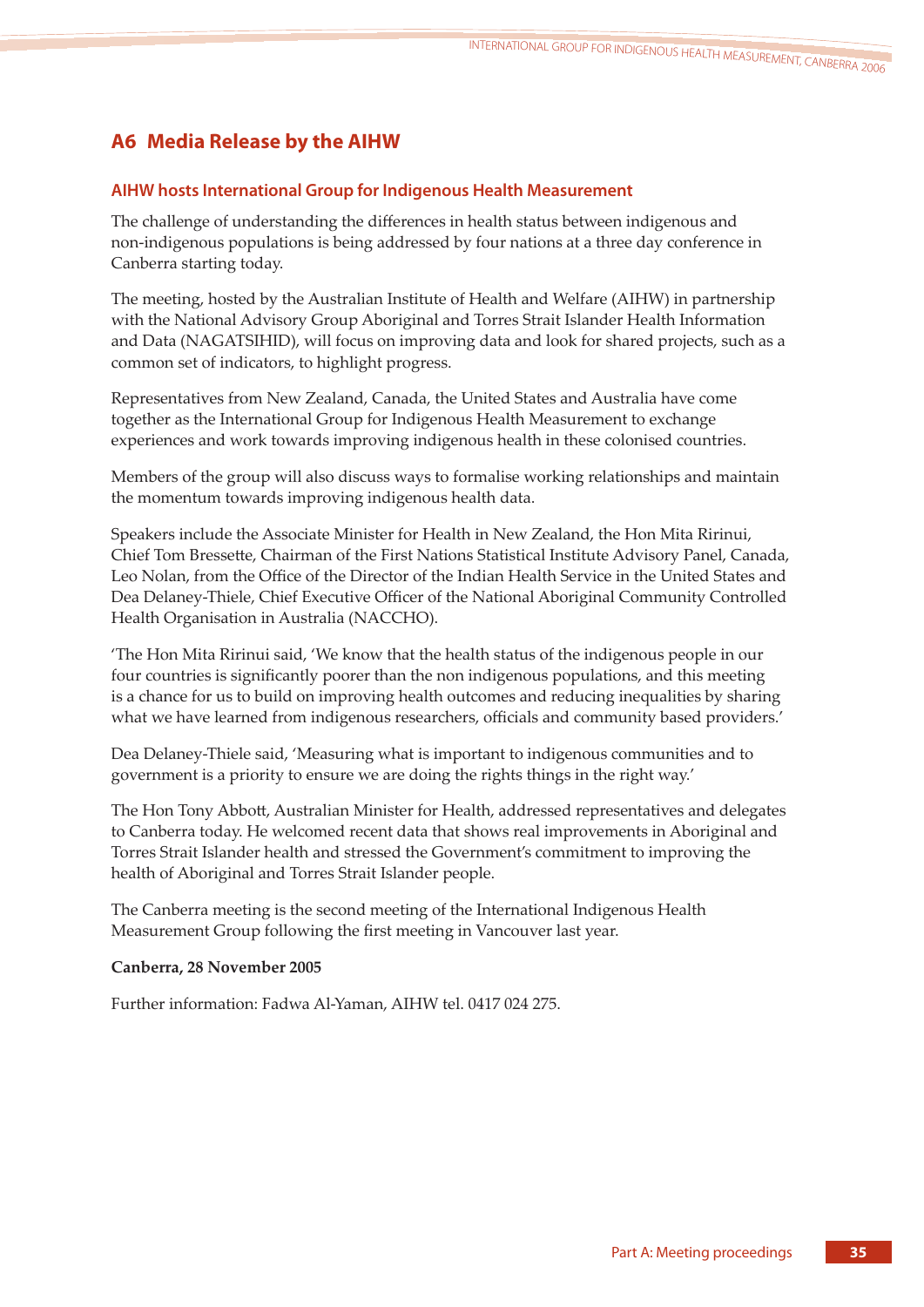# **Part B: Data on indigenous health**

# **B1 Census**

Table B1.1 presents a summary of the definitions of indigenous status in the censuses of the four countries. The extent of coverage of the indigenous population and whether trends in the size of the population over time can be accurately estimated are also summarised.

As shown in Table B1.1 the conceptualisation of indigenous identity is somewhat different in each country, which hampers cross-country comparisons. Canada and New Zealand collect multiple indicators of indigenous status, because of legal and electoral requirements and the link to entitlements. In each country there have been changes over time in the questions that are asked about indigenous identity in the censuses. There have also been changes in the propensity to self-identify, which are related to broader social, cultural and legal issues within each country.

In the 2006 Australian and Canadian censuses and in the 2000 United States census the person designated as Person 1 filled in the census questionnaire, which included information on every person in the household. In the 2006 New Zealand census there were both a Dwelling Form, which asked questions about the dwelling and the household, and a separate Individual Form for each person in the household.

The 2006 Canadian census and the 2000 United States census included both short- and longform questionnaires. In Canada the long-form questionnaire was administered to almost the entire population in northern areas and reserves and 20% of other households. The long-form questionnaires asked the questions that are listed in Table B1.1 in relation to every person in the household. The remaining 80% of households were mailed the short-form questionnaire, which did not include any questions on aboriginal status.

In the 2000 Census in the United States, approximately five in six households were sent the short-form questionnaire, which contained one household question and six questions relating to each individual in the household. One in six households was sent the long-form questionnaire. Both the short- and long-form questionnaires asked the question on race that is shown in Table B1.1 in relation to every person in the household.

The willingness of people to answer the indigenous status question relates to their social and cultural values, the role of the person asking the question and whether the reasons for asking the question are considered to be legitimate or not. Strategies have been implemented in all four countries to promote the value to indigenous people of collecting accurate census data. Specific strategies have included culturally appropriate local promotion, personal visits and direct enumeration by trained indigenous enumerators.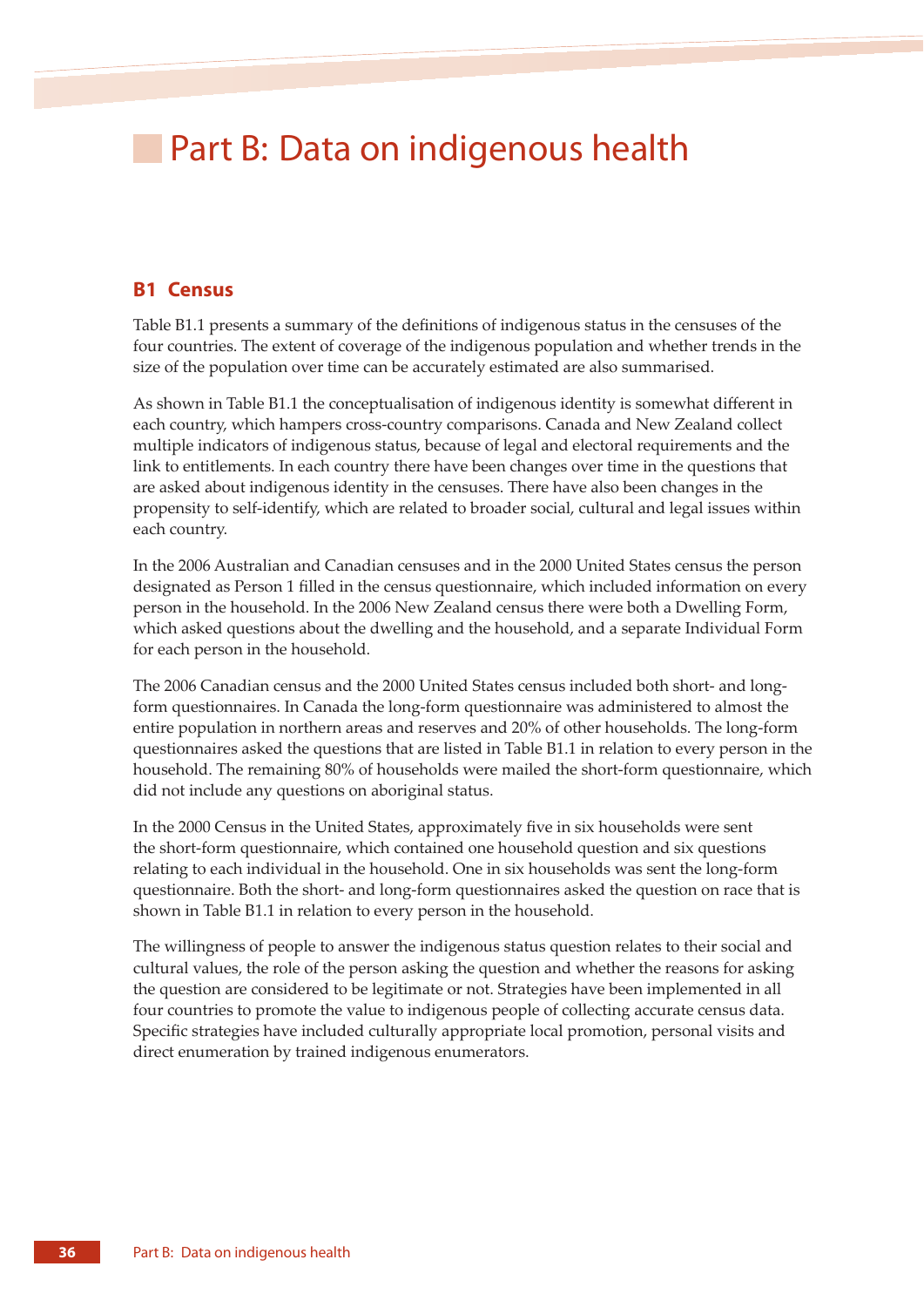| (Frequency)<br>Agency/                                                                  | Indigenous identity Ancestry/descent                                                                                                                                            | Registration/tribe | Coverage and data quality issues                                                                                                                                                                                                                                                                                                                                                                                                                                                                                                                                                                                                                                                                                                                                                                                                                                                                                                                                                        | Can trends be measured?                                                                                                                                                                                                                                                                                                                                                          |
|-----------------------------------------------------------------------------------------|---------------------------------------------------------------------------------------------------------------------------------------------------------------------------------|--------------------|-----------------------------------------------------------------------------------------------------------------------------------------------------------------------------------------------------------------------------------------------------------------------------------------------------------------------------------------------------------------------------------------------------------------------------------------------------------------------------------------------------------------------------------------------------------------------------------------------------------------------------------------------------------------------------------------------------------------------------------------------------------------------------------------------------------------------------------------------------------------------------------------------------------------------------------------------------------------------------------------|----------------------------------------------------------------------------------------------------------------------------------------------------------------------------------------------------------------------------------------------------------------------------------------------------------------------------------------------------------------------------------|
| Statistics (ABS)<br>conducted in<br>(5 yearly, last<br>Australian<br>Bureau of<br>2006) | Is the person of Aboriginal or Torres Strait<br>(both yes boxes can be checked)<br>Yes, Torres Strait Islander<br>· Yes, Aboriginal<br>Islander origin?<br>Responses:<br>⊰<br>∙ | None               | greater than can be explained by demographic<br>nature of identification practices. The increase<br>census count between 1996 and 2001 was far<br>This increase highlights the volatile and social<br>the components of growth have not yet been<br>2001 and 2006 Census counts reflects a more<br>enumeration strategy to improve Indigenous<br>is estimated by adjusting the census count to<br>stable demographic population increase but<br>factors alone (births, deaths and migration).<br>in Indigenous status reporting between the<br>take account of unknown Indigenous status<br>census. The Indigenous resident population<br>analysed by the ABS (ABS 2004:3, 2006a:4).<br>urban areas. It also conducts a post-census<br>undercount of people and dwellings in the<br>The increase in the Australian Indigenous<br>enumeration survey to estimate the net<br>census coverage in both remote and<br>and net undercount (ABS 2006a:10).<br>The ABS implements an Indigenous | analysis of the components of growth between<br>the census. The ABS has not yet completed the<br>and non-demographic factors, such as people<br>identifying as Indigenous for the first time in<br>growth is the result of both natural increase<br>Between 1986 and 2006 the census count<br>of Indigenous people doubled. This high<br>2001 and 2006 (ABS 2006a:5).<br>Not yet |
|                                                                                         |                                                                                                                                                                                 |                    |                                                                                                                                                                                                                                                                                                                                                                                                                                                                                                                                                                                                                                                                                                                                                                                                                                                                                                                                                                                         | (continued)                                                                                                                                                                                                                                                                                                                                                                      |

Table B1.1: How indigenous people are identified and counted in the census **Table B1.1: How indigenous people are identified and counted in the census**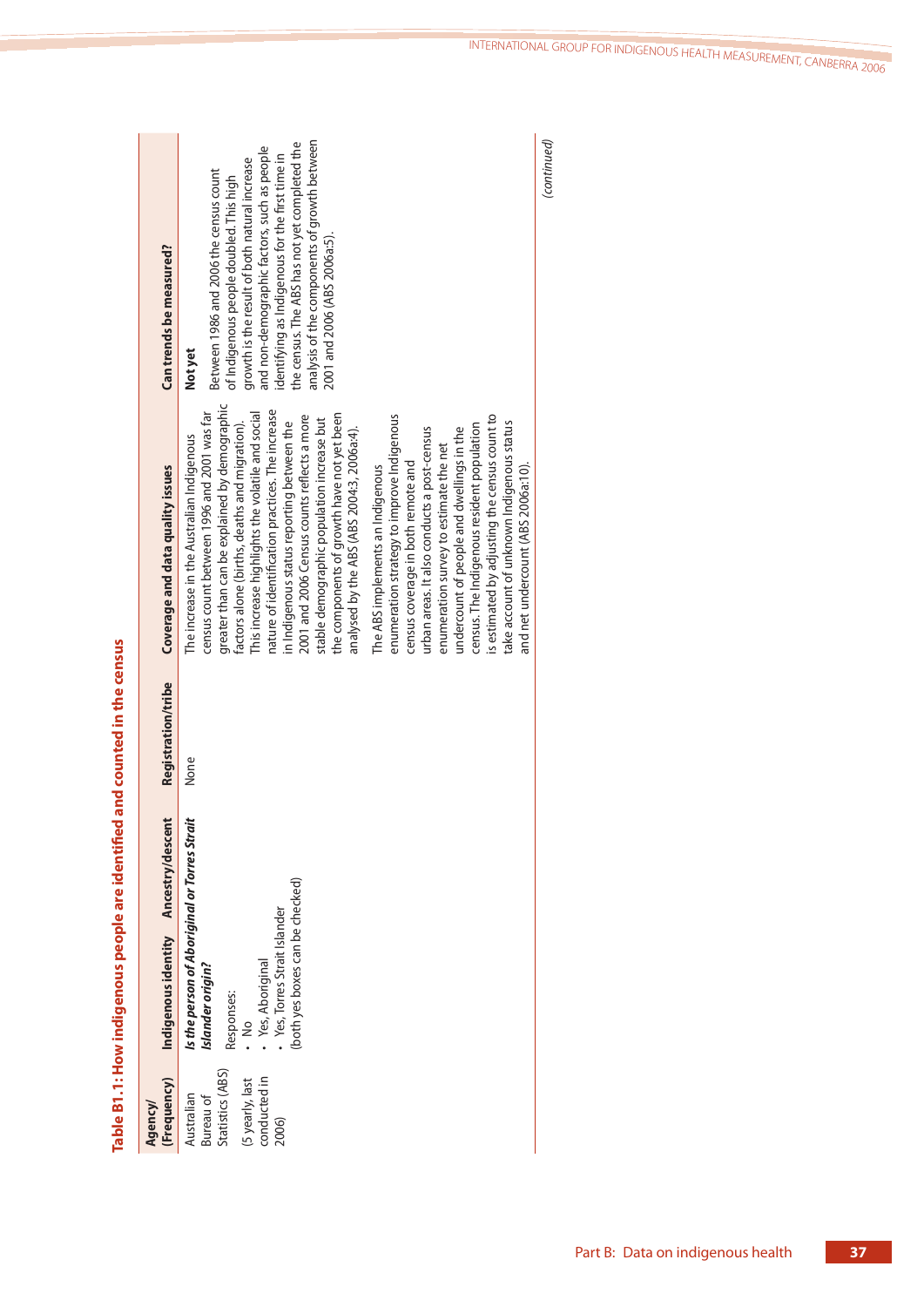| Can trends be measured?                                                      | accurately estimated (Statistics Canada 2003:6)<br>Despite the questions relating to aboriginality,<br>coverage issues (such as fewer incompletely<br>tendency to report as aboriginal since 1986<br>cultural origin and registration/tribe being<br>asked identically in 1996, 2001 and 2006,<br>enumerated reserves) and the increased<br>mean that population trends cannot be                                                                                                                                                                                                                                                                                                                                                                                                                                                                                                          |
|------------------------------------------------------------------------------|--------------------------------------------------------------------------------------------------------------------------------------------------------------------------------------------------------------------------------------------------------------------------------------------------------------------------------------------------------------------------------------------------------------------------------------------------------------------------------------------------------------------------------------------------------------------------------------------------------------------------------------------------------------------------------------------------------------------------------------------------------------------------------------------------------------------------------------------------------------------------------------------|
| å                                                                            |                                                                                                                                                                                                                                                                                                                                                                                                                                                                                                                                                                                                                                                                                                                                                                                                                                                                                            |
| It is estimated that the majority of the<br>Coverage and data quality issues | Government districts and terres réservées.<br>2006 census. The following three census forms<br>approximately 20% of urban households were<br>asked the questions relating to aboriginality,<br>questionnaire) — same as 2B, except for<br>almost all Indian reserves, settlements,<br>Statistics Canada 2008a:12). However, only<br>cultural origin and registration/tribe in the<br>was administered to every household<br>adaptation of the examples. Form 2D<br>in northern areas (with the exception<br>administered to 20% of households);<br>did not contain questions to identify<br>administered to 80% of households)<br>areas outside the territories and reserves<br>of Whitehorse and Yellowknife) and<br>aboriginal population lives in urban<br>2B (long form-59 questions,<br>2A (short form-7 questions,<br>2D (Northern and Reserves<br>aboriginal peoples;<br>were used: |
| Registration/tribe<br>Is this person a                                       | • Yes, Treaty Indian or<br>defined by the Indian<br>member of an Indian<br>example, Musqueam)<br>Registered Indian as<br>Specify Indian Band/<br>Registered Indian<br>Band/First Nation?<br>Yes, Indian Band/<br>Treaty Indian or a<br>Is this person a<br>First Nation (for<br>Act of Canada?<br><b>First Nation</b><br>Responses:<br>Responses:<br>$\frac{1}{2}$<br>ء<br>.                                                                                                                                                                                                                                                                                                                                                                                                                                                                                                               |
| What were the ethnic<br>Ancestry/descent                                     | s provided to write in<br>An ancestor is usually<br>Inuit (Eskimo). Space<br>(Micmac), Métis and<br>more distant than a<br>ns<br>Examples include<br>or cultural origil<br>of this person's<br>Cree, Mi'kmaq<br>the response<br>grandparent<br>ancestors?                                                                                                                                                                                                                                                                                                                                                                                                                                                                                                                                                                                                                                  |
| Indigenous identity<br>Is this person an                                     | Yes, Inuit (Eskimo)<br>aboriginal person,<br>American Indian<br>American Indian,<br>Métis or Inuit<br>that is, North<br>Yes, North<br>Yes, Métis<br>Responses:<br>(Eskimo)?<br>≷<br>∙                                                                                                                                                                                                                                                                                                                                                                                                                                                                                                                                                                                                                                                                                                      |
| (Frequency)<br><b>Statistics</b><br>Agency/                                  | conducted in<br>(5 yearly, last<br>Canada<br>2006)                                                                                                                                                                                                                                                                                                                                                                                                                                                                                                                                                                                                                                                                                                                                                                                                                                         |

(continued)

(continued)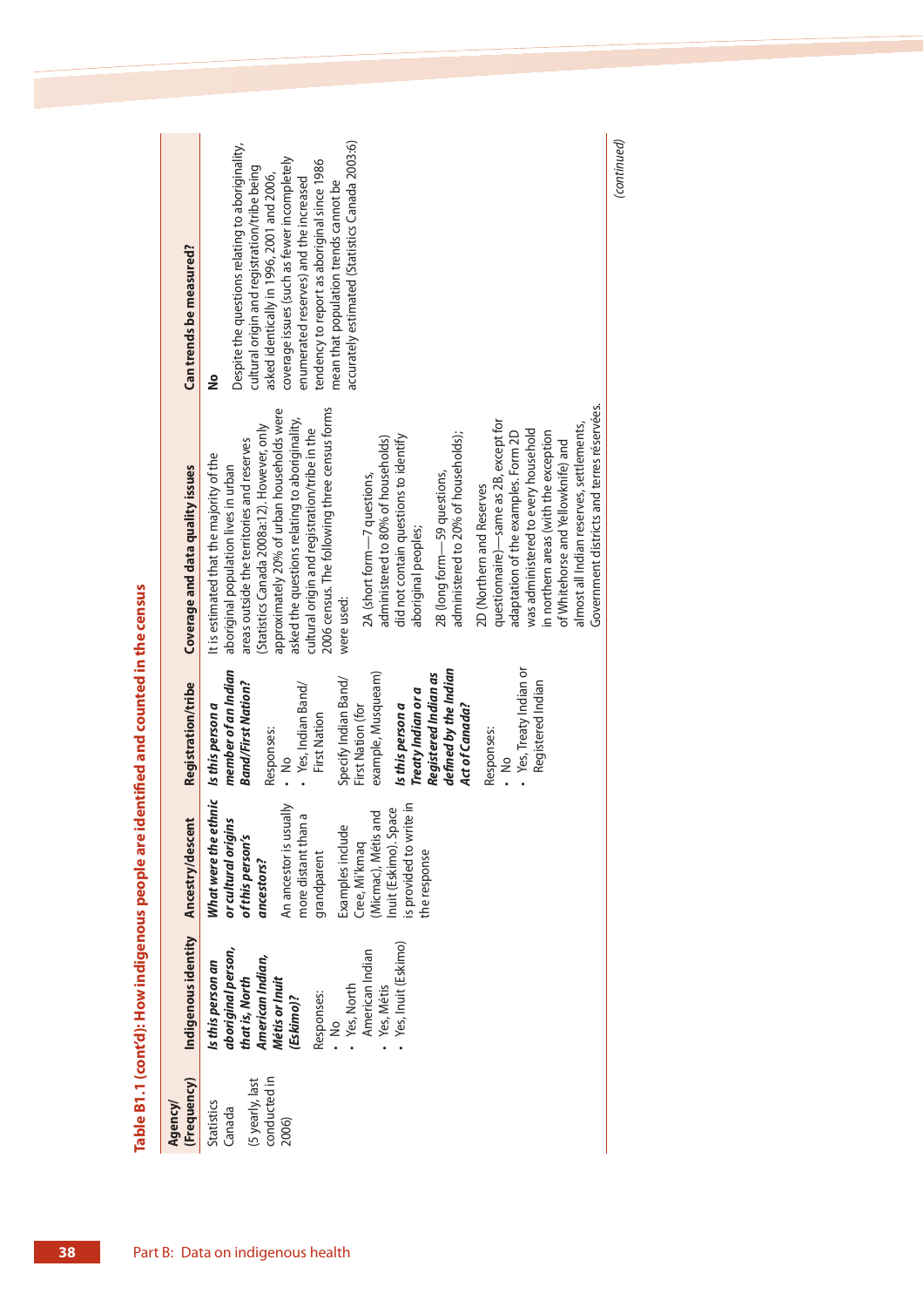| Can trends be measured?              | The 1996 census question on ethnicity differed<br>from that used in the 2001 and 2006 censuses.<br>censuses. Limitations are inherent in the data<br>before 2001 are based on the 2001 and 2006<br>Hence population estimates for the years<br>(Statistics New Zealand 2008a).<br><b>Some limitations</b>   |
|--------------------------------------|-------------------------------------------------------------------------------------------------------------------------------------------------------------------------------------------------------------------------------------------------------------------------------------------------------------|
| Coverage and data quality issues     | A post-enumeration survey following the 2006<br>Census estimated the Maori undercount to be<br>3.1%. In 2001 the estimated undercount was<br>4.4% (Statistics New Zealand 2007:1,14).                                                                                                                       |
| Registration/tribe                   | home area, rohe or<br>found on the back of<br>name(s) of your iwi<br>region of your iwi<br>answer and print<br>A list of iwi can be<br>Do you know the<br>(tribe or tribes)?<br>• Yes. Mark your<br>the name and<br>the Guide Notes.<br>If yes to Maori<br>Responses:<br>descent:<br>below<br>$\frac{8}{1}$ |
|                                      | great-grandparent,<br>Maori birth parent,<br>Are you descended<br>from a Maori (that<br>is, did you have a<br>grandparent or<br>Don't know<br>Responses:<br>· Yes<br>$\frac{1}{2}$<br>$etc.$ )?                                                                                                             |
| Indigenous identity Ancestry/descent | <b>TOKELAUAN. Please</b><br><b>DUTCH, JAPANESE,</b><br>Which ethnic group<br>Cook Island Maori<br>do you belong to?<br>spaces which apply<br>Mark the space or<br>Other such as<br>NZ European<br>Responses:<br>Samoan<br>Chinese<br>Tongan<br>Niuean<br>Indian<br>Maori<br>state<br>nok oz                 |
| (Frequency)<br>Agency/               | conducted in<br>(5 yearly, last<br>Statistics NZ<br>2006)                                                                                                                                                                                                                                                   |

Table B1.1 (cont'd): How indigenous people are identified and counted in the census **Table B1.1 (cont'd): How indigenous people are identified and counted in the census**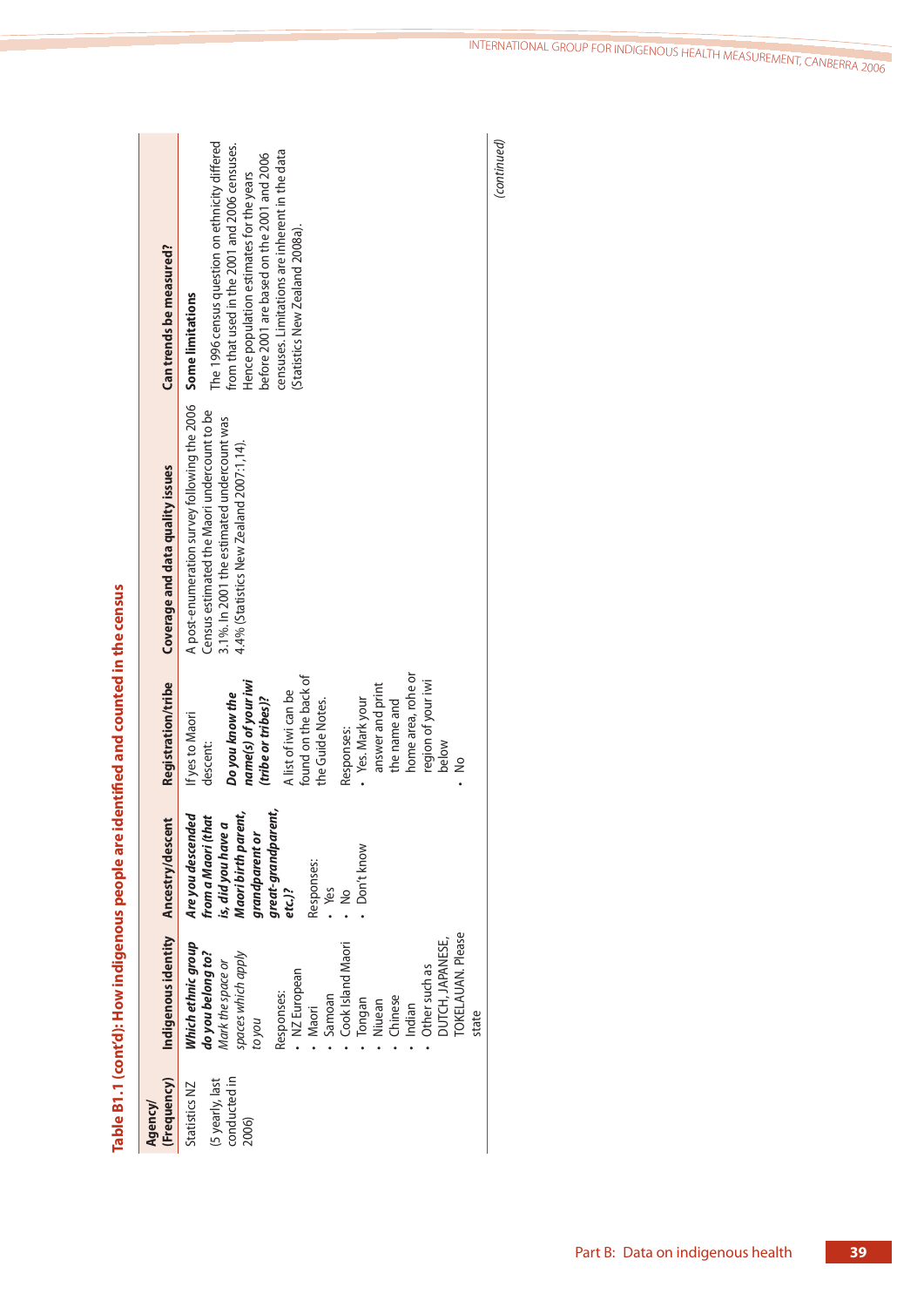| Can trends be measured?          | other person filling out the questionnaire. The<br>classification or observation by interviewer or<br>The 1990 Census used OMD 1977, which had<br>Bureau has developed methods to estimate<br>four race categories: AI/AN, Asian or Pacific<br>Islander, Black and White. Based on self-<br>the trend from 1990 to 2000.<br><b>Some limitations</b>                                                                                                                                                                 |
|----------------------------------|---------------------------------------------------------------------------------------------------------------------------------------------------------------------------------------------------------------------------------------------------------------------------------------------------------------------------------------------------------------------------------------------------------------------------------------------------------------------------------------------------------------------|
| Coverage and data quality issues | was based on the 1997 Office of Management<br>for self identification of one or multiple races.<br>identification of race, but states a preference<br>The classification of race in the 2000 Census<br>and Budget (OMB) Standard. The 1997<br>standard allows for observer or proxy                                                                                                                                                                                                                                 |
| Registration/tribe               | None                                                                                                                                                                                                                                                                                                                                                                                                                                                                                                                |
| Ancestry/descent                 | None                                                                                                                                                                                                                                                                                                                                                                                                                                                                                                                |
| Indigenous identity              | Islander-Print race<br>enrolled or principal<br>What is this person's<br>Other Asian-Print<br>more races to indicate<br>Black, African Am.,<br>American Indian<br>or Alaska Native<br>Native Hawaiian<br>race-Print race<br>race? Mark one or<br>- Print name of<br>considers himself/<br>Guamanian or<br>what this person<br>Other Pacific<br>Asian Indian<br>Some other<br>Vietnamese<br>Chamorro<br>herself to be<br>Japanese<br>or Negro<br>Chinese<br>Samoan<br>Filipino<br>Korean<br>• White<br>tribe<br>race |
| (Frequency)<br>Agency/           | (10 yearly, last<br>conducted in<br>US Bureau of<br>the Census<br>2000)                                                                                                                                                                                                                                                                                                                                                                                                                                             |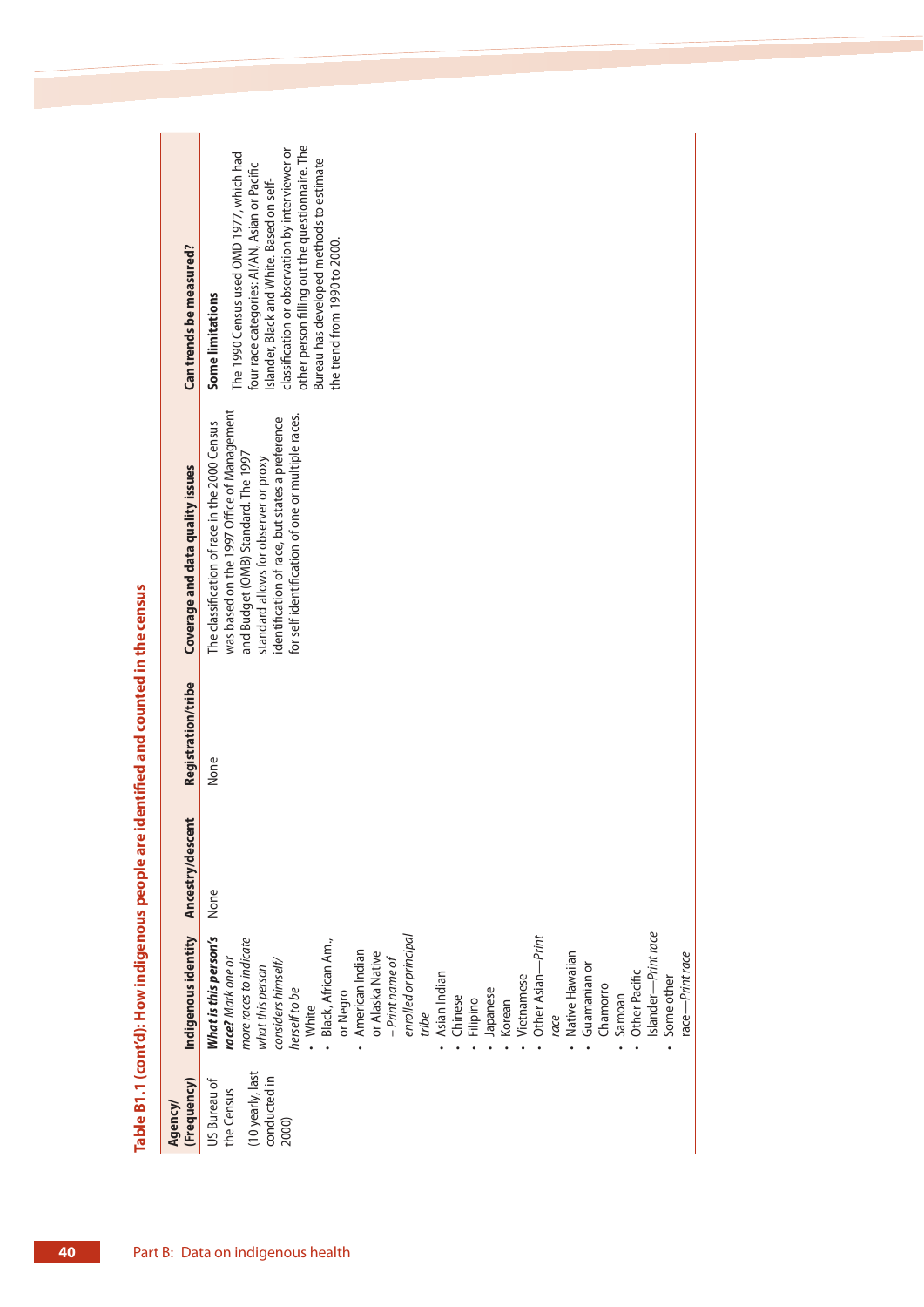In Australia, New Zealand and the United States the definition of an indigenous household is one that includes one or more members who self-identify as indigenous. However, US publications on numbers of AI/AN households include those for which one or more members identify as American Indian or Alaska Native only. The number of households where one or more members identify as AI/AN in conjunction with another race are not published.

Canada does not have a national definition of aboriginal household. The only definitions found through an Internet search are from the Yukon Bureau of Statistics and the Canadian Mortgage and Housing Corporation. These two definitions are identical and require either at least one spouse to self-identify as aboriginal or at least half the members to self-identify as aboriginal.

| Table B1.2: Criteria used to define an indigenous household |  |  |
|-------------------------------------------------------------|--|--|
|-------------------------------------------------------------|--|--|

| <b>Definition of indigenous household</b>                                                                                                                                                                                                                                                                         |
|-------------------------------------------------------------------------------------------------------------------------------------------------------------------------------------------------------------------------------------------------------------------------------------------------------------------|
| A household which includes one or more members who identify as Aboriginal and/or Torres Strait<br>Islander.                                                                                                                                                                                                       |
| A household which is either a non-family household in which 50% of household members identify as<br>aboriginal or a family household that has at least one spouse, common law partner or lone parent who<br>self-identifies as aboriginal or where at least 50% of household members self identify as aboriginal. |
| Households with one or more people of Maori ethnicity.                                                                                                                                                                                                                                                            |
| A household which includes one or more members who identify as AI/AN.                                                                                                                                                                                                                                             |
|                                                                                                                                                                                                                                                                                                                   |

(a) AIHW 2006 National Housing Data Dictionary, version 3:121.

(b) Yukon Bureau of Statistics; Canada Mortgage and Housing Corporation.

(c) Maori ethnicity in households. Statistics NZ 2004.

(d) Household income:1999 Census 2000 Brief.

# **B2 Vital statistics**

# **Birth data**

Table B2.1 provides an overview of the collection of birth data in the four countries, including a summary of indigenous coverage and data-quality issues.

Parents are required to register births in Australia, New Zealand and Canada. In New Zealand, hospitals must also notify births to the Registrar and the data from the parents and the hospital is cross-matched. In Australia, hospitals also collect birth data (called perinatal data), but this is not provided to the Registrar. Therefore birth data in Australia is processed by two different organisations: the Australian Bureau of Statistics which processes birth registrations and the Australian Institute of Health and Welfare which processes the perinatal data. In the United States birth data is collected mainly by hospitals (with a few exceptions, such as home births and babies born overseas).

All countries except Canada collect data on the indigenous status of at least one parent. New Zealand collects information on the ethnic group and Maori descent of both parents and the baby, the United States collects race data for both parents, and Australia collects the Australian Indigenous status of both parents on birth registrations, but only the Australian Indigenous status of the mother in the perinatal data collection. In Canada, First Nations-specific birth rates have been generated by cross-linking birth data from four provinces with the Indian Register. These birth data do not include non-registered First Nations, Inuit or Métis births.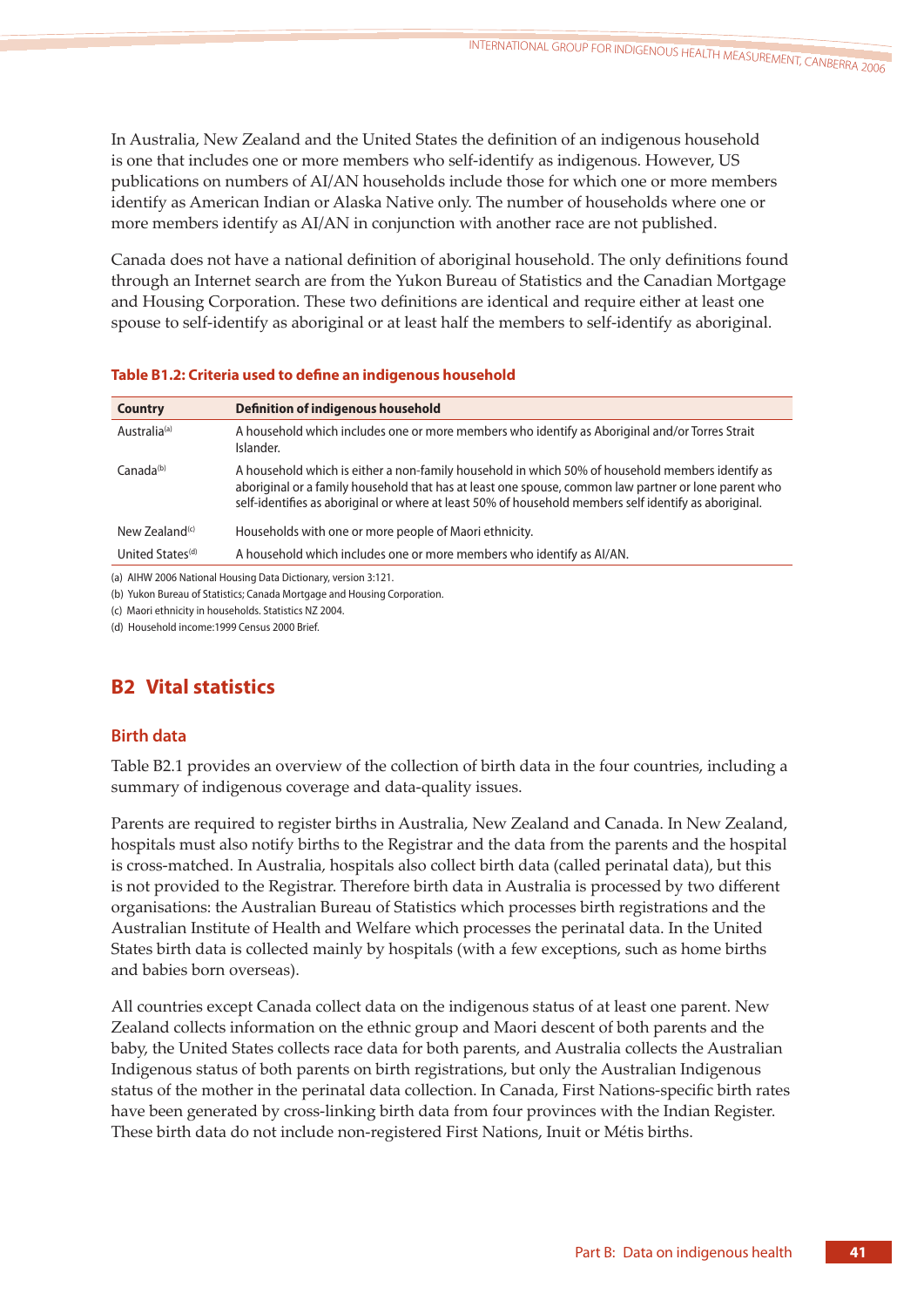Several countries have improved the coverage and quality of their indigenous birth data. The coverage of Maori births in New Zealand improved significantly after the inclusion on the birth registration form of the census question on ethnicity. Data on ethnicity is collected for both parents as well as for the baby. The United States has also improved its birth data collection forms, to enable multiple races to be identified for each parent. In Australia there has been progressive improvement in the coverage and quality of Australian Indigenous birth registration and perinatal data.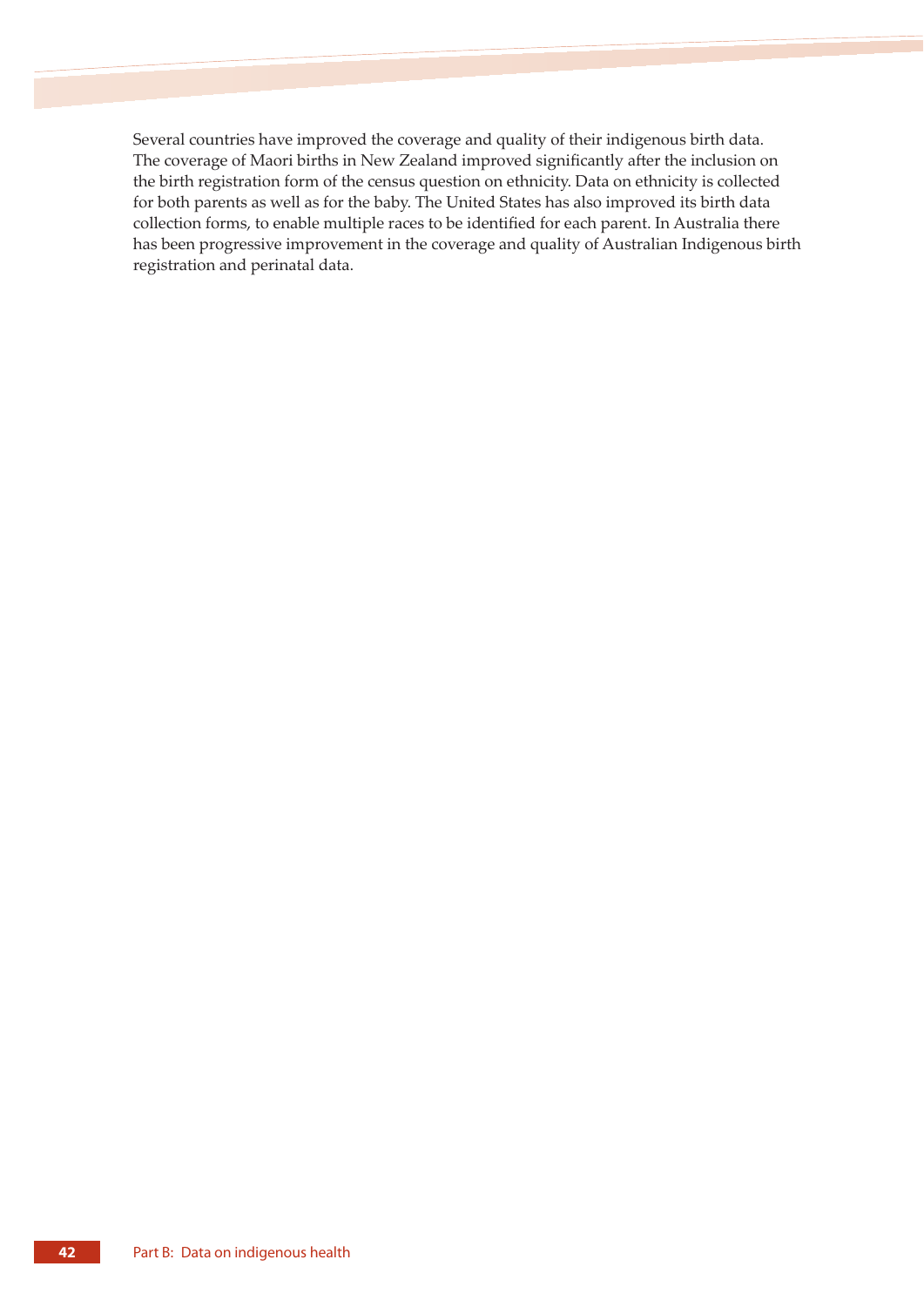| Country   | The collection and publication of birth data                                                                                                                                                                                                                                                                                                                                                                                                                                                                                                                                                                                                                                                                                                                                                                                                                                                                                                                                                                                                                                                                                                                                                                                                        | Coverage and data quality issues                                                                                                                                                                                                                                                                                                                                                                                                                                                                                                                                                                                                                                                                 | Can trends be<br>measured?                                                                                                                                                                                                                             |
|-----------|-----------------------------------------------------------------------------------------------------------------------------------------------------------------------------------------------------------------------------------------------------------------------------------------------------------------------------------------------------------------------------------------------------------------------------------------------------------------------------------------------------------------------------------------------------------------------------------------------------------------------------------------------------------------------------------------------------------------------------------------------------------------------------------------------------------------------------------------------------------------------------------------------------------------------------------------------------------------------------------------------------------------------------------------------------------------------------------------------------------------------------------------------------------------------------------------------------------------------------------------------------|--------------------------------------------------------------------------------------------------------------------------------------------------------------------------------------------------------------------------------------------------------------------------------------------------------------------------------------------------------------------------------------------------------------------------------------------------------------------------------------------------------------------------------------------------------------------------------------------------------------------------------------------------------------------------------------------------|--------------------------------------------------------------------------------------------------------------------------------------------------------------------------------------------------------------------------------------------------------|
| Australia | or downloaded from its website. In some states/<br>The registration form is supplied by the hospital<br>Parents are jointly responsible for registering a birth within 60 days with the Registrar of Births,<br>Data on Australian Indigenous births in Australia is obtained from two sources:<br>+ the National Perinatal Data Collection (NPDC)<br>or midwife, or can be obtained from the registry<br>Deaths and Marriages in their state or territory.<br>- Registrars of Births, Deaths and Marriages<br><b>Birth registrations</b>                                                                                                                                                                                                                                                                                                                                                                                                                                                                                                                                                                                                                                                                                                           | Indigenous birth registrations is higher than the<br>NPDC. However, if only Indigenous mothers are<br>number of births to Indigenous mothers in the<br>considered, the number of birth registrations<br>NPDC records the Indigenous status of the<br>Indigenous status of both parents, but the<br>mother only. Hence, the total number of<br>Birth registrations record the Australian                                                                                                                                                                                                                                                                                                          | inherent volatility and<br>The ABS discourages<br>over precise analysis<br>of annual numbers,<br><b>Birth registrations</b><br>because of their<br>Not accurately                                                                                      |
|           | Data are held in state/territory perinatal databases and provided to the National Perinatal Statistics<br>Unit yearly. There is a time lag of almost 2 years between the collection and publication of the data<br>(ABS) on a monthly basis and the ABS uses these to publish preliminary estimates of the resident<br>population approximately 6 months after the end of each quarter. The publication of a report on<br>Midwives and other staff, using information obtained from mothers and from hospital and other<br>records, complete notification forms for all births of at least 400 grams birthweight or at least 20<br>to notify the Registrar. All states and territories<br>States and territories provide their birth registration data to the Australian Bureau of Statistics<br>include questions on the Indigenous status of both parents on their registration forms.<br>was published in November 2007<br>weeks gestation. The collection records the Indigenous status of the mother only<br>births in a particular year occurs towards the end of the following year.<br>territories, health professionals are also required<br>For example, Australia's mothers and babies 2005<br>National Perinatal Data Collection (NPDC) | The ABS estimates the coverage of Indigenous<br>underestimate, as the Indigenous status of the<br>Indigenous births actually occurred in the year<br>prior to the year of registration or in an earlier<br>The number of Australian Indigenous births<br>some Indigenous births or failure to register<br>to be 95%. However, almost one-quarter of<br>parents is not always recorded, or recorded<br>The difference is due to late registration of<br>birth registrations for the period 2002-06<br>is substantially lower than the number in<br>the NPDC (13% for the period 2001-03).<br>in both data collections is likely to be an<br>altogether (AIHW 2007b:21)<br>year (ABS 2006b:25, 33) | Australian Indigenous<br>data limitations (ABS<br>the numbers (AIHW<br>interpreting trends<br>time may influence<br>identification over<br>in the accuracy of<br>because changes<br>Caution should<br>be used when<br>2007b:28).<br>2007b:60).<br>NPDC |
| Canada    | There is a time lag of almost 2 years between the collection and publication of the data. For example,<br>in with the local registrar. Most provinces also require physicians (or other birth attendants) to report<br>The form for the registration of a birth is completed by the parents, who are responsible for filling it<br>the Vital Statistics—Birth Database for 2005 was released by Statistics Canada in September 2007<br>Vital Statistics registries in each province/territory provide the data to Statistics Canada, which<br>All province/territory registrars must collect a specified set of data elements, but may collect<br>additional information. Aboriginal status is not a required item<br>publishes it annually.<br>all births.                                                                                                                                                                                                                                                                                                                                                                                                                                                                                         | Aboriginal status is not a required data item on<br>four provinces with the Indian Register. These<br>birth data do not include non-registered First<br>First Nations-specific birth rates have been<br>generated by cross-linking birth data from<br>correctly (ABS and AIHW 2008:82)<br>Nations, Inuit or Métis births.<br>birth registrations.                                                                                                                                                                                                                                                                                                                                                | cannot be accurately<br>previously identified<br>data-quality issues<br>The coverage and<br>mean that trends<br>estimated<br>å                                                                                                                         |
|           |                                                                                                                                                                                                                                                                                                                                                                                                                                                                                                                                                                                                                                                                                                                                                                                                                                                                                                                                                                                                                                                                                                                                                                                                                                                     |                                                                                                                                                                                                                                                                                                                                                                                                                                                                                                                                                                                                                                                                                                  | (continued)                                                                                                                                                                                                                                            |

Table B2.1: How indigenous births are identified and counted **Table B2.1: How indigenous births are identified and counted**

Part B: Data on indigenous health **43**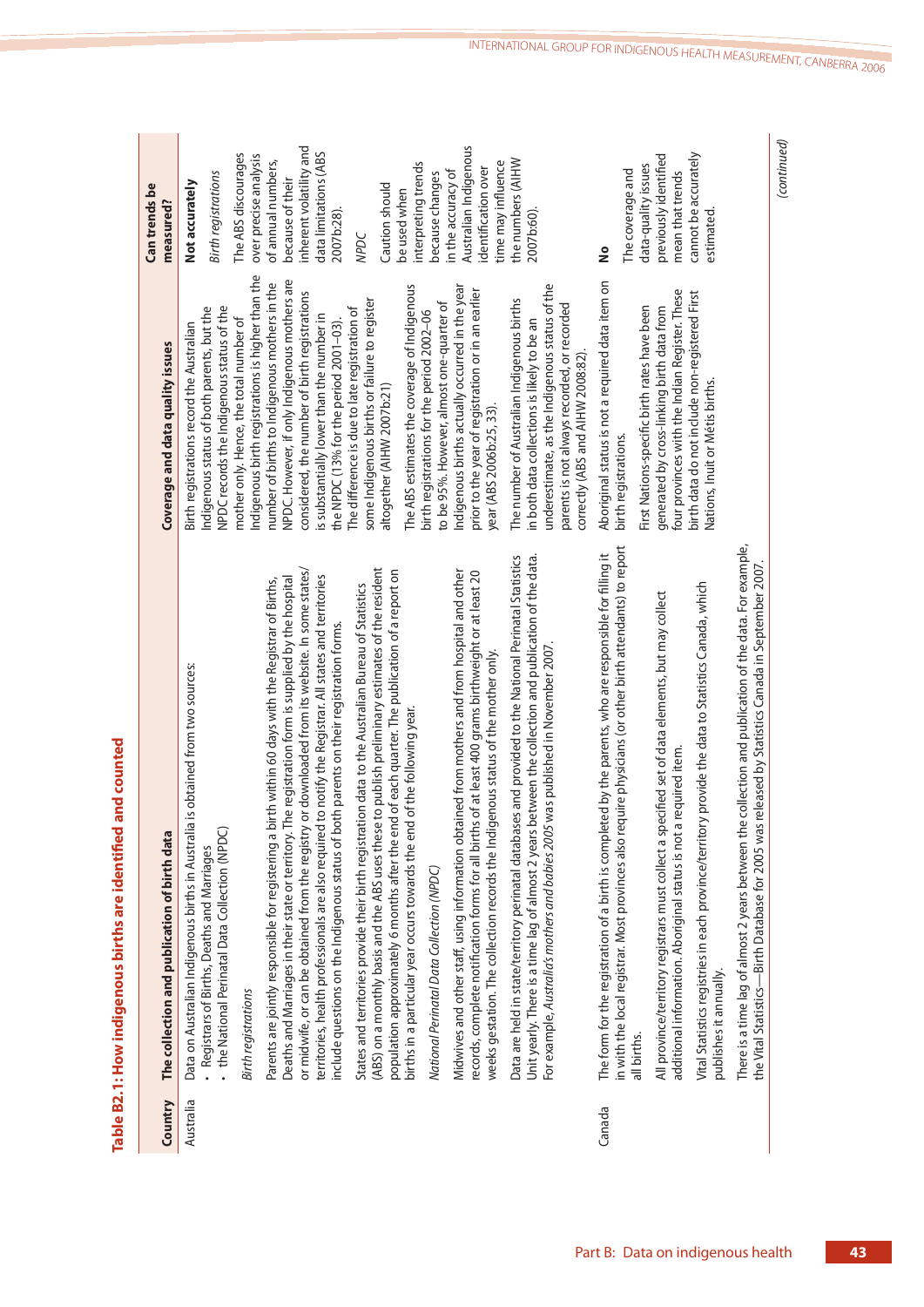|                         |                                                                                                                                                                                                                                                                                                                                                                    |                                                                                                                                                                                                            | Can trends be                                                                             |
|-------------------------|--------------------------------------------------------------------------------------------------------------------------------------------------------------------------------------------------------------------------------------------------------------------------------------------------------------------------------------------------------------------|------------------------------------------------------------------------------------------------------------------------------------------------------------------------------------------------------------|-------------------------------------------------------------------------------------------|
| Country                 | The collection and publication of birth data                                                                                                                                                                                                                                                                                                                       | Coverage and data quality issues                                                                                                                                                                           | measured?                                                                                 |
| <b>Zealand</b><br>New   | hospital, doctor or midwife within 5 working days In<br>addition, every guardian of a child born in New Zealand must notify Births, Deaths and Marriages as<br>ion from these data sources is then matched.<br>Every birth must be notified to a registrar by the<br>soon as practicable after the birth. The informati                                            | question on ethnicity that was consistent with<br>forms were introduced, including a revised<br>In September 1995 new birth registration                                                                   | September 1995 are<br><b>Some limitations</b><br>Birth data after 1                       |
|                         | published shortly after the end of the quarter. For example, data on births registered in the March<br>Statistics New Zealand is sent a monthly electronic file of birth registrations by Births, Deaths and<br>date of registration (not date of birth). Data are<br>Marriages. Birth data are published quarterly by<br>quarter 2008 were published in May 2008. | The ethnicity of the child is now also collected<br>identification with one or more ethnic groups.<br>separately from the ethnicities of the parents.<br>the 1996 Census. The data now relate to self-     | not comparable with<br>earlier data.                                                      |
|                         | Questions on the current birth registration form include the ethnic group and Maori descent of the<br>child, mother and father.                                                                                                                                                                                                                                    | Following implementation of the new forms the<br>almost 16,000 in 1996) (Statistics New Zealand<br>number of Maori birth registrations increased<br>significantly (from under 15,000 in 1995 to<br>2008b). |                                                                                           |
| United<br><b>States</b> | Birth certificates are generally completed in hospitals. The race of both parents is recorded, based on<br>information provided by the mother. The 2003 revision of the US Standard Certificate of Live Birth<br>allows the reporting of more than one race for each parent.                                                                                       | progressively implementing the 2003 revision.<br>The various states in the United States are<br>To provide comparable data across states                                                                   | The 2003 revisions to<br>the birth certificate<br>Limitations                             |
|                         | Vital Statistics in each state are reported to the National Center for Health Statistics (NCHS). There is<br>a time lag of approximately a year between the collection and publication of preliminary data and<br>of final data.<br>approximately two years before the publication                                                                                 | those who reported multiple races are 'bridged'<br>during the transition period, the responses of<br>to a single race.                                                                                     | required in order to<br>are providing more<br>'technical fixes' are<br>accurate data, but |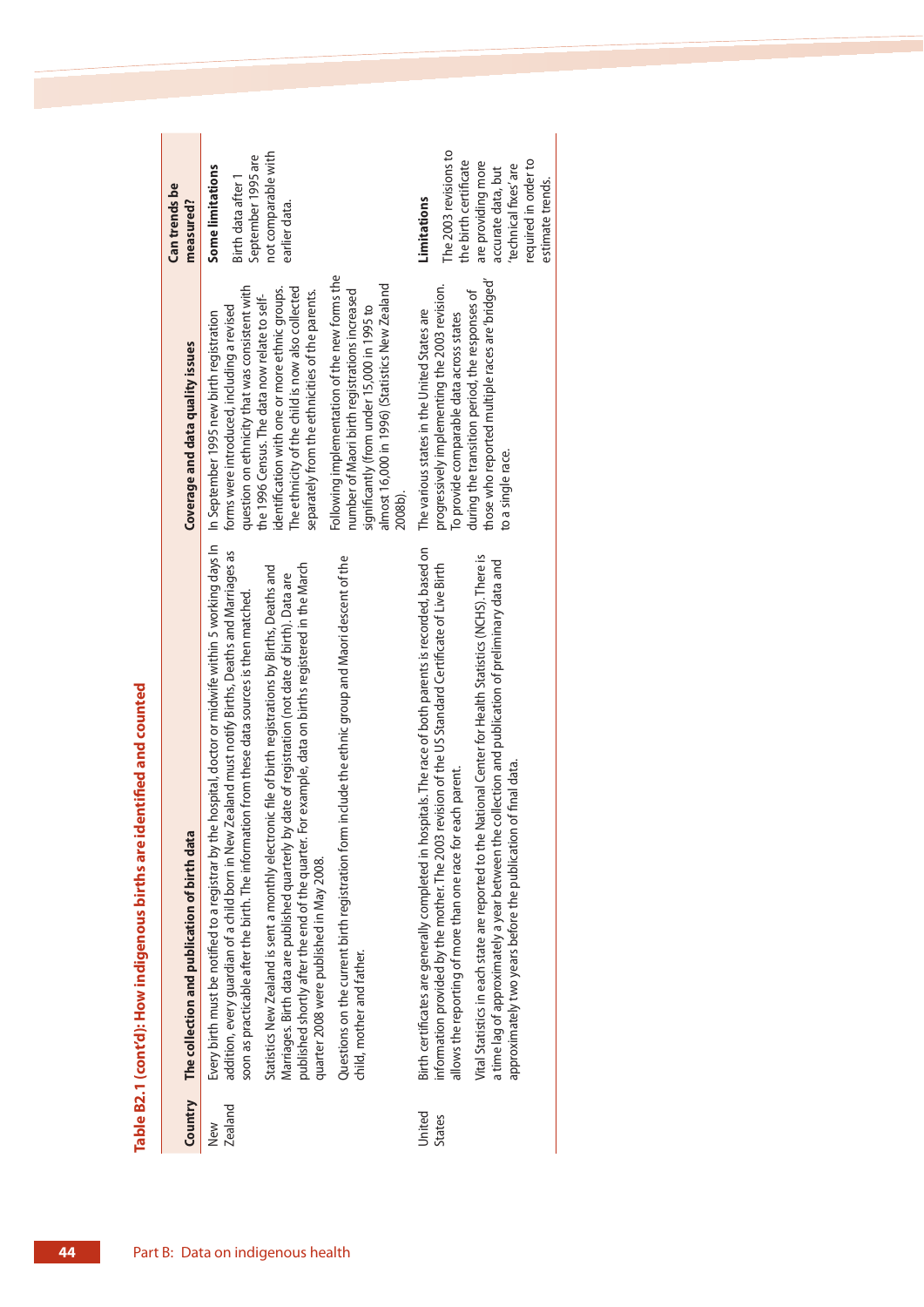# **Death data**

Table B2.2 provides an overview of the collection of death data in the four countries, including a summary of indigenous coverage and data-quality issues.

In all four countries funeral directors fill in the death registration form. The Australian, New Zealand and United States forms include information on the indigenous status of the deceased, which is usually provided by the family. In Canada, aboriginal identity is not a mandatory item on death registrations, but First Nations-specific mortality rates are generated by cross-linking death data for four provinces with the Indian Register. These cross-linked mortality data do not include non-registered First Nations, Inuit or Métis deaths.

Australia and the United States also have some issues with the coverage of their indigenous death data registrations. In Australia the implied coverage of Australian Indigenous death registrations is currently being revised and estimates vary between 55% and 89% (ABS 2008); however, in the United States the National Longitudinal Mortality Study found that almost 30% more persons were identified as American Indian in the Current Population Survey files than on the corresponding death certificates.

Since 1996 death registration forms in New Zealand have included the census question on ethnicity, which has resulted in improved coverage of Maori deaths. Various methods have also been developed to improve the accuracy of mortality data, including adjusters and the 'ever Maori' method, which has been shown to increase the number of deaths classified as Maori for the period 2000–2002 by 6% (Ministry of Health 2006).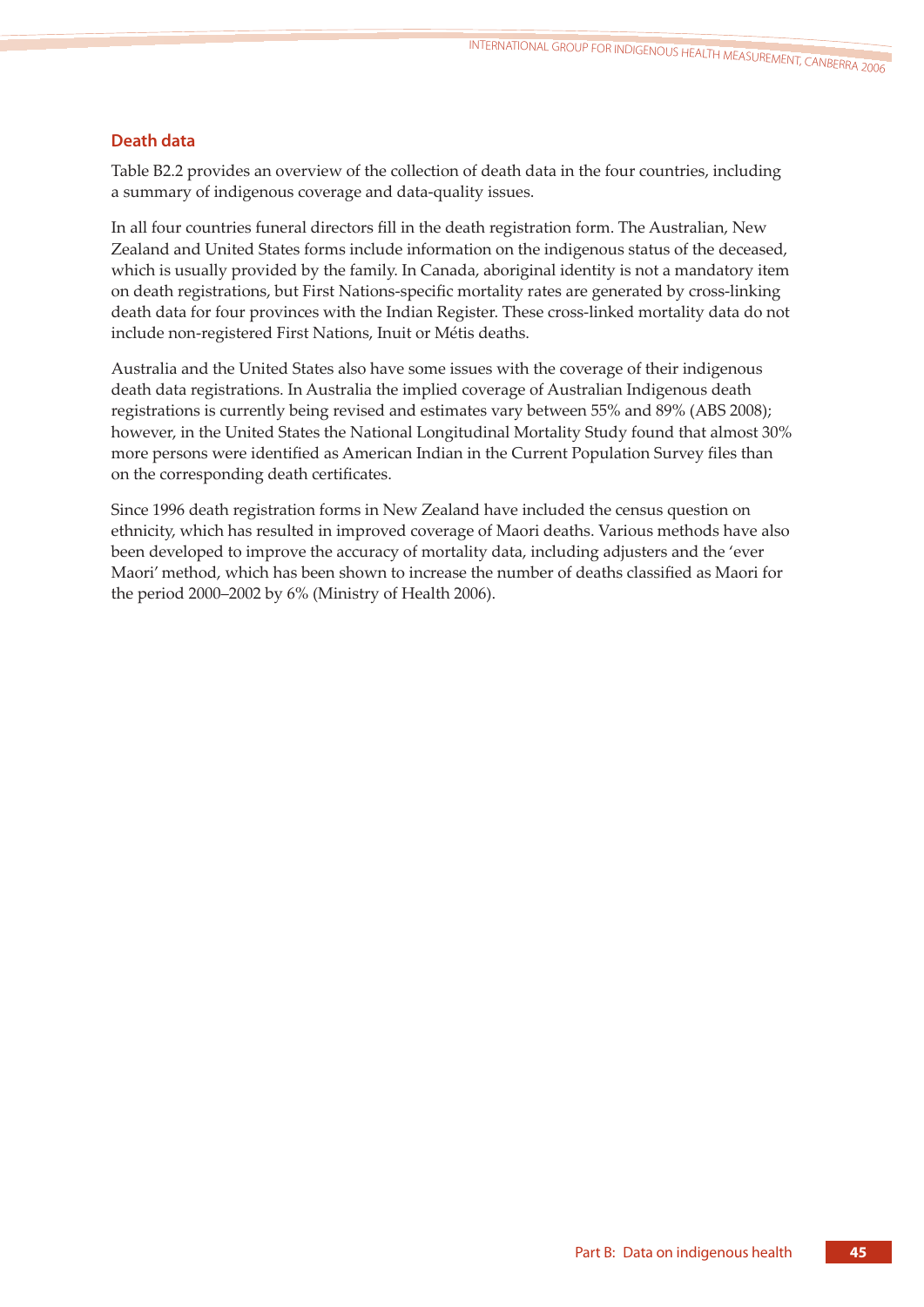| <b>Country</b> | The collection and publication of<br>death data                                                                                                                                                                                                                                                                                                                                                                                                                                                                                                                                                                                                                                                                                                                                                                                                                                                                                                                                                                                                                                                                                                                                                                                                                                      | <b>Coverage and data quality issues</b>                                                                                                                                                                                                                                                                                                                                                                                                                                                                                                                                                                                                                                                                                                                                                                                                                                                                                                                                                              | <b>Can trends be measured?</b>                                                                                                                                                                                                     |
|----------------|--------------------------------------------------------------------------------------------------------------------------------------------------------------------------------------------------------------------------------------------------------------------------------------------------------------------------------------------------------------------------------------------------------------------------------------------------------------------------------------------------------------------------------------------------------------------------------------------------------------------------------------------------------------------------------------------------------------------------------------------------------------------------------------------------------------------------------------------------------------------------------------------------------------------------------------------------------------------------------------------------------------------------------------------------------------------------------------------------------------------------------------------------------------------------------------------------------------------------------------------------------------------------------------|------------------------------------------------------------------------------------------------------------------------------------------------------------------------------------------------------------------------------------------------------------------------------------------------------------------------------------------------------------------------------------------------------------------------------------------------------------------------------------------------------------------------------------------------------------------------------------------------------------------------------------------------------------------------------------------------------------------------------------------------------------------------------------------------------------------------------------------------------------------------------------------------------------------------------------------------------------------------------------------------------|------------------------------------------------------------------------------------------------------------------------------------------------------------------------------------------------------------------------------------|
| Australia      | The attending doctor completes<br>and signs the medical certificate<br>of the cause of death within 48<br>hours of the death. This certificate<br>includes a question on Indigenous<br>status. The certificate is then sent to<br>the Registrar of Births, Deaths and<br>Marriages. If a death is referred to<br>the coroner, there may be a delay in<br>establishing the cause of death.<br>Funeral directors fill in the death<br>registration forms and are required<br>to send them to the Registrar<br>within 7 days of burial/cremation<br>in most states/territories, or within<br>14 days of the death in others. The<br>death registration form includes<br>a question on Indigenous status.<br>The funeral director fills in this<br>information by asking the family,<br>from personal knowledge, or by<br>observation of the body.<br>States and territories provide their<br>death registration data to the<br><b>Australian Bureau of Statistics (ABS)</b><br>on a monthly basis and the ABS<br>uses these to publish preliminary<br>estimates of the estimated resident<br>population approximately six<br>months after the end of each<br>quarter. The publication of a report<br>on deaths in a particular year occurs<br>towards the end of the following<br>year. | Although it is considered likely<br>that most deaths of Indigenous<br>Australians are registered, a<br>proportion of these deaths are<br>not identified as Indigenous by<br>the family, health worker or the<br>funeral director. That is, although<br>data are provided to the ABS for<br>the Indigenous status question<br>for 99% of all deaths, there are<br>concerns regarding the accuracy<br>of the data. The Indigenous status<br>question is not always directly<br>asked of relatives and friends of the<br>deceased by the funeral director or<br>not completed by the certifier on<br>the medical certificate of cause of<br>death.<br>Both the medical cause of death<br>certificate and death registration<br>form include a question on<br>Indigenous status. These sources<br>have been combined by the ABS<br>to estimate Indigenous mortality.<br>However, the medical certificate<br>cause of death is not currently<br>supplied for New South Wales,<br>Queensland and Victoria. | <b>Not accurately</b><br>Longer term mortality trends are<br>estimated using data from the<br>three states/territories that have<br>15 years of reasonable coverage of<br>Indigenous death registrations (ABS<br>& AIHW 2008:152). |
|                |                                                                                                                                                                                                                                                                                                                                                                                                                                                                                                                                                                                                                                                                                                                                                                                                                                                                                                                                                                                                                                                                                                                                                                                                                                                                                      |                                                                                                                                                                                                                                                                                                                                                                                                                                                                                                                                                                                                                                                                                                                                                                                                                                                                                                                                                                                                      | (continued)                                                                                                                                                                                                                        |

# **Table B2.2: How indigenous deaths are identified and counted**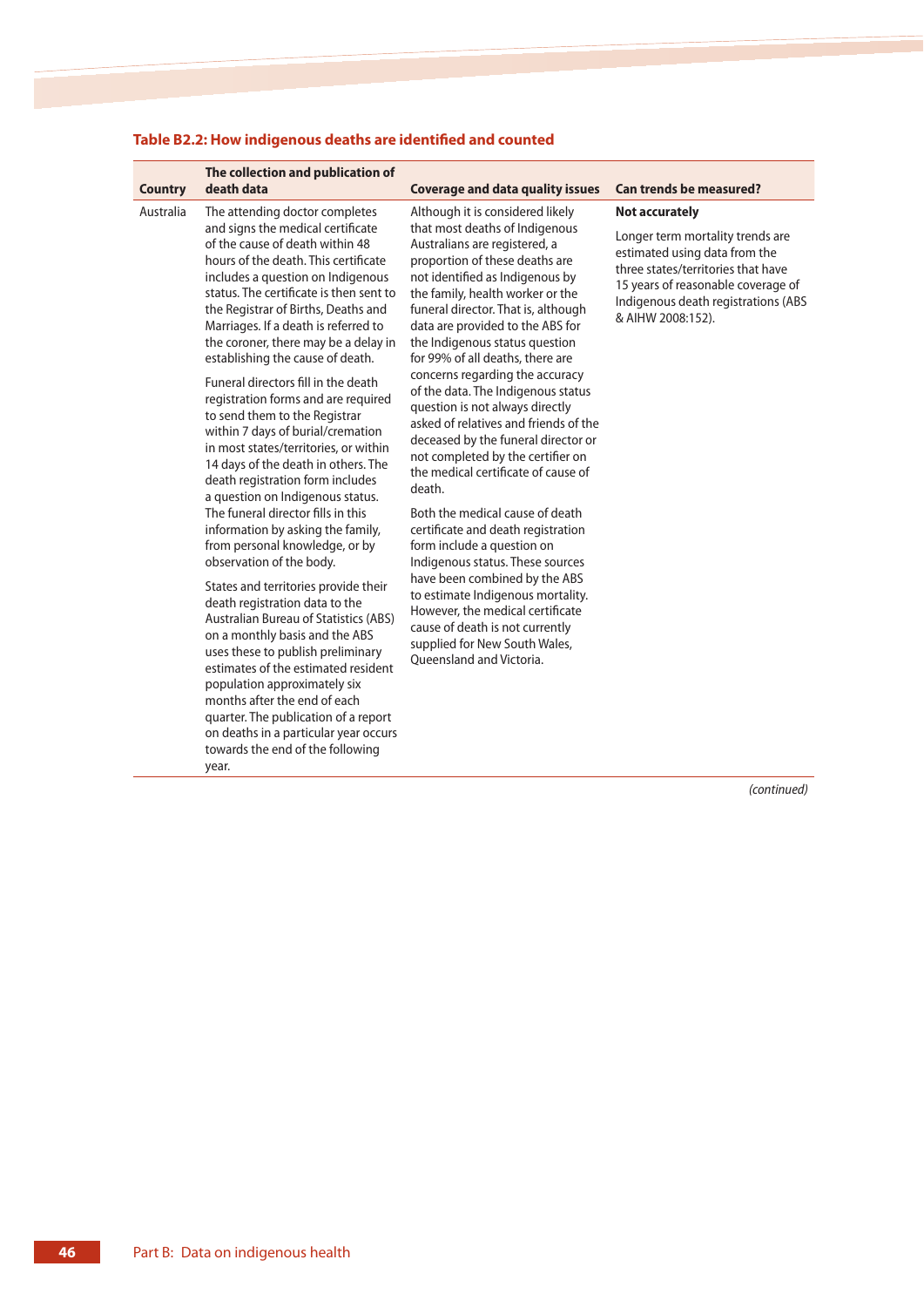|                | The collection and publication of                                                                                                                                                                                                                                                                                                                                                                                                |                                                                                                                                                                                                                                                                                                      |                                                                           |
|----------------|----------------------------------------------------------------------------------------------------------------------------------------------------------------------------------------------------------------------------------------------------------------------------------------------------------------------------------------------------------------------------------------------------------------------------------|------------------------------------------------------------------------------------------------------------------------------------------------------------------------------------------------------------------------------------------------------------------------------------------------------|---------------------------------------------------------------------------|
| <b>Country</b> | death data                                                                                                                                                                                                                                                                                                                                                                                                                       | <b>Coverage and data quality issues</b>                                                                                                                                                                                                                                                              | <b>Can trends be measured?</b>                                            |
| Canada         | Funeral directors usually complete<br>the Statement of Death, with the<br>family providing information about<br>the deceased. The medical Office<br>or Coroner completes the Medical<br>Certificate of Death, which contains<br>information on the cause of death.<br>Both forms are forwarded to the<br>Registrar.                                                                                                              | First Nations-specific mortality<br>rates have been generated by<br>cross-linking death data from four<br>provinces with the Indian Register.<br>These death data do not include<br>non-registered First Nations, Inuit or<br>Métis births.                                                          | Only for the on-reserve First Nations<br>population.                      |
|                | Aboriginal identity is not a<br>mandatory data item on death<br>registrations. In British Columbia<br>and Manitoba, vital statistics are<br>linked to status verification files of<br>Indian and Northern Affairs Canada.                                                                                                                                                                                                        |                                                                                                                                                                                                                                                                                                      |                                                                           |
|                | There is no way of determining<br>aboriginal identity for Canada as a<br>whole from Statistics Canada's Vital<br><b>Statistics Database. Indigenous</b><br>mortality data are available only for<br>on-reserve First Nations people.                                                                                                                                                                                             |                                                                                                                                                                                                                                                                                                      |                                                                           |
|                | There is a time lag of approximately<br>2 years between the collection<br>and publication of the data. For<br>example, the Vital Statistics-Death<br>Database for 2005 was released by<br>Statistics Canada in January 2008.                                                                                                                                                                                                     |                                                                                                                                                                                                                                                                                                      |                                                                           |
| <b>New</b>     | Funeral directors fill in ethnicity and                                                                                                                                                                                                                                                                                                                                                                                          | In September 1995 new death                                                                                                                                                                                                                                                                          | <b>Some limitations</b>                                                   |
| Zealand        | Maori ancestry on the Notification<br>of Death for Registration form,<br>based on information provided<br>by the family or by observation.<br>Multiple ethnicities can be<br>recorded. The form is then<br>forwarded to the registrars at Births,<br>Deaths and Marriages within 3 days<br>of disposal of the body.                                                                                                              | registration forms were introduced,<br>including a revised question on<br>ethnicity that was consistent with<br>the 1996 Census. The data now<br>relate to self-identification with one<br>or more ethnic groups able to be<br>identified.<br>One approach that was<br>implemented for a period is a | Death data after 1 September 1995<br>is not comparable with earlier data. |
|                | Statistics New Zealand is sent a<br>monthly electronic file by Births,<br>Deaths and Marriages. Death data<br>(including ethnic group and Maori<br>ancestry) are published quarterly<br>and refer to the date of registration<br>not the date of death. Data are<br>published shortly after the end of<br>each quarter, for example data on<br>deaths registered during the March<br>quarter 2008 were published in May<br>2008. | statistical technique called 'ever<br>Maori', which resulted in an<br>increase in the number of deaths<br>classified as Maori of 6% over the<br>period 2000-02 (Ministry of Health<br>2006:78).                                                                                                      |                                                                           |

# **Table B2.2 (cont'd): How indigenous deaths are identified and counted**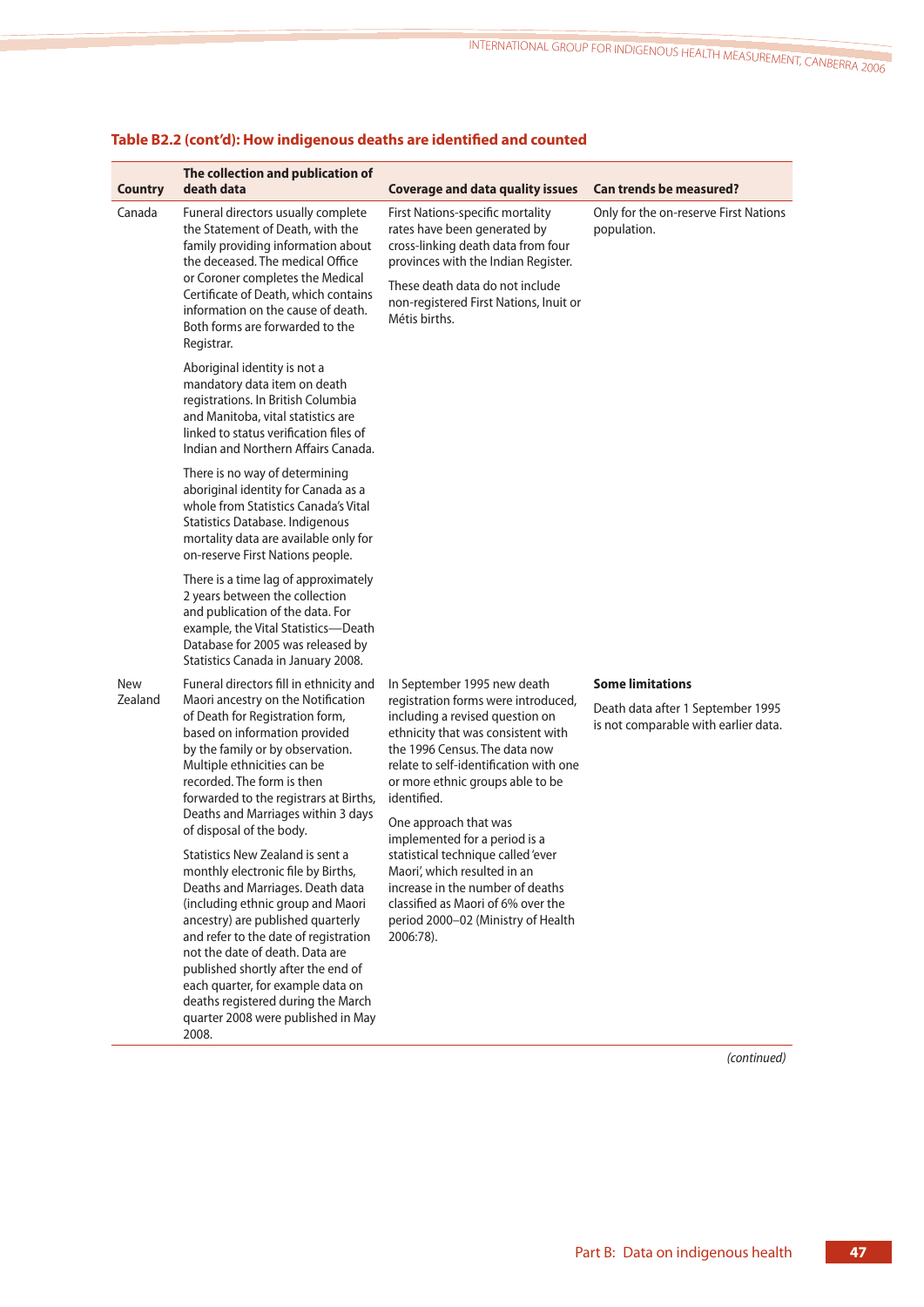| <b>Country</b>          | The collection and publication of<br>death data                                                                                                                                                                                                                                                                                                                                                                                                                                                                                                                                                                                                                                                                 | <b>Coverage and data quality issues</b>                                                                                                                                                                                                                                                                                                                                                                                                                                                                     | <b>Can trends be measured?</b>                                                                                                                                                                                  |
|-------------------------|-----------------------------------------------------------------------------------------------------------------------------------------------------------------------------------------------------------------------------------------------------------------------------------------------------------------------------------------------------------------------------------------------------------------------------------------------------------------------------------------------------------------------------------------------------------------------------------------------------------------------------------------------------------------------------------------------------------------|-------------------------------------------------------------------------------------------------------------------------------------------------------------------------------------------------------------------------------------------------------------------------------------------------------------------------------------------------------------------------------------------------------------------------------------------------------------------------------------------------------------|-----------------------------------------------------------------------------------------------------------------------------------------------------------------------------------------------------------------|
| United<br><b>States</b> | Demographic information on<br>the certificate, such as race, is<br>recorded by the funeral director,<br>based on information provided<br>by an informant (usually a family<br>member) or in the absence of<br>an informant, by observation.<br>Since the 2003 revision of the<br>death certificate entry of multiple<br>races is possible, however not all<br>states have yet adopted the new<br>certificate.<br>Vital Statistics in each state are<br>reported to the National Center<br>for Health Statistics (NCHS). There<br>is a time lag of approximately a<br>year between the collection and<br>publication of preliminary data and<br>approximately two years before the<br>publication of final data. | The National Center for Health<br>Statistics cautions that the number<br>of AI/AN deaths may be inaccurate<br>because of problems in the correct<br>identification of race on death<br>certificates (National Center for<br>Health Statistics 2008:4).<br>The National Longitudinal Mortality<br>Study found that almost 30% more<br>persons were identified as AI in<br>the Current Population Survey files<br>than on the corresponding death<br>certificates. Adjustment factors<br>have been developed. | <b>Not accurately</b><br>Despite the development of<br>adjustment factors to correct the<br>under-identification of AI/AN<br>deaths, the CDC advises that death<br>rates should be interpreted with<br>caution. |

#### **Table B2.2 (cont'd): How indigenous deaths are identified and counted**

# **B3 Administrative data collections**

Table B3.1 provides an overview of health and related services data collected by mainstream and indigenous health providers in the four countries. Although all four countries have issues with coverage and quality of indigenous identifiers, New Zealand has improved its data by linking data sets and using adjusters when required. The United States is also improving its indigenous administrative data by requiring all collections to progressively implement the 1997 Office of Management and Budget Standards, as used in the 2000 Census. There has also been some improvement in the coverage and quality of indigenous identifiers in Australian administrative data systems. In Canada, aboriginal status is not usually captured in administrative systems, although some analysis can be undertaken by linking data to the Indian Register or by using geography as an indicator of aboriginality in regions which have high percentages of aboriginal inhabitants.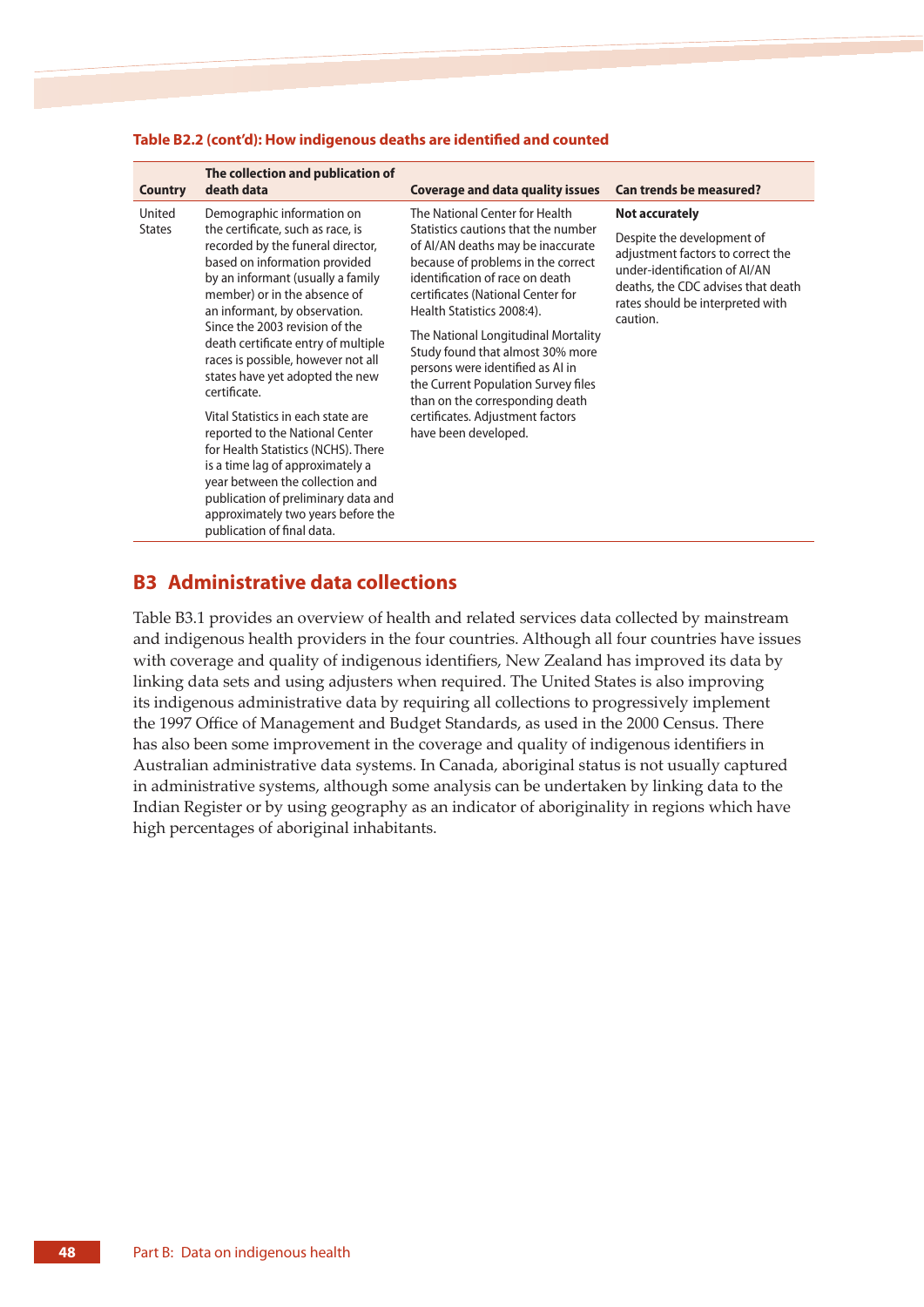| <b>Country</b>          | <b>Health and related services data collections</b>                                                                                                                                                                                                                                                                                                                 | Indigenous coverage and data quality issues                                                                                                                                                                                                                                                                                    |
|-------------------------|---------------------------------------------------------------------------------------------------------------------------------------------------------------------------------------------------------------------------------------------------------------------------------------------------------------------------------------------------------------------|--------------------------------------------------------------------------------------------------------------------------------------------------------------------------------------------------------------------------------------------------------------------------------------------------------------------------------|
| Australia               | The National Hospital Morbidity Data Collection<br>(NHMDC) comprises de-identified hospital separation<br>records. The Non-admitted Patient Emergency Care<br><b>National Minimum Data Set is a national collection</b><br>of de-identified data on emergency department<br>episodes.                                                                               | Australian Indigenous patients are undercounted in<br>hospital morbidity data collections and are also likely<br>to be undercounted in community mental health<br>databases and in the information systems of other<br>community services, such as disability services and<br>aged care (ABS & AIHW 2008:208, 219).            |
|                         | <b>AIHW National Community Mental Health Care</b><br>Database & AIHW National Residential Mental<br><b>Health Care Database</b>                                                                                                                                                                                                                                     | <b>SAAP:</b> The number of Indigenous clients is adjusted for<br>SAAP agency non-participation and clients not giving<br>consent for their data to be collected.                                                                                                                                                               |
|                         | <b>Supported Accommodation and Assistance</b><br>Program (SAAP) national data collection on the<br>provision of assistance and crisis accommodation to<br>homeless people.                                                                                                                                                                                          | <b>Perinatal data:</b> This collection collects information<br>on the Indigenous status of the mother only, and not<br>that of the father or baby. Not all states and territories<br>use the standard wording for the Indigenous status                                                                                        |
|                         | <b>National Perinatal Data Collection</b>                                                                                                                                                                                                                                                                                                                           | question on their forms, which affects the quality and<br>comparability of the data collected.                                                                                                                                                                                                                                 |
|                         | The Healthy For Life Data Collection is an ongoing<br>program which aims to improve the capacity and<br>performance of primary health care services that<br>deliver care to Australian Indigenous people.                                                                                                                                                           | Healthy For Life (HFL) data: Currently not all of the<br>services involved in HFL are able to provide data on all<br>of the essential indicators.                                                                                                                                                                              |
|                         | Medicare database contains information recorded on<br>Medicare enrolment application forms.                                                                                                                                                                                                                                                                         | <b>Medicare:</b> The coverage of Indigenous Australians in<br>this data set is not complete because the introduction<br>of the Indigenous identifier is only recent.                                                                                                                                                           |
| Canada                  | The Indian Register is the official record of status<br>of Indians in Canada, who have rights and benefits<br>not granted to unregistered Indians, Inuit or Métis,<br>including the granting of reserves.                                                                                                                                                           | Aboriginal status is not usually captured in<br>administrative systems. Some analysis can be<br>undertaken via linkage to the Indian Register, or by<br>using geography as an indicator for regions that have                                                                                                                  |
|                         | Administrative health data, such as the Hospital<br>Morbidity Database, the Hospital Mental Health<br>Database, The National Ambulatory Care Reporting<br>System, The National Rehabilitation Reporting System<br>and the National Trauma Registry.                                                                                                                 | high proportions of indigenous people. First Nations<br>people can also be identified by their health card<br>numbers in some provinces.                                                                                                                                                                                       |
| <b>New</b>              | <b>Public hospital discharges</b>                                                                                                                                                                                                                                                                                                                                   | In order to assess the extent of the undercount                                                                                                                                                                                                                                                                                |
| Zealand                 | The Mental Health Information National collection<br>includes data on inpatient and outpatient treatment,<br>alcohol and drug services, early intervention services,<br>child and youth specialty services and Maori services.                                                                                                                                      | of Maori hospital discharges, administrative<br>data have been linked to other data sets, such as<br>death registrations. This has confirmed that Maori<br>hospitalisations are undercounted and that the size of<br>the undercount appears to increase with age (Robson<br>and Harris 2007:66).                               |
| United<br><b>States</b> | Health administrative data, such as the Hospital<br>Mental Health Database, The National Ambulatory<br>Care Reporting System, The National Rehabilitation<br>Reporting System and the National Trauma Registry.<br>Hospital morbidity data is collected via the National<br>Hospital Discharge Survey, which samples hospital<br>records and is conducted annually. | Health administrative data collections are required<br>to progressively implement the 1997 Office of<br>Management and Budget Standards, as used in the<br>2000 Census. The 1997 Standard allows for observer or<br>other identification of race, but states a preference for<br>self identification of one or multiple races. |
|                         | Indian Health Service data on patient care,<br>community health, use of services and health needs.                                                                                                                                                                                                                                                                  |                                                                                                                                                                                                                                                                                                                                |
|                         |                                                                                                                                                                                                                                                                                                                                                                     |                                                                                                                                                                                                                                                                                                                                |

# **Table B3.1: Health and related services administrative data**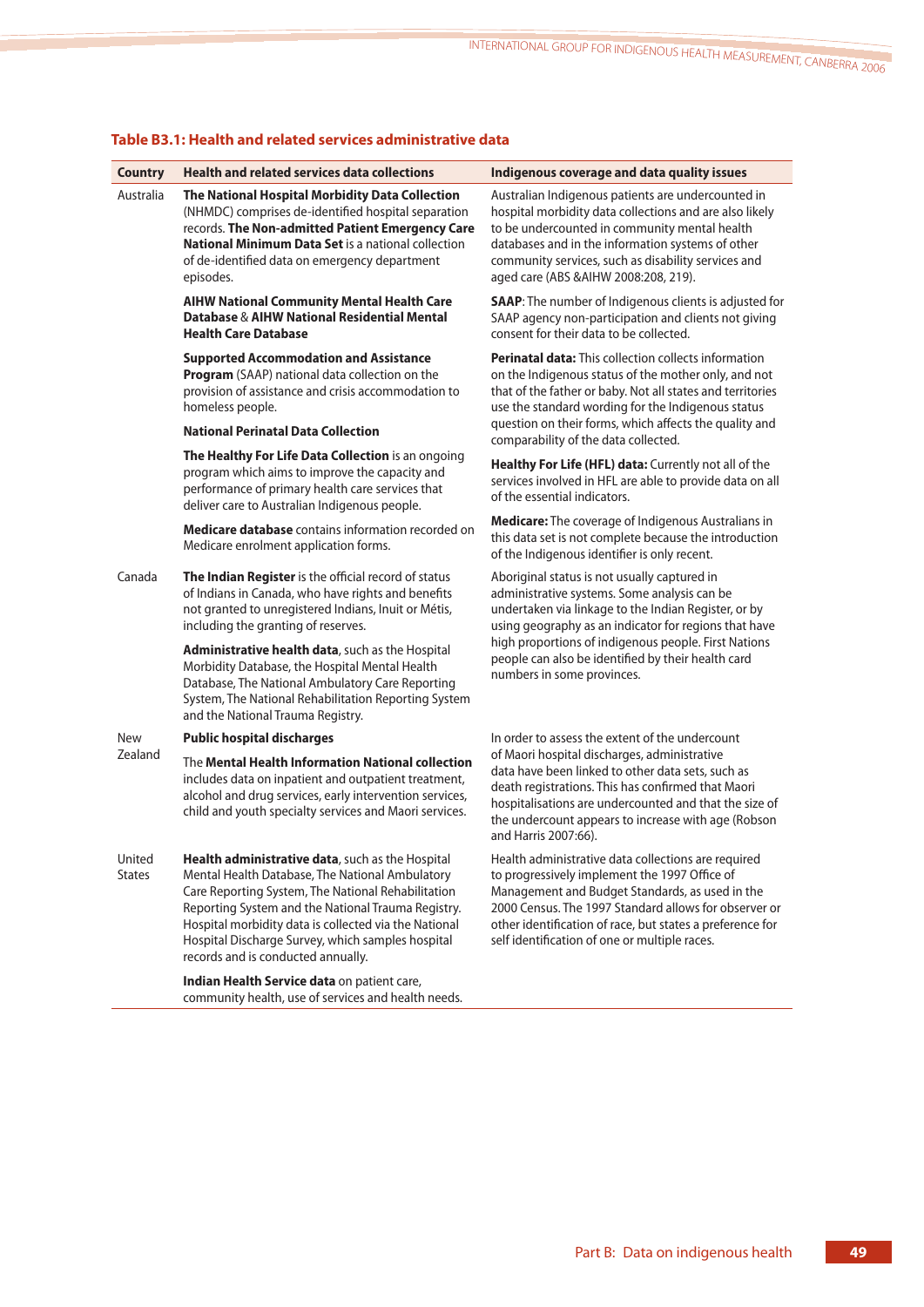# **B4 Health surveillance**

All four countries have issues with the coverage and quality of indigenous identifiers in their health surveillance databases. New Zealand is improving Maori identification in health surveillance data collections by implementing Ethnicity Data Protocols. The United States is also improving its indigenous data by requiring all collections to progressively implement the 1997 Office of Management and Budget Standards. There has also been improvement in the coverage and quality of Australian Indigenous identifiers in Australian cancer registries. In Canada aboriginal status is not usually captured in surveillance systems, although some analysis can be undertaken by linking data to the Indian Register or by using geography as an indicator of aboriginality in regions which have high percentages of aboriginal inhabitants.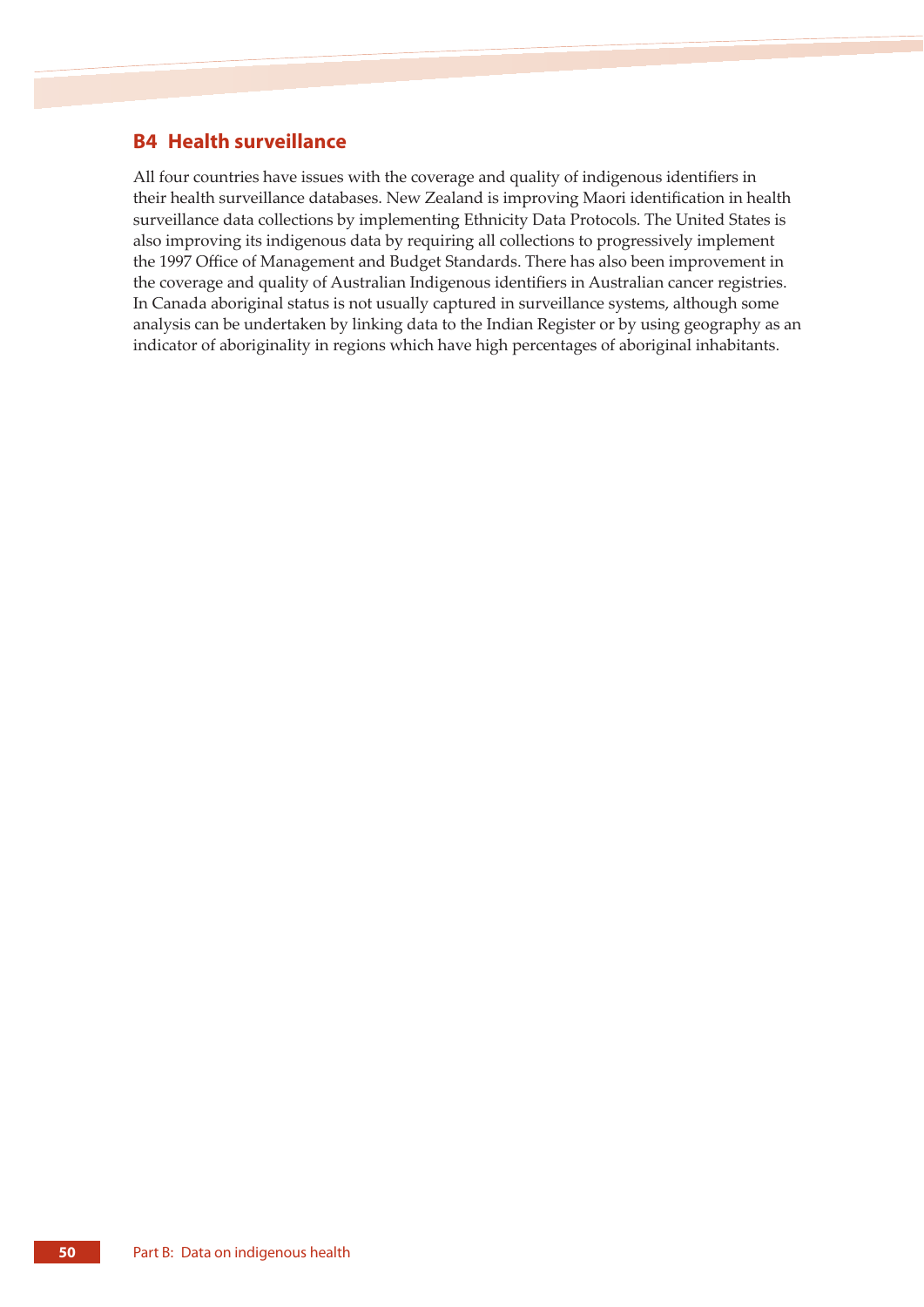| <b>Country</b>          | <b>Surveillance</b>                                                                                                                                                                                                                                                                                                                             | Indigenous coverage and data-quality issues                                                                                                                                                                                                                                                                                                                                                                                                                                                                                 |
|-------------------------|-------------------------------------------------------------------------------------------------------------------------------------------------------------------------------------------------------------------------------------------------------------------------------------------------------------------------------------------------|-----------------------------------------------------------------------------------------------------------------------------------------------------------------------------------------------------------------------------------------------------------------------------------------------------------------------------------------------------------------------------------------------------------------------------------------------------------------------------------------------------------------------------|
| Australia               | National Notifiable Diseases Surveillance System<br>(NNDSS), under which more than 60 diseases and<br>conditions are notified by doctors and laboratories to<br>state/territory health authorities.                                                                                                                                             | <b>NNDSS:</b> Notifications represent a variable proportion<br>of the actual cases. Australian Indigenous status data<br>for five of the eight states/territories are incomplete,<br>with less than 60% of notifications recording<br>Indigenous status.                                                                                                                                                                                                                                                                    |
|                         | <b>National AIDS Registry and National HIV Database</b>                                                                                                                                                                                                                                                                                         | AIDS/HIV Registry: Indigenous status data for HIV/                                                                                                                                                                                                                                                                                                                                                                                                                                                                          |
|                         | <b>Australian Childhood Immunisation Register (ACIR)</b><br><b>Cancer registries</b> are administered by all states and<br>territories, with data being sourced from pathology                                                                                                                                                                  | AIDS notifications are more reliable than NNDSS data.<br>All states and territories have adequate Indigenous<br>data for reporting.                                                                                                                                                                                                                                                                                                                                                                                         |
|                         | forms and hospital inpatient data.<br>The National Diabetes Register is administered by<br>the AIHW and draws together data from national and<br>state databases.<br><b>Cancer screening registries</b> such as BreastScreen                                                                                                                    | ACIR: Indigenous status data for three of the eight<br>states/territories are incomplete.                                                                                                                                                                                                                                                                                                                                                                                                                                   |
|                         |                                                                                                                                                                                                                                                                                                                                                 | <b>Cancer registries:</b> Indigenous identification is good<br>in three states/territories and improving in two further<br>states.                                                                                                                                                                                                                                                                                                                                                                                          |
|                         | Australia and National Bowel Cancer Screening Register<br>Australia and New Zealand Dialysis and Transplant<br><b>Registry (ANZDATA)</b>                                                                                                                                                                                                        | Diabetes Register: The number of Indigenous people<br>who are registered is lower than would be expected<br>based on the prevalence of diabetes in the Indigenous<br>population.                                                                                                                                                                                                                                                                                                                                            |
|                         |                                                                                                                                                                                                                                                                                                                                                 | Cancer screening registries: It is not known how<br>many women participating in Breastscreen Australia do<br>not report their Indigenous status.                                                                                                                                                                                                                                                                                                                                                                            |
|                         |                                                                                                                                                                                                                                                                                                                                                 | <b>ANZDATA:</b> Indigenous identification in the Registry<br>is based on self-identification in hospital records.<br>Indigenous identification in the Registry is more<br>complete than in general hospital data.                                                                                                                                                                                                                                                                                                           |
| Canada                  | Disease surveillance systems, e.g. modifiable<br>diseases and the National Diabetes Surveillance System<br><b>Canadian Perinatal surveillance system</b>                                                                                                                                                                                        | Data linkage to the Indian Register or geography is<br>used as an indicator for regions with high proportions<br>of indigenous people. First Nations individuals can<br>be identified by their health card numbers in some<br>provinces.                                                                                                                                                                                                                                                                                    |
| <b>New</b><br>Zealand   | The NZ notifiable disease surveillance system<br>covers approximately 50 diseases for which reporting<br>by medical practitioners is mandatory.<br>Registers, including the New Zealand Cancer<br>Registry, the Cervical screening register, the National<br>immunisation register and the Australia and NZ Dialysis<br>and Transplant Registry | In 2004 the Ministry of Health released the Ethnicity<br>Data Protocols, which specify procedures for the<br>standardised collection, recording and output of<br>ethnicity data for the health and disability sectors.<br>Until improvements in ethnicity data collection are<br>fully implemented, the use of the 'ever Mauri' method<br>and adjusters are being used. Implementation of the<br>'ever Maori' method resulted in a 16.6% increase in the<br>number of Maori cancer registrations (Robson et al<br>$2005$ ). |
| United<br><b>States</b> | CDC disease surveillance systems, e.g. notifiable<br>diseases, HIV/AIDS, STD, abortions, National Program<br>of Cancer Registries, the Pregnancy Risk Assessment<br>Monitoring System (PRAMS).<br>National Institutes of Health (NIH): The Surveillance,                                                                                        | Reporting of race varies by disease and state, with<br>approximately 70% of records reported to the<br>National Notifiable Diseases Surveillance System in<br>1990 having information on race (MMWR 1992:653).<br>Health surveillance data collections are now required<br>to progressively implement the 1997 Office of                                                                                                                                                                                                    |
|                         | Epidemiology and End Results (SEER) program<br>sponsored by NIH is the most authoritative source of<br>information on cancer incidence and survival in the<br>United States.                                                                                                                                                                    | Management and Budget Standards, as used in the<br>2000 Census.<br>States with high AI/AN populations have established                                                                                                                                                                                                                                                                                                                                                                                                      |
|                         | Indian Health Service surveillance systems, e.g.<br>immunisation register, diabetes register, women's<br>health, Resource and Patient Management System.                                                                                                                                                                                        | data-oriented collaborations to meet the need for<br>Al/AN-specific information, e.g. Council of State<br>and Territorial Epidemiologists with tribal-based<br>epidemiology centres. American Indian-specific data<br>reports have been produced.                                                                                                                                                                                                                                                                           |

# **Table B4.1: National and indigenous-specific surveillance systems**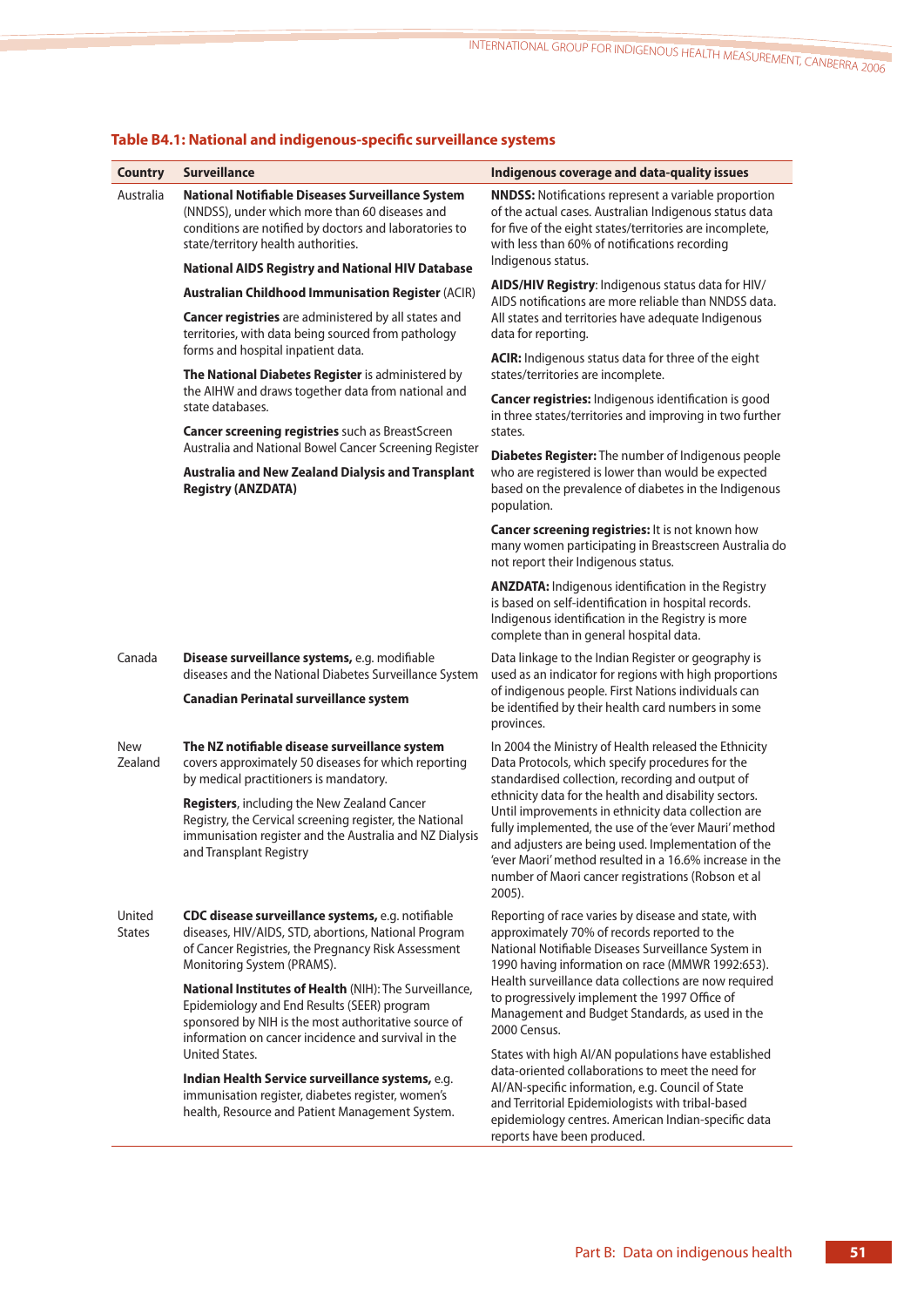# **B5 Health surveys**

Indigenous sample sizes in national surveys are generally too small to enable accurate indigenous rates to be estimated. In Canada, Australia and the United States, indigenousspecific surveys have been used, which include similar questions, so that indigenous rates can be estimated and compared with corresponding rates derived from mainstream surveys. However, the sampling frames for indigenous-specific surveys in the United States and Canada have not included the whole indigenous population, as they have been based on Indian Health Services data, or on Canadian census data. In New Zealand, mainstream surveys generally oversample the Maori population, so that rates for Maori can be estimated accurately.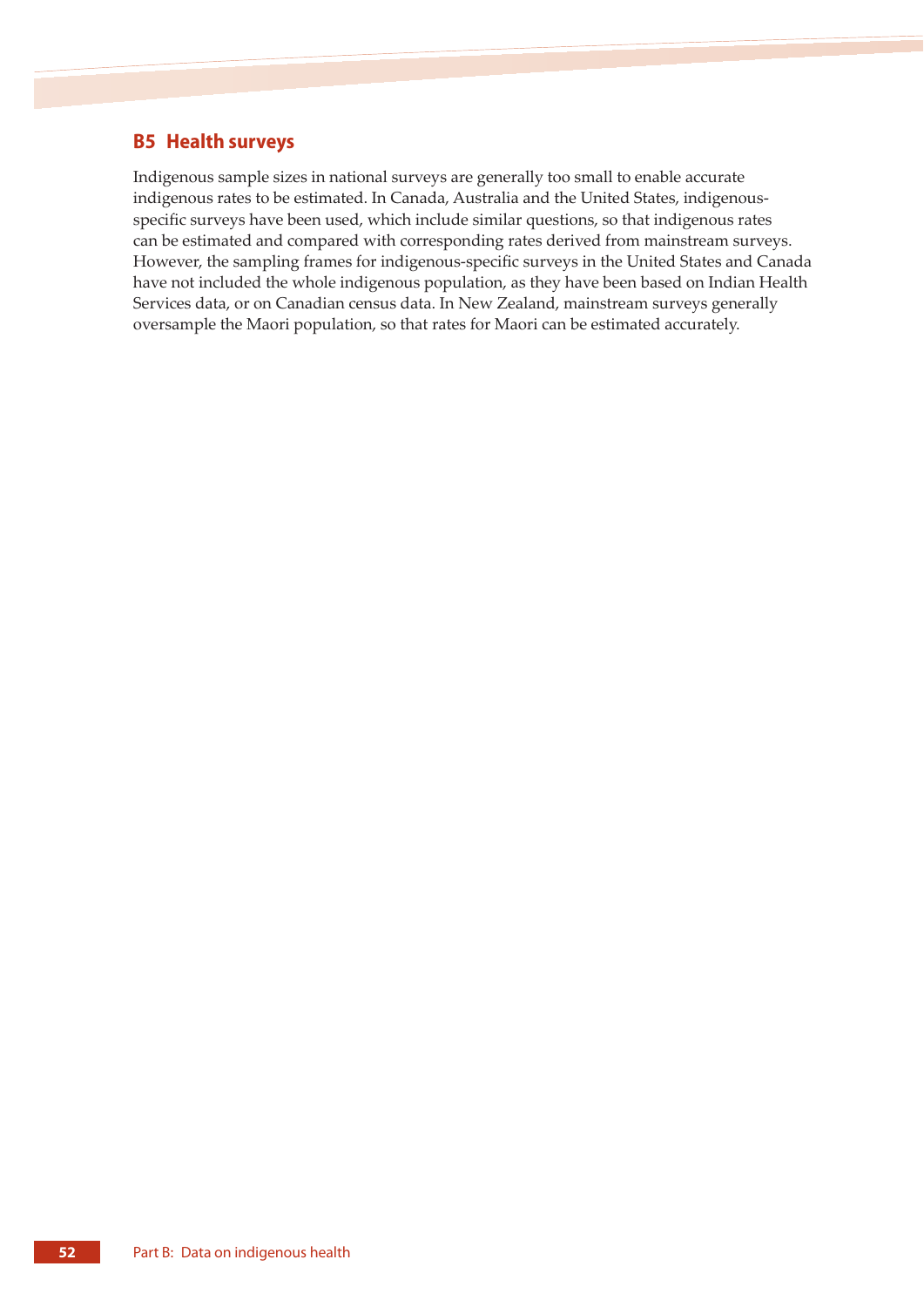| <b>Country</b>          | <b>National health-related surveys</b>                                                                                                                                                                                                                                                                       | <b>Coverage and data-quality issues</b>                                                                                                                                                                                                                                                             |
|-------------------------|--------------------------------------------------------------------------------------------------------------------------------------------------------------------------------------------------------------------------------------------------------------------------------------------------------------|-----------------------------------------------------------------------------------------------------------------------------------------------------------------------------------------------------------------------------------------------------------------------------------------------------|
| Australia               | Mainstream surveys, e.g. National Health Survey,<br>General Social Survey, Child Dental Health Survey,<br>National Drug Strategy Household Survey                                                                                                                                                            | Australian Indigenous estimates from national surveys<br>tend to have large sampling errors because of small<br>sample sizes. However, a comprehensive program of                                                                                                                                   |
|                         | Australian Indigenous-specific surveys, e.g. National<br>Aboriginal and Torres Strait Islander Health Survey,                                                                                                                                                                                                | Indigenous-specific surveys enables comparison of<br>Indigenous and national results.                                                                                                                                                                                                               |
|                         | National Aboriginal and Torres Strait Islander Social<br>Survey, Community Housing and Infrastructure Needs<br>Survey, Western Australia Aboriginal Child Health<br>Survey                                                                                                                                   | <b>BEACH</b> is thought to underestimate the number of<br>Indigenous consultations.                                                                                                                                                                                                                 |
|                         | <b>Bettering the Evaluation and Care of Health</b><br>(BEACH) Survey, which collects information on<br>consultations with general practitioners                                                                                                                                                              |                                                                                                                                                                                                                                                                                                     |
|                         | Other, e.g. longitudinal surveys such as the<br>Longitudinal Survey of Indigenous Children (LSIC)                                                                                                                                                                                                            |                                                                                                                                                                                                                                                                                                     |
| Canada                  | The Aboriginal Peoples Survey (APS) has been<br>undertaken after the last three censuses. It surveys off-<br>reserve First Nations people, Métis and Inuit living in                                                                                                                                         | The sample frames for both the APS and ACS are<br>derived from the Census, so have the same coverage<br>issues as the Census.                                                                                                                                                                       |
|                         | urban, rural and northern locations across Canada.<br>The Aboriginal Children's Survey (ACS) is a national<br>survey of First Nation, Inuit and Métis children under<br>the age of 6 years. It was conducted for the first                                                                                   | <b>FNRLHS:</b> Sampling is based on the Indian Register,<br>the accuracy of which varies from region to region.<br>The survey excludes the majority of the aboriginal<br>population.                                                                                                                |
|                         | time in 2006. The survey is by personal interviews<br>with parents/guardians in Nunavut, the Northwest<br>Territories (except for Yellowknife) and remote areas,<br>and elsewhere by phone interview.                                                                                                        | The CCHS, HSAS and the NPHS exclude people<br>living on First Nations reserves and Crown lands and<br>residents of certain remote regions.                                                                                                                                                          |
|                         | The First Nations Regional Longitudinal Health<br>Survey (FNRLHS) is a national survey of registered First<br>Nations adults, youth and children living on reserves<br>and some non-reserve communities, excluding<br>Nunavut. The James Bay Cree and the Innu of Labrador<br>did not participate.           | The <b>NPHS</b> is a longitudinal survey, with respondents<br>followed up every 2 years. The general survey does<br>not ask questions on ethnicity, although the options<br>for language spoken do include Cree. A Yukon and<br>Northwest Territories-specific NPHS includes ethnicity<br>and race. |
|                         | Canadian Community Health Survey (CCHS), the<br>Health Services Access Survey (HSAS) and the<br><b>National Population Health Survey (NPHS)</b>                                                                                                                                                              | The HSAS does not include a question on aboriginality.<br>It is compiled by geographic region, so regions with<br>high percentages of aboriginal inhabitants are used to<br>estimate aboriginal results.                                                                                            |
|                         | The National Longitudinal Survey of Children and<br>Youth (NLSCY)                                                                                                                                                                                                                                            | The NLSCY does not include a representative sample<br>of aboriginal children.                                                                                                                                                                                                                       |
| <b>New</b><br>Zealand   | New Zealand conducts a comprehensive program of<br>national surveys, including the Health Survey, the<br>Disability Survey, the Mental Health Survey, the Mental<br>Health and General Practice Investigation Study, the<br>General Social Survey, the Tobacco Use Survey and the<br>Child Nutrition Survey. | A number of national surveys, such as the New Zealand<br>Health Survey and the New Zealand Mental Health<br>Survey oversample the Maori population to ensure that<br>rates for Maori can be estimated accurately (Baxter et<br>al. 2006:141).                                                       |
| United<br><b>States</b> | CDC surveys, e.g. National Health Interview Survey,<br>National Health and Nutrition Examination Survey<br>(NHANES), National Survey of Drug Use and Health,                                                                                                                                                 | Despite surveys generally including a question on race,<br>sample sizes are often too small to provide accurate Al/<br>AN estimates.                                                                                                                                                                |
|                         | National Survey of Family Growth, Youth Risk Behaviour<br>Survey, National Immunization Survey                                                                                                                                                                                                               | Samples for AI/AN-specific surveys are generally drawn<br>from service data, so non-users are excluded. The                                                                                                                                                                                         |
|                         | AI/AN-specific surveys conducted by the Bureau of<br><b>Indian Affairs</b>                                                                                                                                                                                                                                   | Indian Health Service provides services to 60% of the<br>AI/AN population.                                                                                                                                                                                                                          |

# **Table B5.1: Major national and indigenous-specific surveys**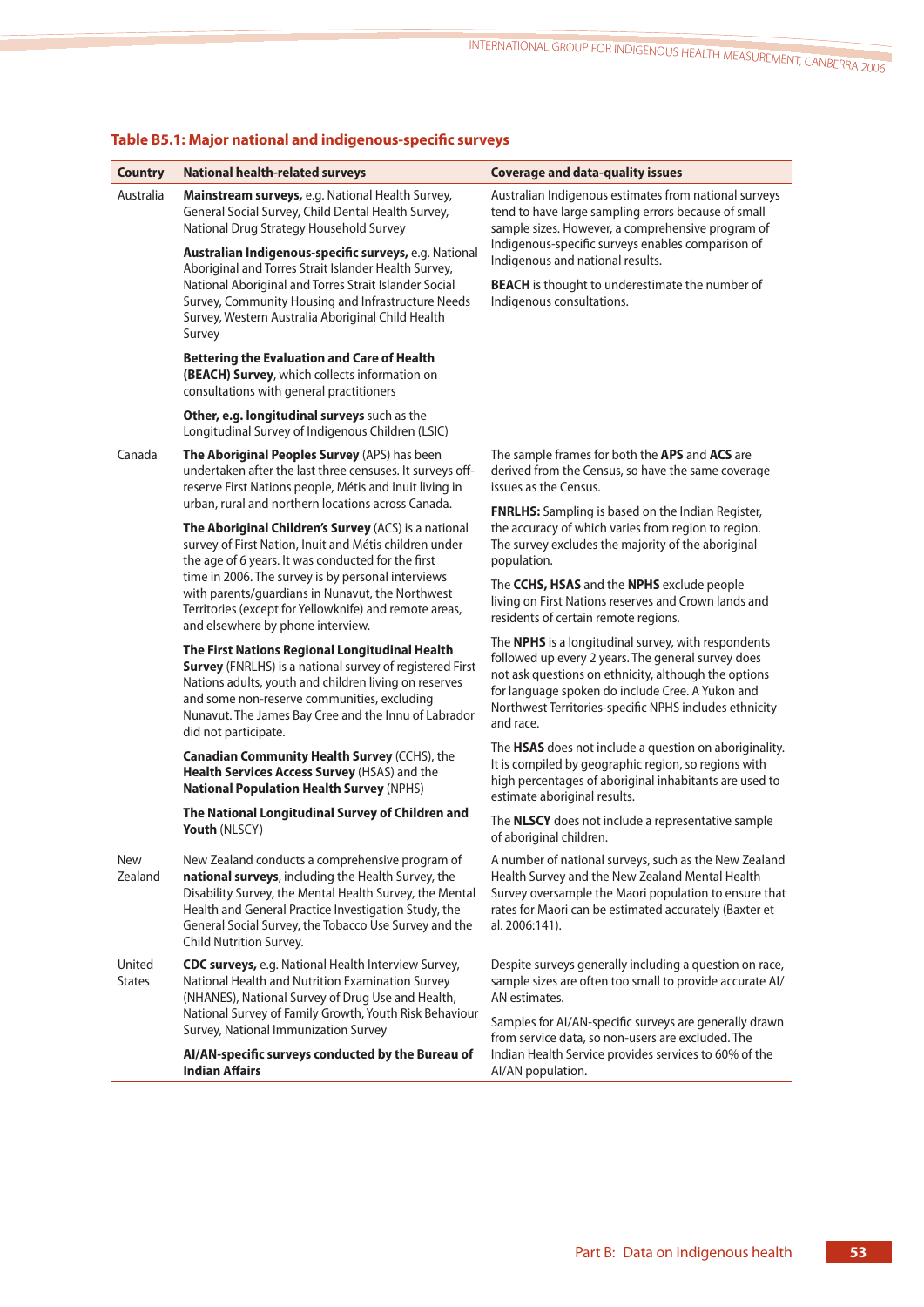# **B6 Comparisons of indigenous health data**

Table B6.1 provides a summary of the current status of indigenous data coverage and quality in Australia, Canada, New Zealand and the United States. Strategies which have been implemented in some countries and have resulted in improvements to the data may be able to be trialled in other countries.

#### **Table B6.1: Comparative overview of indigenous data**

#### **Country Developments in improving indigenous coverage and data quality**

#### Australia **Census and post-census surveys**

All Australian households are asked the Australian Indigenous status of every person in the household in the census. The ABS implements an Australian Indigenous enumeration strategy to improve Indigenous census coverage in both remote and urban areas. It also conducts a post-census enumeration survey to estimate the net undercount of people and dwellings in the census. The Australian Indigenous resident population is estimated by adjusting the census count to take into account unknown Indigenous status and net undercount.

Estimates and projections of the size of the Australian Indigenous population produced by the ABS are experimental, as the significant intercensal volatility in Indigenous counts and the quality of births, deaths and migration data do not support standard direct methods to estimate the growth of the Indigenous population. Experimental projections of the size of the Australian Indigenous population will be released by the ABS in August 2009.

#### **Birth and death registrations**

Australia maintains two separate collections of birth data: birth registrations, which record the Australian Indigenous status of both parents and are completed by parents, and the perinatal data collection, which records only the Indigenous status of the mother and is completed by the hospital. These data collections are not linked. The ABS has estimated that the coverage of Australian Indigenous birth registrations over the period 2002–06 was approximately 95%. The remaining births were either not registered, or were registered in a subsequent year.

Almost all deaths in Australia are registered, but not all Australian Indigenous deaths are registered as Indigenous. The ABS has estimated that only 55% of Australian Indigenous deaths were registered over the period 2002–06 (ABS 2007a:69).

#### **Administration and surveillance systems**

Australian Indigenous patients are currently undercounted. The ABS and the AIHW are working with states, territories and service providers to ensure that the Australian Indigenous identification question is asked and the answer is recorded correctly.

#### **Health surveys**

Australian Indigenous estimates from national surveys tend to have large sampling errors because of small sample sizes. There is a comprehensive program of Australian Indigenous-specific surveys, the results of which are used to compare Indigenous and national results.

#### **Recent developments**

Strategies to improve data quality include the following:

- ensuring that questions that ask Australian Indigenous status across data collections are consistent
- working with Indigenous communities to encourage their involvement in the data definition and collection process
- working with health providers and others (such as funeral directors) to ensure that Indigenous identification questions are asked.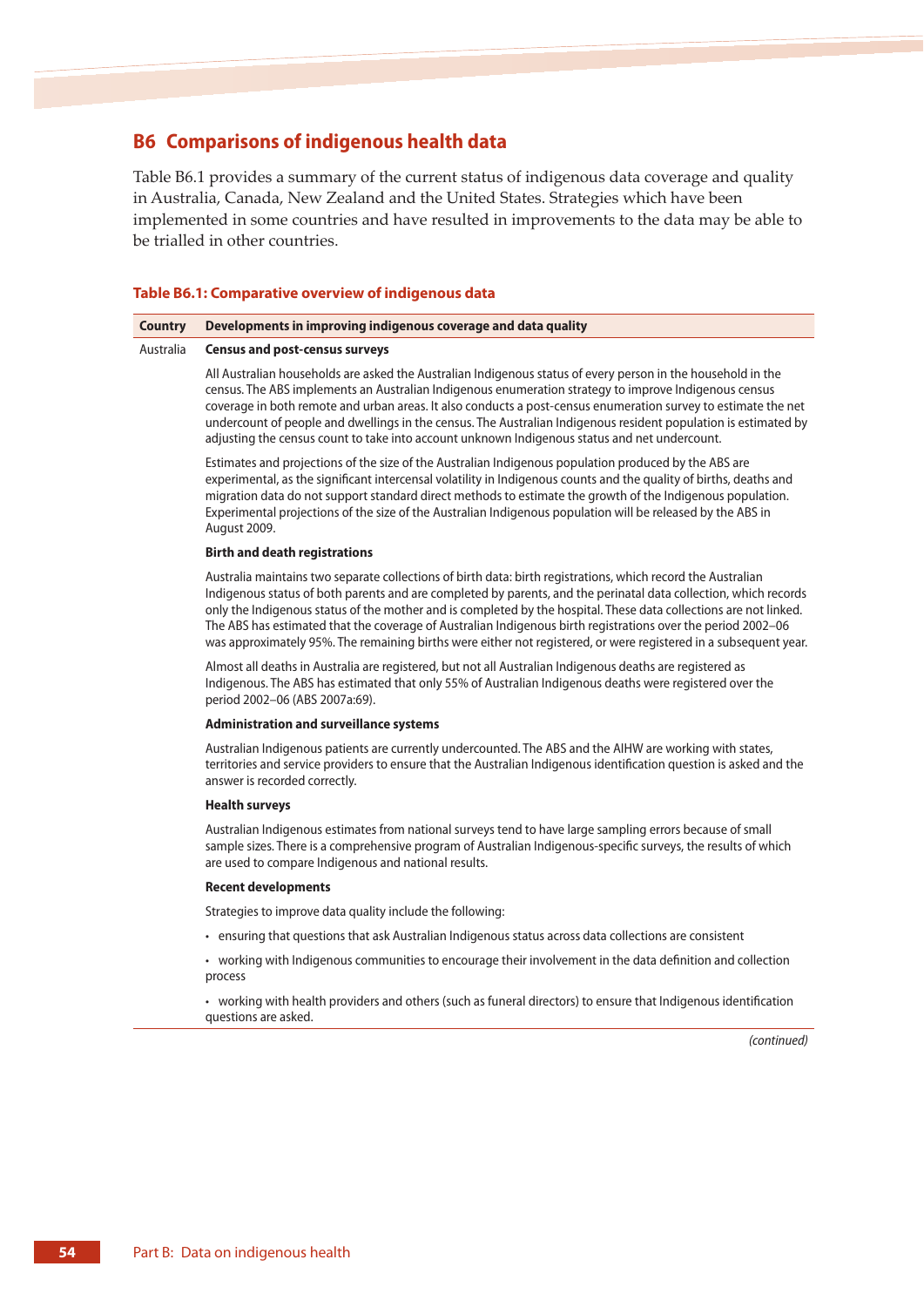### **Table B6.1 (cont'd): Comparative overview of indigenous data**

#### **Country Developments in improving indigenous coverage and data quality**

#### Canada **Census and post-census surveys**

Almost every household in northern areas and on Indian reserves was asked questions relating to aboriginality, cultural origin and registration/tribe in the 2006 census, but only approximately 20% of urban households were asked these questions. This under-identification of aboriginal people in the census affects the accuracy of all health indicators that use census counts as the denominator.

Two aboriginal post-census surveys are also undertaken:

• the Aboriginal Peoples Survey, which has been undertaken after the last three censuses, surveys off- reserve First Nations people, Métis and Inuit

• the Aboriginal Children's survey of First Nation, Inuit and Métis children under the age of 6 years was conducted for the first time in 2006.

The sample frames for both post-census surveys are derived from the census, so have the same coverage issues.

#### **Birth and death registrations**

Aboriginal status is not a required data item on birth or death registrations in Canada. First Nations-specific birth rates have been generated by cross linking birth data from four provinces with the Indian Register. These birth data do not include non-registered First Nations, Inuit or Métis births.

#### **Administration and surveillance systems**

Indigenous status is not usually captured in national health administration or surveillance systems, which means that morbidity rates cannot be accurately estimated.

#### **Health surveys**

Although some national health-related surveys, such as the Canadian Community Health Survey, ask questions on aboriginality, others do not. Such surveys generally also exclude people living on First Nations reserves and Crown lands and residents of certain remote regions. Some surveys, such as the National Population Health Survey include an aboriginal-specific component, which is administered in regions with high aboriginal populations.

#### **Recent developments**

Linkages between Statistics Canada and aboriginal groups are being developed to promote an aboriginal perspective in the development of census material. The formation of the First Nations Statistical Institute may also assist in ensuring that national information systems meet the needs of First Nations peoples.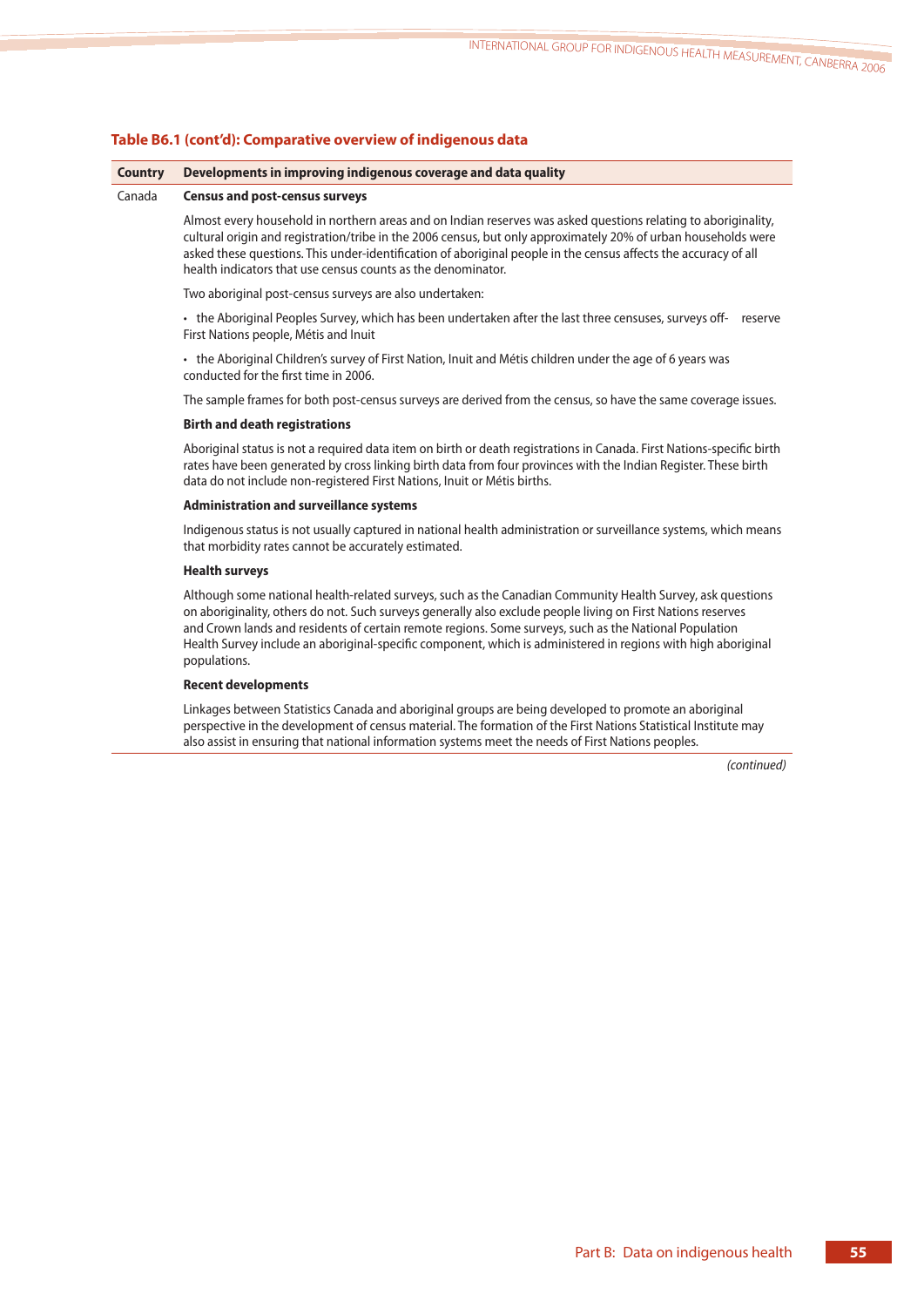#### **Table B6.1 (cont'd): Comparative overview of indigenous data**

#### **Country Developments in improving indigenous coverage and data quality**

#### New **Census and post-census surveys**

Zealand

All households are asked to identify the ethnicity and Maori ancestry of every household member. Multiple ethnicities can be recorded. Strategies have been implemented to improve Maori acceptance and participation in the census. The enumeration of the Maori population in the census is improving. A post-enumeration survey following the 2006 Census estimated the Maori undercount to be 3.1%, whereas in 2001 it was estimated to be 4.4%.

#### **Birth and death registrations**

All births must be notified to the registrar by both the hospital and the parents. The coverage of Maori births improved significantly after the introduction of new birth registration forms in 1995 that collected self-identified ethnicity for both parents as well as the baby.

Funeral directors fill in ethnicity and Maori ancestry on the Notification of Death for Registration form, based on information provided by the family or by observation. Multiple ethnicities can be recorded. The form is then forwarded to the registrars at Births, Deaths and Marriages.

When calculating infant mortality, the birth and death records are linked and Maori status is assigned if either record has Maori status.

#### **Administration and surveillance systems**

In 2004 the Ministry of Health released the Ethnicity Data Protocols which specify procedures for the standardised collection, recording and output of ethnicity data for the health and disability sectors. Until improvements in ethnicity data collection are fully implemented the use of the 'ever Maori' method of ethnicity classification and adjusters are being used. The 'ever Maori' method involves linking all available data files, and if a person was ever recorded as Maori in any file, they are designated as Maori.

#### **Health surveys**

National surveys oversample the Maori population to ensure that rates for Maori can be accurately estimated.

#### **Recent developments**

Strategies to improve data quality include the following:

- provision of grants and scholarships to build Maori capacity
- standardising rates to the age distribution of the Maori population.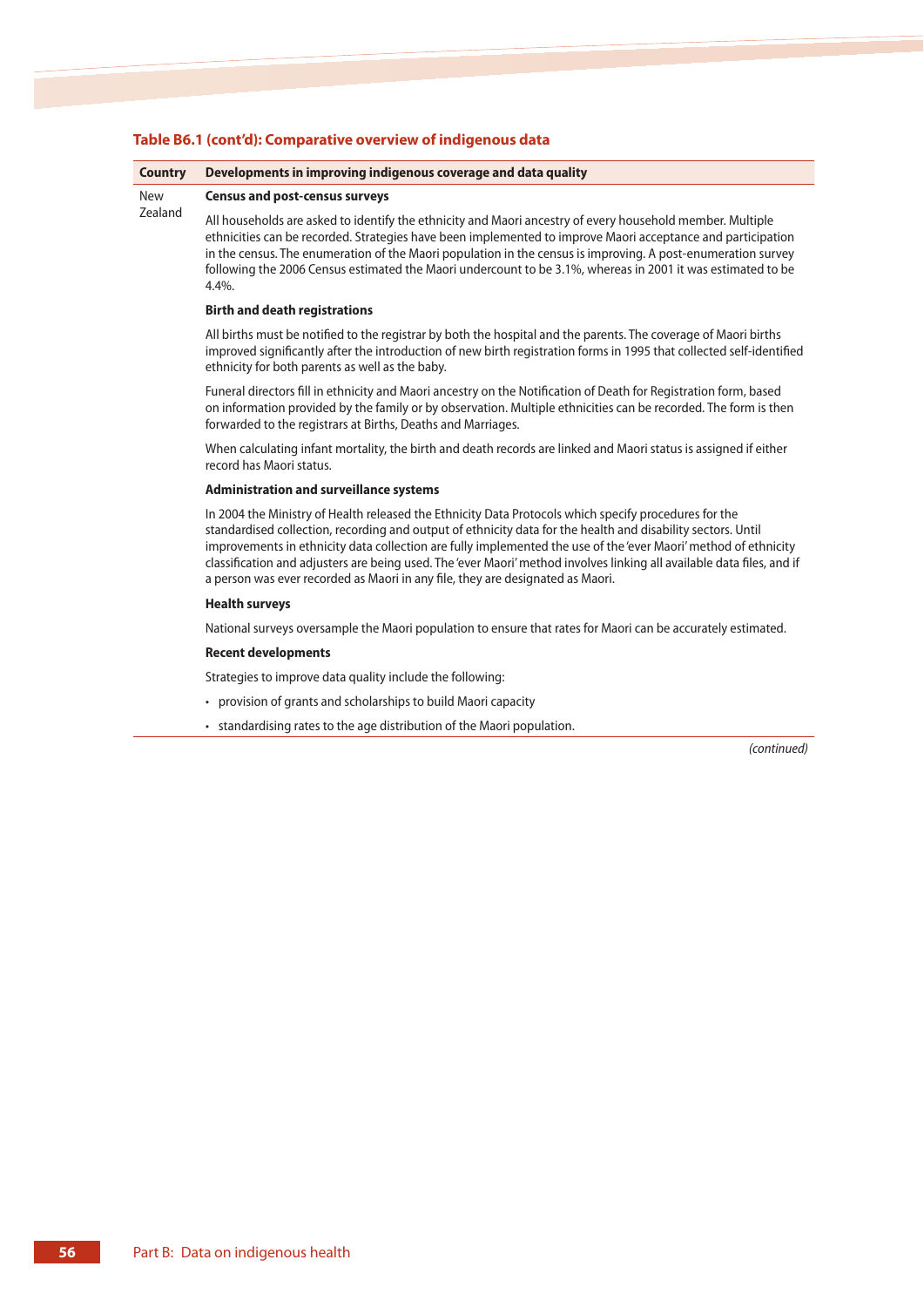|  |  |  |  | Table B6.1 (cont'd): Comparative overview of indigenous data |
|--|--|--|--|--------------------------------------------------------------|
|--|--|--|--|--------------------------------------------------------------|

#### **Country Developments in improving indigenous coverage and data quality**

#### United **Census and post-census surveys**

**States** 

All households were asked the race of every member of the household in the 2000 Census. Multiple races can be recorded.

#### **Birth and death registrations**

Birth certificates are generally completed in hospitals. The race of both parents is recorded, based on information provided by the mother. The United States has improved its birth data collection forms, to enable multiple races to be recorded for each parent.

The death certificate is usually filled in by the funeral director, based on information provided by the family. Entry of multiple races is possible using the 2003 revision of the death certificate, but not all states have adopted the new certificate yet.

The US Centers for Disease Control and Prevention (CDC) caution that the number of AI/AN deaths may be inaccurate because of problems in the correct identification of race on death certificates. The National Longitudinal Mortality Study found that almost 30% more persons were identified as AI in the Current Population Survey files than on the corresponding death certificates. Adjustment factors have been developed

Infant mortality is calculated by linking birth and death certificates and assigning the race if it is missing on one of the certificates.

#### **Administration and surveillance systems**

Health administration and surveillance data collections are being required to progressively implement the same race classifications as used for the 2000 Census.

#### **Health surveys**

National health-related surveys generally include a question on race, but sample sizes are generally too small to allow accurate estimates for AI/AN people.

#### **Recent developments**

Native American Research Centers for Health (NARCH) have been established. Their mission is to reduce the mistrust of research by tribal communities by conducting culturally appropriate research, increasing the capacity of American Indian/Alaska Native health researchers and students, and forming partnerships with academic institutions. The Indian Health Service's Tribal Epidemiology Program has been created in response to tribal requests to have timely and accurate data at a tribe-specific level.

In response to the lack of data on the urban AI/AN populations, the Urban Indian Health Institute (UIHI) has been established. The UIHI provides centralised nationwide management of health surveillance and research regarding the health status deficiencies affecting urban American Indians and Alaska Natives. The UIHI works with the 34 Urban Indian Health Organisations funded by the Indian Health Service to help provide technical assistance, manage data, produce reports and raise awareness of the issues.

#### **Health surveys**

National surveys oversample the Maori population to ensure that rates for Maori can be accurately estimated.

#### **Recent developments**

Strategies to improve data quality include the following:

- provision of grants and scholarships to build Maori capacity
- standardising rates to the age distribution of the Maori population.

#### **Census and post-census surveys**

All households were asked the race of every member of the household in the 2000 Census. Multiple races can be recorded.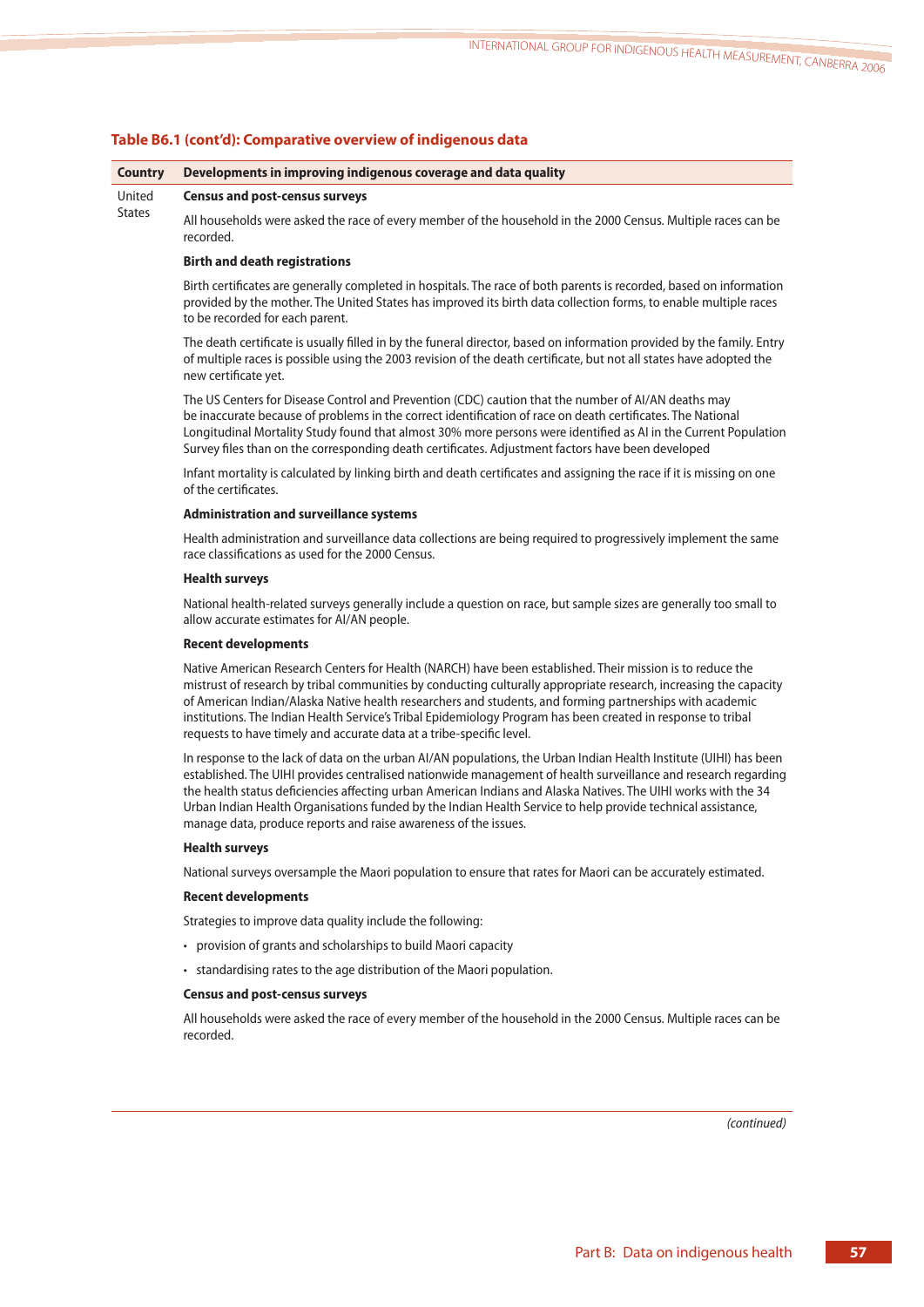| <b>Country</b>            | Developments in improving indigenous coverage and data quality                                                                                                                                                                                                                                                                                                                                                                             |
|---------------------------|--------------------------------------------------------------------------------------------------------------------------------------------------------------------------------------------------------------------------------------------------------------------------------------------------------------------------------------------------------------------------------------------------------------------------------------------|
| United                    | <b>Birth and death registrations</b>                                                                                                                                                                                                                                                                                                                                                                                                       |
| <b>States</b><br>(cont'd) | Birth certificates are generally completed in hospitals. The race of both parents is recorded, based on information<br>provided by the mother. The United States has improved its birth data collection forms, to enable multiple races<br>to be recorded for each parent.                                                                                                                                                                 |
|                           | The death certificate is usually filled in by the funeral director, based on information provided by the family. Entry<br>of multiple races is possible using the 2003 revision of the death certificate, but not all states have adopted the<br>new certificate yet.                                                                                                                                                                      |
|                           | The US Centers for Disease Control and Prevention (CDC) caution that the number of AI/AN deaths may<br>be inaccurate because of problems in the correct identification of race on death certificates. The National<br>Longitudinal Mortality Study found that almost 30% more persons were identified as AI in the Current Population<br>Survey files than on the corresponding death certificates. Adjustment factors have been developed |

#### **Table B6.1 (cont'd): Comparative overview of indigenous data**

Infant mortality is calculated by linking birth and death certificates and assigning the race if it is missing on one of the certificates.

#### **Administration and surveillance systems**

Health administration and surveillance data collections are being required to progressively implement the same race classifications as used for the 2000 Census.

#### **Health surveys**

National health-related surveys generally include a question on race, but sample sizes are generally too small to allow accurate estimates for AI/AN people.

#### **Recent developments**

Native American Research Centers for Health (NARCH) have been established. Their mission is to reduce the mistrust of research by tribal communities by conducting culturally appropriate research, increasing the capacity of American Indian/Alaska Native health researchers and students, and forming partnerships with academic institutions. The Indian Health Service's Tribal Epidemiology Program has been created in response to tribal requests to have timely and accurate data at a tribe-specific level.

In response to the lack of data on the urban AI/AN populations, the Urban Indian Health Institute (UIHI) has been established. The UIHI provides centralised nationwide management of health surveillance and research regarding the health status deficiencies affecting urban American Indians and Alaska Natives. The UIHI works with the 34 Urban Indian Health Organisations funded by the Indian Health Service to help provide technical assistance, manage data, produce reports and raise awareness of the issues.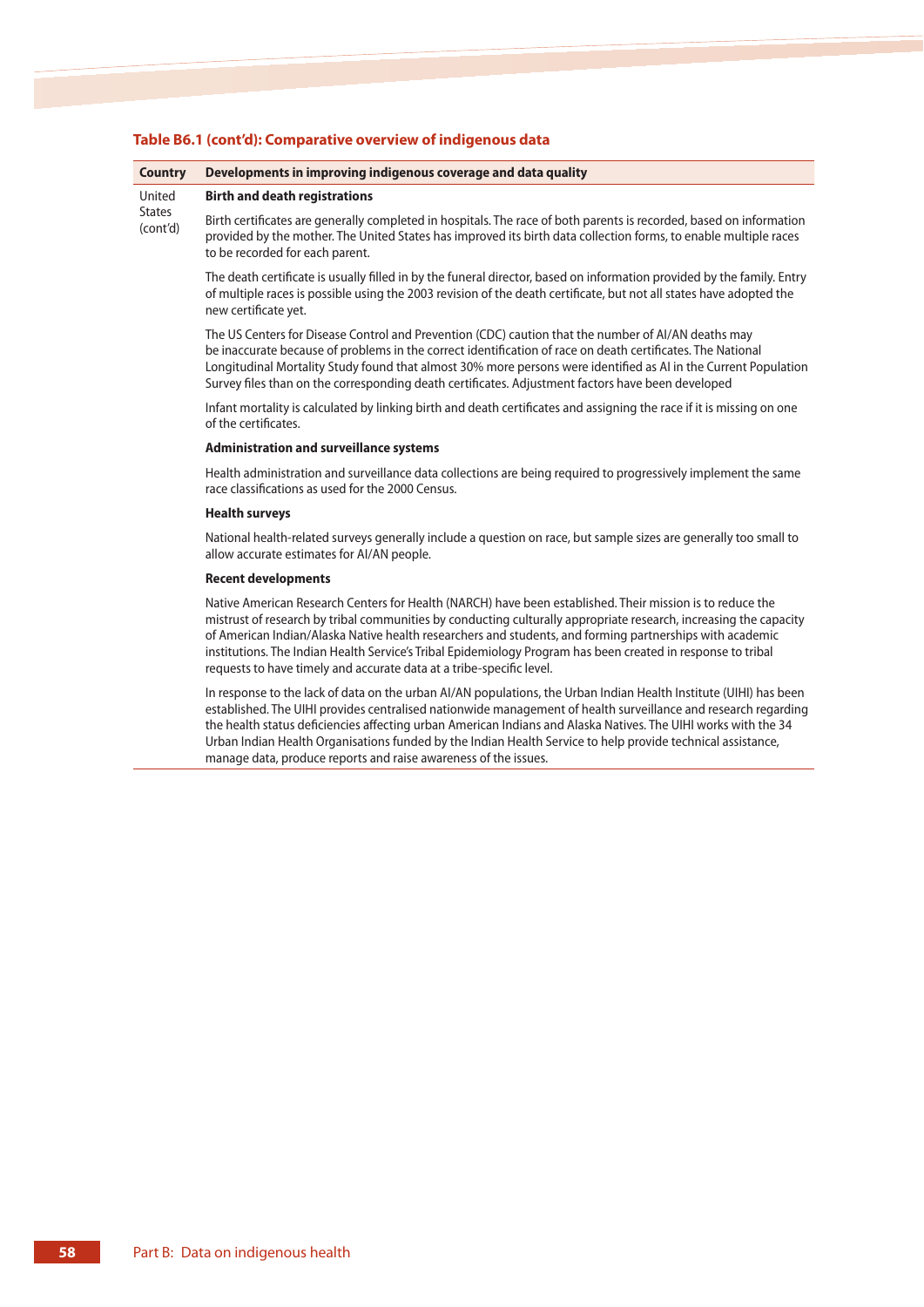# Appendix 1: List of AIHW publications provided to meeting participants

# **Publications released by the AIHW**

The following is a list of publications released by the AIHW. These publications, along with other publications, can be purchased online. They can also be viewed online for free; see <http:// www.aihw.gov.au/publications/index.cfm>.

- ▷ *Aboriginal and Torres Strait Islander people with coronary heart disease: further perspectives on health status and treatment* (full report)—(RRP \$30.00) <http://www.aihw.gov.au/publications/index.cfm/title/10266>.
- ▷ *Aboriginal and Torres Strait Islander people with coronary heart disease: further perspectives on health status and treatment* (summary booklet)—(RRP \$13.00) <http://www.aihw.gov.au/publications/index.cfm/title/10364>.
- ▷ *Australia's health 2006*—(RRP \$60.00) <http://www.aihw.gov.au/publications/index.cfm/title/10321>.
- ▷ *Australia's welfare 2005*—(RRP \$55.00) <http://www.aihw.gov.au/publications/index.cfm/title/10186>.
- ▷ *Diabetes hospitalisation in Australia 2003–04*—(RRP \$10.00) <http://www.aihw.gov.au/publications/index.cfm/title/10236>.
- ▷ *Drug use among Aboriginal and Torres Strait Islander peoples*—(FREE) <http://www.aihw.gov.au/publications/index.cfm/title/10360>.
- ▷ *Expenditures on health for Aboriginal and Torres Strait Islander peoples, 2001–02—*(RRP \$27.00) <http://www.aihw.gov.au/publications/index.cfm/title/10147>.
- ▷ *Family violence among Aboriginal and Torres Strait Islander peoples*—(RRP \$28.00) <http://www.aihw.gov.au/publications/index.cfm/title/10372>.
- ▷ *Improving the quality of Indigenous identification in hospital separations data—*(RRP \$28.00) <http://www.aihw.gov.au/publications/index.cfm/title/10222>.
- ▷ *Indigenous housing indicators report 2003–04*—(RRP \$25.00) <http://www.aihw.gov.au/publications/index.cfm/title/10134>.
- ▷ *International Group for Indigenous Health Measurement Vancouver 2005*—(FREE) <http://www.aihw.gov.au/publications/index.cfm/title/10391>.
- ▷ *Indigenous housing needs 2005—a multi-measure needs report—*(RRP \$30.00) <http://www.aihw.gov.au/publications/index.cfm/title/10166>.
- ▷ *National Advisory Group on Aboriginal and Torres Strait Islander Health Information and Data Strategic Plan 2006–8*—(FREE) <http://www.aihw.gov.au/publications/index.cfm/title/10373>.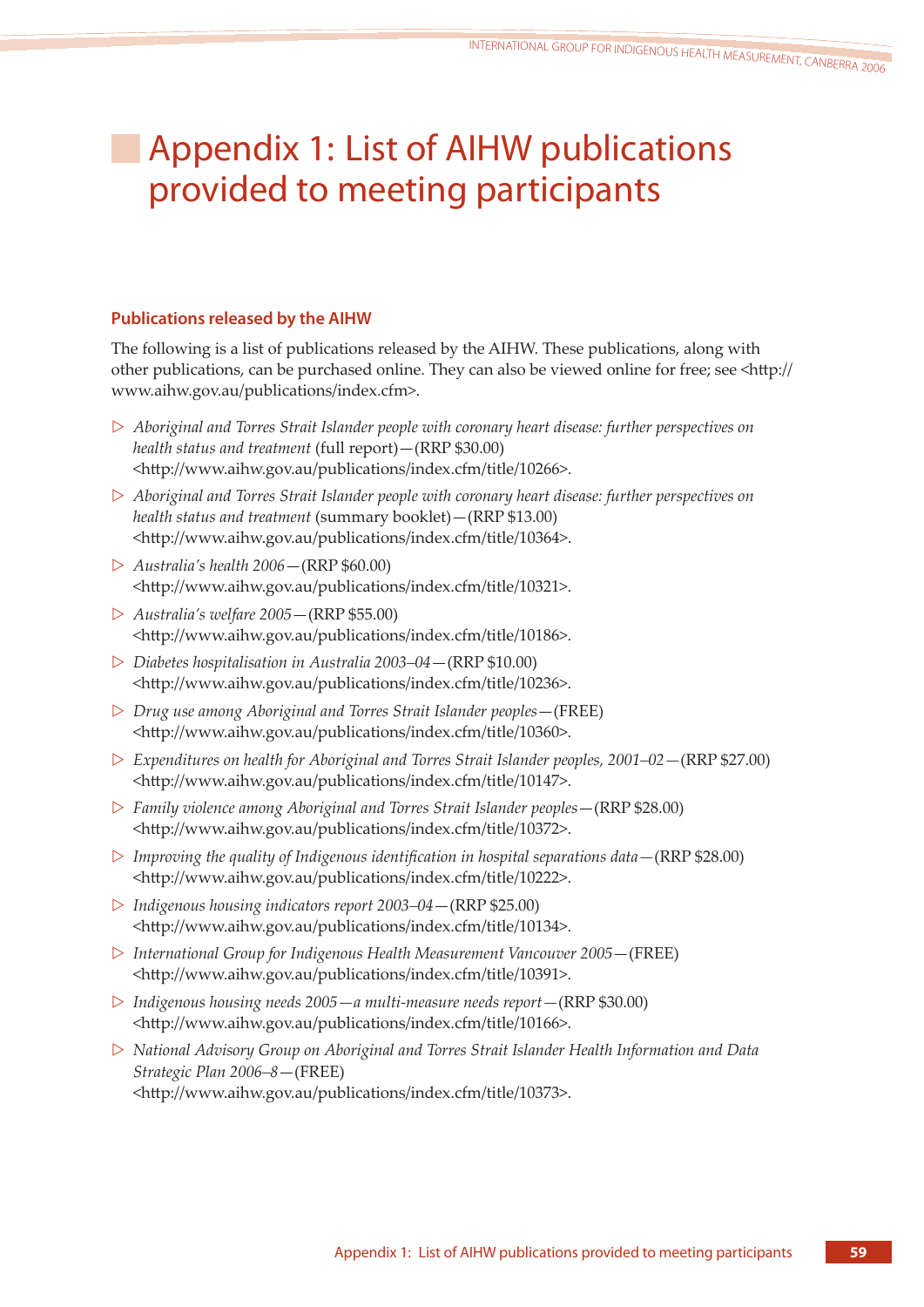- ▷ *Recent developments in the collection of Aboriginal and Torres Strait Islander health and welfare statistics 2005—*(RRP \$25.00) <http://www.aihw.gov.au/publications/index.cfm/title/10251>.
- ▷ *The health and welfare of Australia's Aboriginal and Torres Strait Islander peoples 2005—* (RRP \$65.00) <http://www.aihw.gov.au/publications/index.cfm/title/10172>.
- ▷ *Towards a national prisoner health information system—*(FREE) <http://www.aihw.gov.au/publications/index.cfm/title/10367>.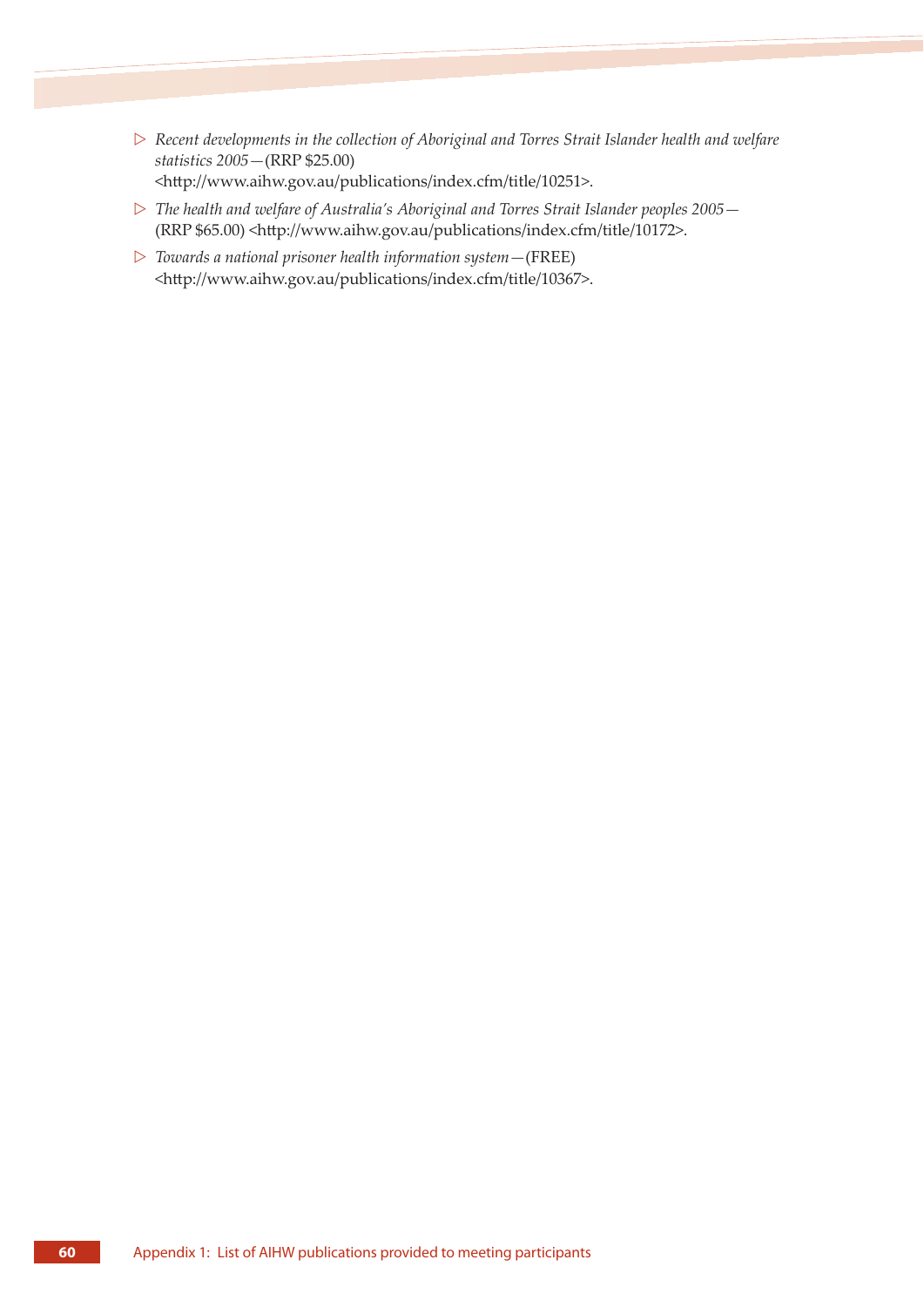# **Abbreviations**

| ABS           | <b>Australian Bureau of Statistics</b>                       |
|---------------|--------------------------------------------------------------|
| AI            | American Indian                                              |
| <b>AIHW</b>   | Australian Institute of Health and Welfare                   |
| AN            | Alaska Native                                                |
| <b>CDC</b>    | Centers for Disease Control and Prevention                   |
| <b>NACCHO</b> | National Aboriginal Community Controlled Health Organisation |
| <b>NARCH</b>  | Native American Research Centers for Health                  |
| NZ            | New Zealand                                                  |
| <b>US</b>     | United States of America                                     |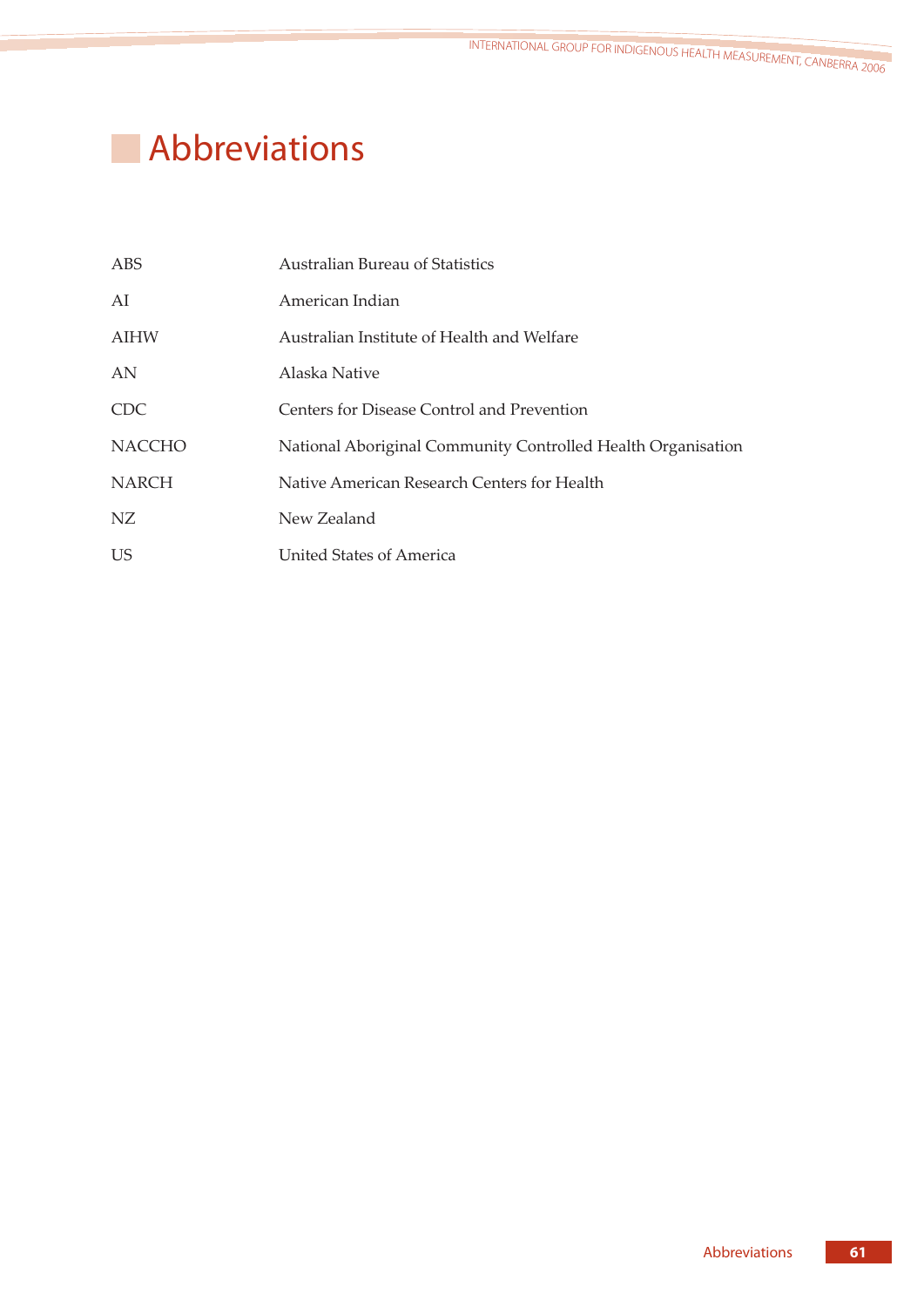# **References**

ABS (Australian Bureau of Statistics) 2004. Experimental estimates and projections, Aboriginal and Torres Strait Islander Australians 1991 to 2009. ABS cat. no. 3238.0. Canberra: ABS.

ABS 2006a. Population distribution, Aboriginal and Torres Strait Islander Australians 2006. ABS cat. no. 4705.0. Canberra: ABS.

ABS 2006b. Births Australia 2006. ABS cat. no. 3301.0. Canberra: ABS.

ABS 2007a. Deaths Australia 2007. ABS cat. no. 3302.0. Canberra: ABS.

ABS 2007b. Births Australia 2007. ABS cat. no. 3301.0. Canberra: ABS.

ABS 2008. Discussion paper: Assessment of methods for developing life tables for Aboriginal and Torres Strait Islander Australians, 2006. ABS cat. No. 3302.0.55.002. Canberra: ABS.

ABS & AIHW (Australian Institute of Health and Welfare) 2008. The health and welfare of Australia's Aboriginal and Torres Strait Islander Peoples 2005. ABS cat. no. 4704.0. AIHW cat. no. IHW21. Canberra: ABS & AIHW.

AIHW (Australian Institute of Health and Welfare) 2006. International group for Indigenous health measurement, Vancouver 2005. Cat. no. IHW 18. Canberra: AIHW.

AIHW 2007a. Aboriginal and Torres Strait Islander health performance framework 2006 report: detailed analyses. Cat. no. IHW 20. Canberra: AIHW.

AIHW 2007b. Leeds KL, Gourley M, Zhang J, Al-Yaman F & Sullivan EA 2007. Indigenous mothers and their babies, Australia 2001–2004. Cat. no. PER 38. Perinatal statistics series no. 19. Canberra: AIHW.

Baxter J, Kingi TK, Tapsall R & Durie M 2006 Maori. In Oakley Browne MA, Wells JE & Scott KM (eds). Te Rau Hinengaro: The New Zealand mental health survey. Wellington: Ministry of Health.

Bramley D, Hebert P, Jackson R & Chassin M 2004. Indigenous disparities in disease-specific mortality, a cross-country comparison: New Zealand, Australia, Canada, and the United States. The New Zealand Medical Journal 117(1207).

Freemantle J, Officer K, McAullay D & Anderson I 2007. Australian Indigenous health—within an international context. Darwin: Cooperative Research Centre for Aboriginal Health.

Indian Health Service 2006. Facts on Indian health disparities.

Kermode-Scott B 2005. Canadian life expectancy varies greatly depending on ethnic origin. British Medical Journal 330:326.

Ministry of Health 2006. Tatua Kahukura: Maori Health Chart Book, Public Health Intelligence Monitoring Report No. 5. Wellington: Ministry of Health.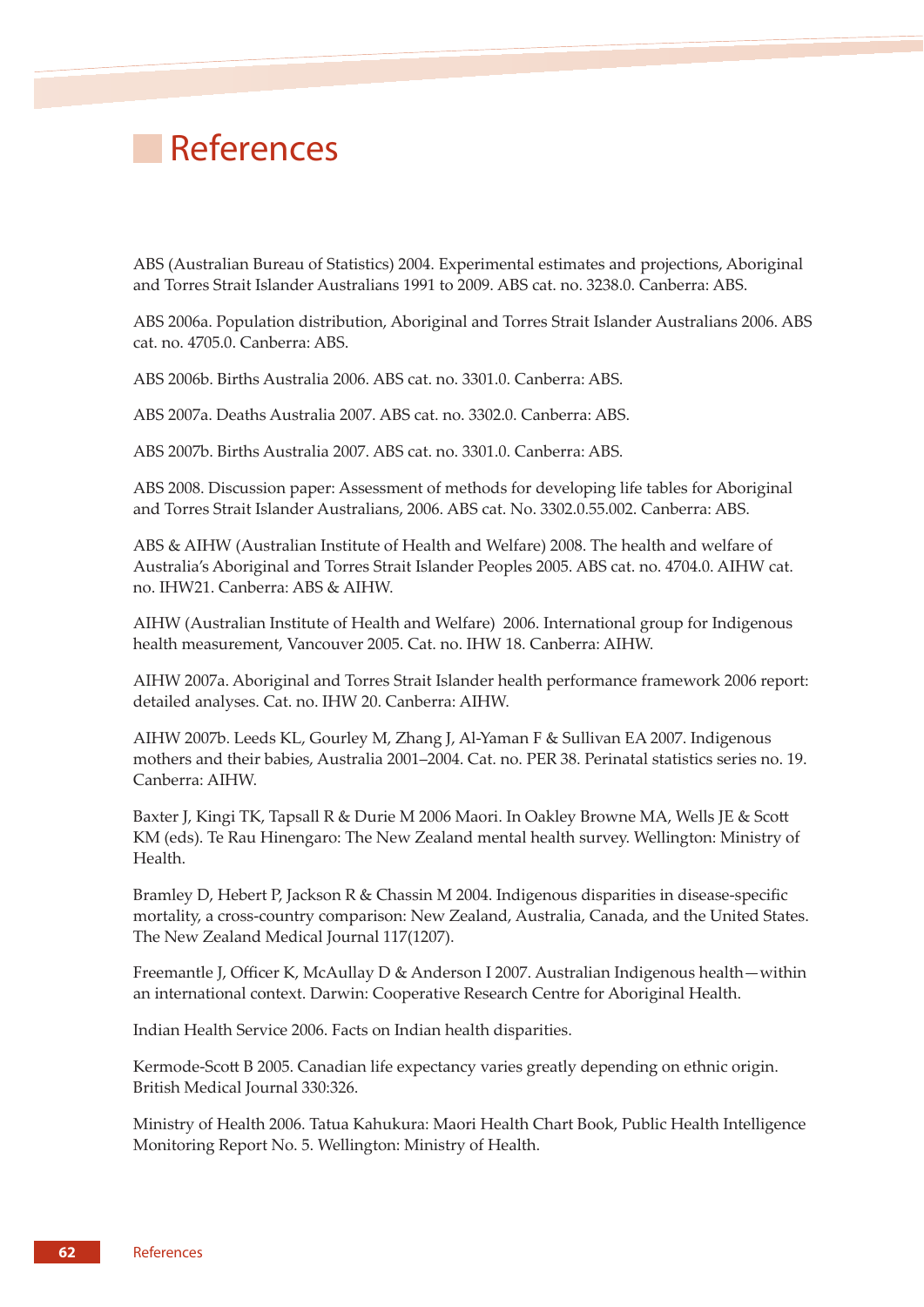National Center for Health Statistics 1992. Reporting of race and ethnicity in the National Notifiable Diseases Surveillance System, 1990. Morbidity and Mortality Weekly Report 41(35):653–7.

National Center for Health Statistics 2006. Infant mortality statistics from the 2003 period linked birth/infant death data set. National Vital Statistics Reports 54(16):5.

National Center for Health Statistics 2007. Health United States, 2007. Hyattsville: National Center for Health Statistics.

National Center for Health Statistics 2008. Deaths: Final Data for 2005. National Vital Statistics Reports 56(10).

Robson B, Purdie G & Cormack D 2005. Unequal impact: Maori and non-Maori statistics 1996–2001. Wellington: Ministry of Health.

Robson B & Harris R (eds) 2007. Hauora: Maori Standards of Health IV. A study of the years 2000–2005. Wellington: Te Ropu Rangahau Hauora a Eru Pomare.

Statistics Canada 2003. 2001 Census: analytic series. Aboriginal peoples of Canada: A demographic profile. Cat. no. 96F0030XIE2001007. Ottawa: Statistics Canada.

Statistics Canada 2008a. Aboriginal peoples in Canada in 2006: Inuit, Métis and First Nations, 2006 Census. Cat. no. 97-558-XWE2006001. Ottawa: Statistics Canada.

Statistics Canada 2008b. Wilkins R, Uppal S, Fines P, Senecal S, Guimond E & Dion R. Life expectancy in the Inuit-inhabited areas of Canada, 1998 to 2003. Cat. no. 82-003-X Health Reports. Ottawa: Statistics Canada.

Statistics New Zealand 2007. A Report on the 2006 Post-enumeration Survey:1,14. Wellington, New Zealand ISBN 978-0-478-26936-9 (online).

Statistics New Zealand 2008a. Maori population estimates tables 1991–2007. Technical notes.

Statistics New Zealand 2008b. NZ Life Tables 2000–2002. Wellington: Statistics New Zealand.

Treasury Board of Canada Secretariat 2005. Canada's Performance Report 2005: Annex 3: Indicators and Additional Information.

United States Census Bureau 2008. Annual estimates of the population by sex, race and Hispanic origin for the United States: April 1, 2000 to July 1, 2007 (NC-EST2007-03).